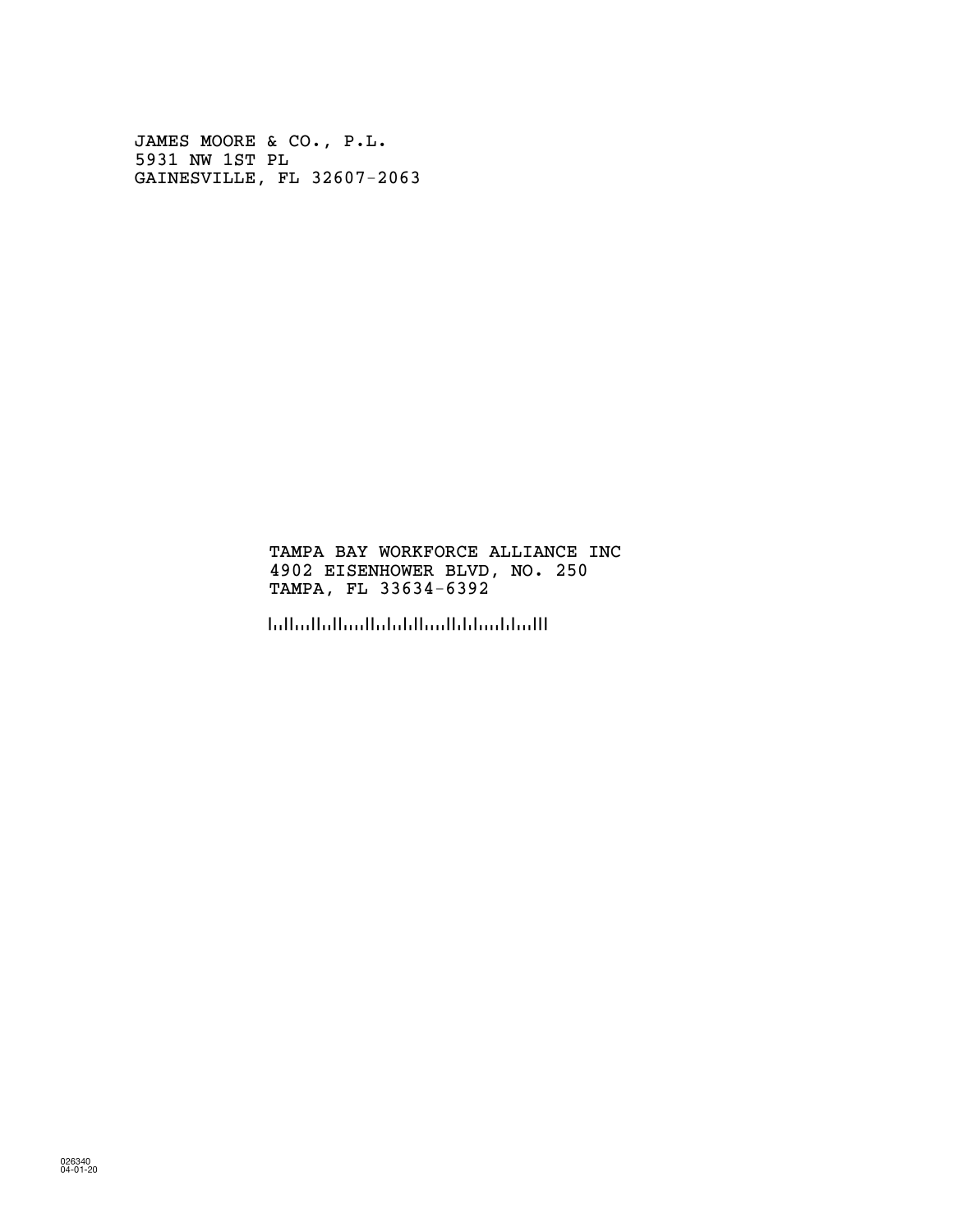|                                                 |                                                                        | <b>Return of Organization Exempt From Income Tax</b>                                                                                                                                                       |                                                                        | OMB No. 1545-0047                                                                                                               |  |  |  |  |
|-------------------------------------------------|------------------------------------------------------------------------|------------------------------------------------------------------------------------------------------------------------------------------------------------------------------------------------------------|------------------------------------------------------------------------|---------------------------------------------------------------------------------------------------------------------------------|--|--|--|--|
|                                                 | Form 990                                                               | Under section 501(c), 527, or 4947(a)(1) of the Internal Revenue Code (except private foundations)                                                                                                         |                                                                        |                                                                                                                                 |  |  |  |  |
|                                                 |                                                                        | Do not enter social security numbers on this form as it may be made public.                                                                                                                                |                                                                        | <b>Open to Public</b>                                                                                                           |  |  |  |  |
|                                                 | Department of the Treasury<br>Internal Revenue Service                 |                                                                                                                                                                                                            | Go to www.irs.gov/Form990 for instructions and the latest information. |                                                                                                                                 |  |  |  |  |
|                                                 |                                                                        | JUL 1, 2020<br>A For the 2020 calendar year, or tax year beginning                                                                                                                                         | and ending JUN 30, 2021                                                |                                                                                                                                 |  |  |  |  |
| <b>B</b> Check if                               |                                                                        | <b>C</b> Name of organization                                                                                                                                                                              | D Employer identification number                                       |                                                                                                                                 |  |  |  |  |
| applicable:                                     |                                                                        |                                                                                                                                                                                                            |                                                                        |                                                                                                                                 |  |  |  |  |
|                                                 | Address<br>change                                                      | TAMPA BAY WORKFORCE ALLIANCE INC                                                                                                                                                                           |                                                                        |                                                                                                                                 |  |  |  |  |
|                                                 | Name<br>change                                                         | CAREERSOURCE TAMPA BAY<br>Doing business as                                                                                                                                                                | 59-3655316                                                             |                                                                                                                                 |  |  |  |  |
| Initial                                         | return                                                                 | Number and street (or P.O. box if mail is not delivered to street address)<br>Room/suite                                                                                                                   | E Telephone number                                                     |                                                                                                                                 |  |  |  |  |
| Final                                           | return/<br>termin-                                                     | 250<br>4902 EISENHOWER BLVD                                                                                                                                                                                | $813 - 297 - 2064$                                                     |                                                                                                                                 |  |  |  |  |
| ated                                            |                                                                        | City or town, state or province, country, and ZIP or foreign postal code                                                                                                                                   | G Gross receipts \$                                                    | 29,678,163.                                                                                                                     |  |  |  |  |
|                                                 | Amended<br>return                                                      | 33634-6392<br>TAMPA, FL                                                                                                                                                                                    | H(a) Is this a group return                                            |                                                                                                                                 |  |  |  |  |
| Ition                                           | Applica-<br>pending                                                    | F Name and address of principal officer: JOHN FLANAGAN                                                                                                                                                     | for subordinates?                                                      | $\sqrt{}$ Yes $\sqrt{}$ $\overline{\text{X}}$ No                                                                                |  |  |  |  |
|                                                 |                                                                        | SAME AS C ABOVE                                                                                                                                                                                            | $H(b)$ Are all subordinates included? $\Box$ Yes                       | ∣No                                                                                                                             |  |  |  |  |
|                                                 | <b>Tax-exempt status:</b> $\boxed{\mathbf{X}}$ 501(c)(3)               | $501(c)$ (<br>$4947(a)(1)$ or<br>$\mathcal{A}$ (insert no.)                                                                                                                                                | 527                                                                    | If "No," attach a list. See instructions                                                                                        |  |  |  |  |
|                                                 |                                                                        | J Website: WWW.CAREERSOURCETAMPABAY.COM                                                                                                                                                                    | $H(c)$ Group exemption number $\blacktriangleright$                    |                                                                                                                                 |  |  |  |  |
|                                                 | K Form of organization: X Corporation                                  | Other $\blacktriangleright$<br>Trust<br>Association                                                                                                                                                        | L Year of formation: $2000 \mid M$ State of legal domicile: $FL$       |                                                                                                                                 |  |  |  |  |
| Part I                                          | <b>Summary</b>                                                         |                                                                                                                                                                                                            |                                                                        |                                                                                                                                 |  |  |  |  |
| 1.                                              |                                                                        | Briefly describe the organization's mission or most significant activities: SEE SCHEDULE O                                                                                                                 |                                                                        |                                                                                                                                 |  |  |  |  |
|                                                 |                                                                        |                                                                                                                                                                                                            |                                                                        |                                                                                                                                 |  |  |  |  |
| Governance<br>2                                 |                                                                        | Check this box $\triangleright$ $\blacksquare$ if the organization discontinued its operations or disposed of more than 25% of its net assets.                                                             |                                                                        | 33                                                                                                                              |  |  |  |  |
| з                                               | 3<br>Number of voting members of the governing body (Part VI, line 1a) |                                                                                                                                                                                                            |                                                                        |                                                                                                                                 |  |  |  |  |
| 4                                               |                                                                        | $\overline{\mathbf{4}}$                                                                                                                                                                                    | $\overline{33}$                                                        |                                                                                                                                 |  |  |  |  |
| <b>Activities &amp;</b><br>5                    |                                                                        |                                                                                                                                                                                                            | 5                                                                      | 182                                                                                                                             |  |  |  |  |
| 6                                               |                                                                        |                                                                                                                                                                                                            | $6\phantom{a}$                                                         |                                                                                                                                 |  |  |  |  |
|                                                 |                                                                        |                                                                                                                                                                                                            | 7a                                                                     | 0.                                                                                                                              |  |  |  |  |
|                                                 |                                                                        | <b>b</b> Net unrelated business taxable income from Form 990-T, Part I, line 11 <b>manual</b> contains an extendion of Net units of Net unrelated business taxable income from Form 990-T, Part I, line 11 | 7b                                                                     | $\overline{0}$ .                                                                                                                |  |  |  |  |
|                                                 |                                                                        |                                                                                                                                                                                                            | <b>Prior Year</b>                                                      | <b>Current Year</b>                                                                                                             |  |  |  |  |
| 8                                               |                                                                        | Contributions and grants (Part VIII, line 1h)                                                                                                                                                              | 15, 575, 432.                                                          | $\overline{29,426,985}$ .                                                                                                       |  |  |  |  |
| 9                                               |                                                                        | Program service revenue (Part VIII, line 2g)                                                                                                                                                               | О.                                                                     | 152,430.                                                                                                                        |  |  |  |  |
| Revenue<br>10                                   |                                                                        |                                                                                                                                                                                                            | $\overline{0}$ .                                                       | $-65,470.$                                                                                                                      |  |  |  |  |
| 11                                              |                                                                        | Other revenue (Part VIII, column (A), lines 5, 6d, 8c, 9c, 10c, and 11e)                                                                                                                                   | 119,525.                                                               |                                                                                                                                 |  |  |  |  |
|                                                 |                                                                        |                                                                                                                                                                                                            |                                                                        |                                                                                                                                 |  |  |  |  |
| 12                                              |                                                                        | Total revenue - add lines 8 through 11 (must equal Part VIII, column (A), line 12)                                                                                                                         | 15,694,957.                                                            |                                                                                                                                 |  |  |  |  |
| 13                                              |                                                                        | Grants and similar amounts paid (Part IX, column (A), lines 1-3)                                                                                                                                           | $\overline{265}$ , 063.                                                |                                                                                                                                 |  |  |  |  |
| 14                                              |                                                                        | Benefits paid to or for members (Part IX, column (A), line 4)                                                                                                                                              | 0.                                                                     |                                                                                                                                 |  |  |  |  |
| 15                                              |                                                                        | Salaries, other compensation, employee benefits (Part IX, column (A), lines 5-10)                                                                                                                          | 9,731,516.                                                             |                                                                                                                                 |  |  |  |  |
|                                                 |                                                                        |                                                                                                                                                                                                            | υ.                                                                     |                                                                                                                                 |  |  |  |  |
|                                                 |                                                                        | $0$ .<br><b>b</b> Total fundraising expenses (Part IX, column (D), line 25)                                                                                                                                |                                                                        |                                                                                                                                 |  |  |  |  |
| 17                                              |                                                                        |                                                                                                                                                                                                            | 5,916,893.                                                             |                                                                                                                                 |  |  |  |  |
| 18                                              |                                                                        | Total expenses. Add lines 13-17 (must equal Part IX, column (A), line 25) [                                                                                                                                | 15, 913, 472.                                                          |                                                                                                                                 |  |  |  |  |
| 19                                              |                                                                        |                                                                                                                                                                                                            | $-218,515.$                                                            |                                                                                                                                 |  |  |  |  |
|                                                 |                                                                        |                                                                                                                                                                                                            | <b>Beginning of Current Year</b>                                       | <b>End of Year</b>                                                                                                              |  |  |  |  |
| 20                                              | Total assets (Part X, line 16)                                         |                                                                                                                                                                                                            | 3, 273, 315.                                                           |                                                                                                                                 |  |  |  |  |
| Expenses<br>sets or<br>alances<br>ۼۼ<br>ڂ<br>21 |                                                                        | Total liabilities (Part X, line 26)                                                                                                                                                                        | 2,011,990.                                                             | 98,748.<br>29,612,693.<br>0.<br>0.<br>9,995,997.<br>0.<br>19,777,317.<br>29,773,314.<br>$-160,621.$<br>4,138,004.<br>3,037,300. |  |  |  |  |
| 22                                              |                                                                        |                                                                                                                                                                                                            | , 261, 325.<br>ı                                                       | 1,100,704.                                                                                                                      |  |  |  |  |

| Sign<br>Here | Signature of officer<br>JOHN FLANAGAN, CHIEF EXECUTIVE OFFICER<br>Type or print name and title      |                              | Date                                         |  |  |  |  |  |  |  |  |
|--------------|-----------------------------------------------------------------------------------------------------|------------------------------|----------------------------------------------|--|--|--|--|--|--|--|--|
|              | Print/Type preparer's name                                                                          | Date<br>Preparer's signature | <b>PTIN</b><br>Check                         |  |  |  |  |  |  |  |  |
| Paid         | CORINNE TURCOTTE                                                                                    | CORINNE TURCOTTE             | P01500189<br> 02/10/22 <br>self-emploved     |  |  |  |  |  |  |  |  |
| Preparer     | Firm's name JAMES MOORE & CO., P.L.                                                                 |                              | $1$ Firm's EIN $\triangleright$ 59 - 3204548 |  |  |  |  |  |  |  |  |
| Use Only     | Firm's address > 5931 NW 1ST PL                                                                     |                              |                                              |  |  |  |  |  |  |  |  |
|              | GAINESVILLE, FL 32607-2063<br>Phone no. $352 - 378 - 1331$                                          |                              |                                              |  |  |  |  |  |  |  |  |
|              | X l<br>Yes<br>No<br>May the IRS discuss this return with the preparer shown above? See instructions |                              |                                              |  |  |  |  |  |  |  |  |
|              | nnn.                                                                                                |                              |                                              |  |  |  |  |  |  |  |  |

032001 12-23-20 LHA **For Paperwork Reduction Act Notice, see the separate instructions.** Form 990 (2020)

**990**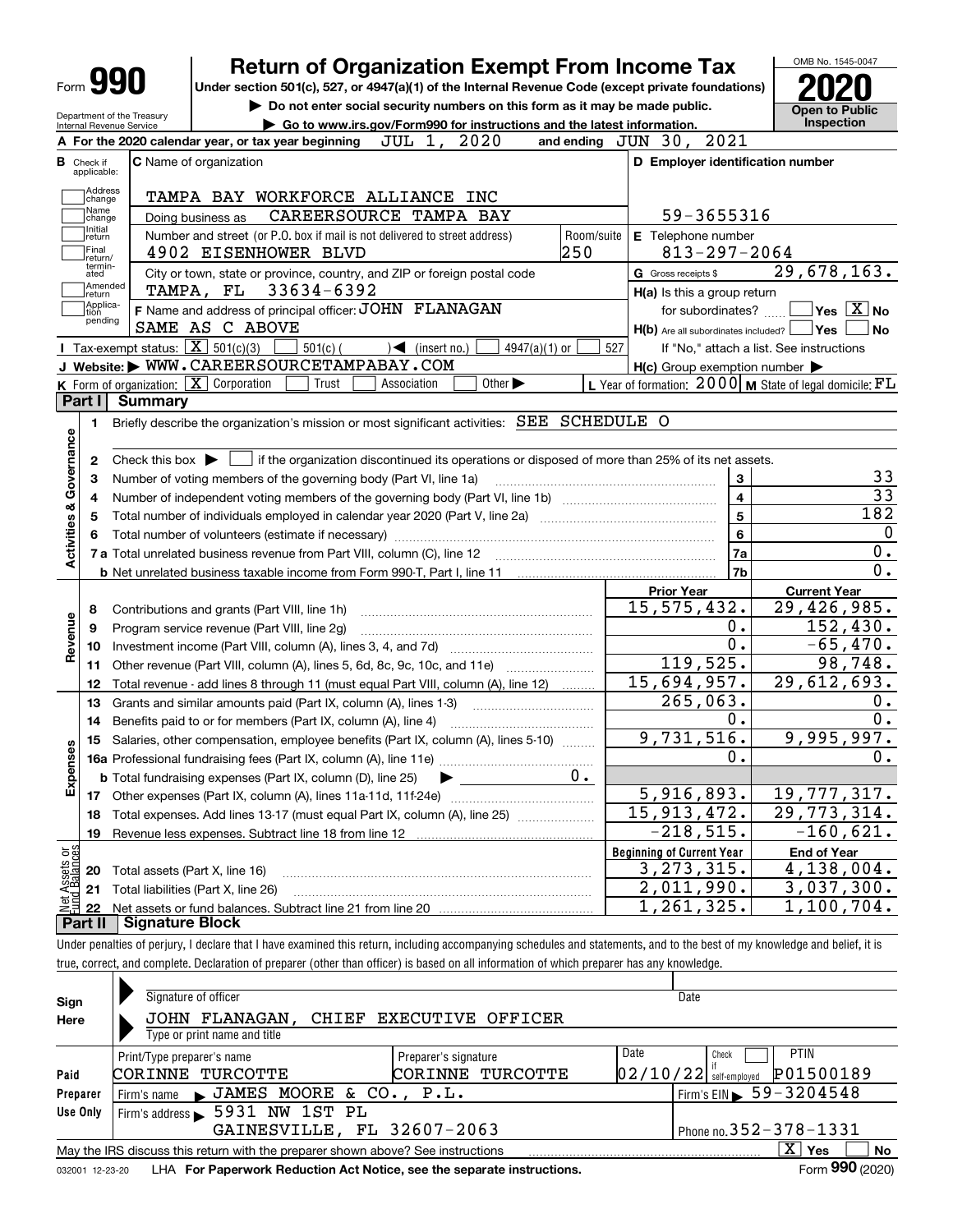|              | TAMPA BAY WORKFORCE ALLIANCE INC<br>Form 990 (2020)                                                                                                             | 59-3655316<br>Page 2                   |
|--------------|-----------------------------------------------------------------------------------------------------------------------------------------------------------------|----------------------------------------|
|              | <b>Statement of Program Service Accomplishments</b><br>Part III                                                                                                 |                                        |
|              | Check if Schedule O contains a response or note to any line in this Part III                                                                                    | $\overline{\mathtt{x}}$                |
| 1            | Briefly describe the organization's mission:<br>TAMPA BAY WORKFORCE ALLIANCE INC., PROVIDES JOB TRAINING AND                                                    |                                        |
|              | EMPLOYMENT COUNSELING FOR THOSE INDIVIDUALS WHO NEED EMPLOYMENT,                                                                                                |                                        |
|              | PROMOTES EMPLOYMENT FOR LOW-INCOME AND UNDEREMPLOYED INDIVIDUALS,                                                                                               | AND                                    |
|              | ASSISTS WELFARE RECIPIENTS, DISABLED WORKERS, PERSONS AFFECTED BY                                                                                               |                                        |
| $\mathbf{2}$ | Did the organization undertake any significant program services during the year which were not listed on the                                                    |                                        |
|              | prior Form 990 or 990-EZ?                                                                                                                                       | $Yes \quad X$ No                       |
|              | If "Yes," describe these new services on Schedule O.                                                                                                            | $\sqrt{}$ Yes $\sqrt{}$ X $\sqrt{}$ No |
| 3            | Did the organization cease conducting, or make significant changes in how it conducts, any program services?<br>If "Yes," describe these changes on Schedule O. |                                        |
| 4            | Describe the organization's program service accomplishments for each of its three largest program services, as measured by expenses.                            |                                        |
|              | Section 501(c)(3) and 501(c)(4) organizations are required to report the amount of grants and allocations to others, the total expenses, and                    |                                        |
|              | revenue, if any, for each program service reported.                                                                                                             |                                        |
| 4a           | 13, 376, 300. including grants of \$<br>(Expenses \$<br>(Code:                                                                                                  | 152, 430.<br>) (Revenue \$             |
|              | CORONAVIRUS RELIEF FUND - PROGRAM TO PROVIDE REEMPLOYMENT AND TRAINING                                                                                          |                                        |
|              | SERVICES FOR HILLSBOROUGH COUNTY RESIDENTS AND BUSINESSES THAT SUFFERED<br>ECONOMIC INJURY DUE TO COVID-19.                                                     |                                        |
|              |                                                                                                                                                                 |                                        |
|              |                                                                                                                                                                 |                                        |
|              |                                                                                                                                                                 |                                        |
|              |                                                                                                                                                                 |                                        |
|              |                                                                                                                                                                 |                                        |
|              |                                                                                                                                                                 |                                        |
|              |                                                                                                                                                                 |                                        |
|              |                                                                                                                                                                 |                                        |
| 4b           | 7,676,767. including grants of \$<br>) (Expenses \$<br>(Code:                                                                                                   | ) (Revenue \$                          |
|              | WORKFORCE INNOVATION AND OPPORTUNITY ACT - STRIVES TO MEET THE NEEDS OF                                                                                         |                                        |
|              | PARTICIPANTS IN GAINING SKILLS, TRAINING, WORK AND EXPERIENCE THAT WILL                                                                                         |                                        |
|              | INCREASE PROGRAM PARTICIPANTS ABILITY TO OBTAIN SELF SUFFICIENCY.                                                                                               |                                        |
|              |                                                                                                                                                                 |                                        |
|              |                                                                                                                                                                 |                                        |
|              |                                                                                                                                                                 |                                        |
|              |                                                                                                                                                                 |                                        |
|              |                                                                                                                                                                 |                                        |
|              |                                                                                                                                                                 |                                        |
|              |                                                                                                                                                                 |                                        |
| 4с           | 3,852,165. including grants of \$<br>(Code:<br>) (Expenses \$                                                                                                   | ) (Revenue \$                          |
|              | THE TEMPORARY ASSISTANCE FOR NEEDY FAMILIES (TANF) PROGRAM - PROVIDES                                                                                           |                                        |
|              | TEMPORARY FINANCIAL ASSISTANCE FOR PREGNANT WOMEN AND FAMILIES WITH ONE                                                                                         |                                        |
|              | OR MORE DEPENDENT CHILDREN. TANF PROVIDES FINANCIAL ASSISTANCE TO HELP<br>PAY FOR FOOD, SHELTER, UTILITIES, AND EXPENSES OTHER THAN MEDICAL.                    |                                        |
|              |                                                                                                                                                                 |                                        |
|              |                                                                                                                                                                 |                                        |
|              |                                                                                                                                                                 |                                        |
|              |                                                                                                                                                                 |                                        |
|              |                                                                                                                                                                 |                                        |
|              |                                                                                                                                                                 |                                        |
|              |                                                                                                                                                                 |                                        |
|              | 4d Other program services (Describe on Schedule O.)                                                                                                             |                                        |
|              | 3,535,709. including grants of \$<br>(Expenses \$<br>(Revenue \$                                                                                                | 98,748.                                |
| 4e           | 28,440,941.<br>Total program service expenses                                                                                                                   | Form 990 (2020)                        |
|              | 032002 12-23-20                                                                                                                                                 |                                        |
|              | 2<br>$0.010$ 700107 $E11101$ 1<br>2020 AEACA MAMDA DAV MODERODOR                                                                                                |                                        |

11180210 789407 511191.1 2020.05060 TAMPA BAY WORKFORCE ALLIA 511191.1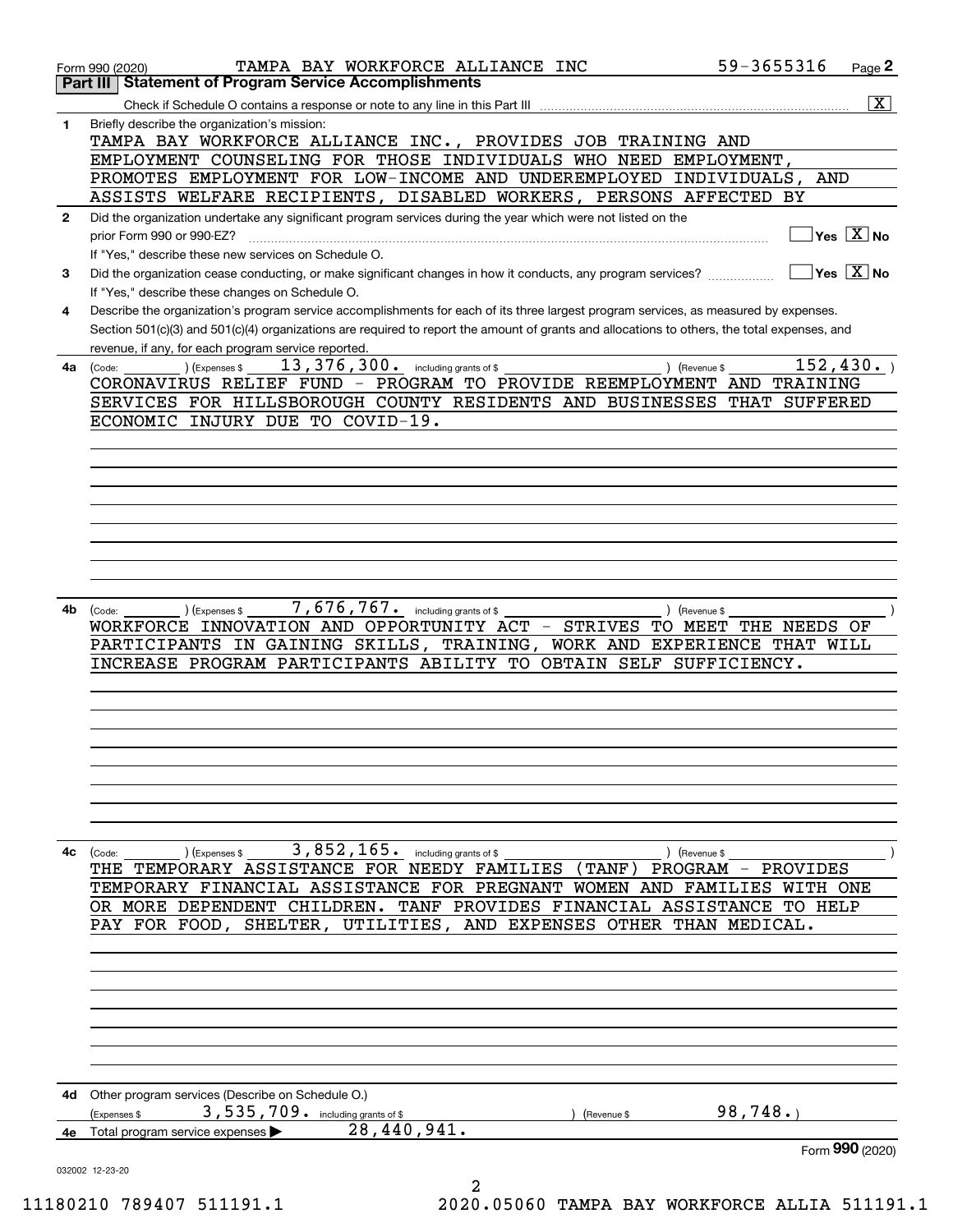|  | Form 990 (2020) |  |
|--|-----------------|--|

Form 990 (2020) TAMPA BAY WORKFORCE ALLIANCE INC 59-3655316 <sub>Page</sub> 3<br>**Part IV | Checklist of Required Schedules** 

|     |                                                                                                                                                 |                 | Yes                     | No              |
|-----|-------------------------------------------------------------------------------------------------------------------------------------------------|-----------------|-------------------------|-----------------|
| 1.  | Is the organization described in section $501(c)(3)$ or $4947(a)(1)$ (other than a private foundation)?                                         |                 |                         |                 |
|     |                                                                                                                                                 | 1.              | X                       |                 |
| 2   |                                                                                                                                                 | $\overline{2}$  | $\overline{\mathbf{x}}$ |                 |
| 3   | Did the organization engage in direct or indirect political campaign activities on behalf of or in opposition to candidates for                 |                 |                         |                 |
|     |                                                                                                                                                 | 3               |                         | x               |
| 4   | Section 501(c)(3) organizations. Did the organization engage in lobbying activities, or have a section 501(h) election in effect                |                 |                         |                 |
|     |                                                                                                                                                 | 4               | X                       |                 |
| 5   | Is the organization a section 501(c)(4), 501(c)(5), or 501(c)(6) organization that receives membership dues, assessments, or                    |                 |                         |                 |
|     |                                                                                                                                                 | 5               |                         | x               |
| 6   | Did the organization maintain any donor advised funds or any similar funds or accounts for which donors have the right to                       |                 |                         |                 |
|     | provide advice on the distribution or investment of amounts in such funds or accounts? If "Yes," complete Schedule D, Part I                    | 6               |                         | x               |
| 7   | Did the organization receive or hold a conservation easement, including easements to preserve open space,                                       |                 |                         |                 |
|     |                                                                                                                                                 | $\overline{7}$  |                         | x               |
| 8   | Did the organization maintain collections of works of art, historical treasures, or other similar assets? If "Yes," complete                    |                 |                         |                 |
|     |                                                                                                                                                 | 8               |                         | X.              |
| 9   | Did the organization report an amount in Part X, line 21, for escrow or custodial account liability, serve as a custodian for                   |                 |                         |                 |
|     | amounts not listed in Part X; or provide credit counseling, debt management, credit repair, or debt negotiation services?                       |                 |                         | X.              |
|     |                                                                                                                                                 | 9               |                         |                 |
| 10  | Did the organization, directly or through a related organization, hold assets in donor-restricted endowments                                    | 10              |                         | x.              |
|     | If the organization's answer to any of the following questions is "Yes," then complete Schedule D, Parts VI, VII, VIII, IX, or X                |                 |                         |                 |
| 11  |                                                                                                                                                 |                 |                         |                 |
|     | as applicable.<br>a Did the organization report an amount for land, buildings, and equipment in Part X, line 10? If "Yes," complete Schedule D, |                 |                         |                 |
|     |                                                                                                                                                 | 11a             | Х                       |                 |
|     | <b>b</b> Did the organization report an amount for investments - other securities in Part X, line 12, that is 5% or more of its total           |                 |                         |                 |
|     |                                                                                                                                                 | 11 <sub>b</sub> |                         | X.              |
|     | c Did the organization report an amount for investments - program related in Part X, line 13, that is 5% or more of its total                   |                 |                         |                 |
|     |                                                                                                                                                 | 11c             |                         | X.              |
|     | d Did the organization report an amount for other assets in Part X, line 15, that is 5% or more of its total assets reported in                 |                 |                         |                 |
|     |                                                                                                                                                 | 11d             |                         | x               |
|     | e Did the organization report an amount for other liabilities in Part X, line 25? If "Yes," complete Schedule D, Part X                         | 11e             | $\mathbf X$             |                 |
| f   | Did the organization's separate or consolidated financial statements for the tax year include a footnote that addresses                         |                 |                         |                 |
|     | the organization's liability for uncertain tax positions under FIN 48 (ASC 740)? If "Yes," complete Schedule D, Part X                          | 11f             | Χ                       |                 |
|     | 12a Did the organization obtain separate, independent audited financial statements for the tax year? If "Yes," complete                         |                 |                         |                 |
|     |                                                                                                                                                 | 12a             | Х                       |                 |
|     | b Was the organization included in consolidated, independent audited financial statements for the tax year?                                     |                 |                         |                 |
|     | If "Yes," and if the organization answered "No" to line 12a, then completing Schedule D, Parts XI and XII is optional manum                     | 12b             |                         | ᅀ               |
| 13  |                                                                                                                                                 | 13              |                         | X               |
| 14a | Did the organization maintain an office, employees, or agents outside of the United States?                                                     | 14a             |                         | х               |
| b   | Did the organization have aggregate revenues or expenses of more than \$10,000 from grantmaking, fundraising, business,                         |                 |                         |                 |
|     | investment, and program service activities outside the United States, or aggregate foreign investments valued at \$100,000                      |                 |                         |                 |
|     |                                                                                                                                                 | 14b             |                         | X.              |
| 15  | Did the organization report on Part IX, column (A), line 3, more than \$5,000 of grants or other assistance to or for any                       |                 |                         |                 |
|     |                                                                                                                                                 | 15              |                         | X.              |
| 16  | Did the organization report on Part IX, column (A), line 3, more than \$5,000 of aggregate grants or other assistance to                        |                 |                         |                 |
|     |                                                                                                                                                 | 16              |                         | x               |
| 17  | Did the organization report a total of more than \$15,000 of expenses for professional fundraising services on Part IX,                         |                 |                         |                 |
|     |                                                                                                                                                 | 17              |                         | X.              |
| 18  | Did the organization report more than \$15,000 total of fundraising event gross income and contributions on Part VIII, lines                    |                 |                         |                 |
|     |                                                                                                                                                 | 18              |                         | x               |
| 19  | Did the organization report more than \$15,000 of gross income from gaming activities on Part VIII, line 9a? If "Yes."                          |                 |                         |                 |
|     |                                                                                                                                                 | 19              |                         | x               |
|     |                                                                                                                                                 | <b>20a</b>      |                         | х               |
|     | b If "Yes" to line 20a, did the organization attach a copy of its audited financial statements to this return?                                  | 20 <sub>b</sub> |                         |                 |
| 21  | Did the organization report more than \$5,000 of grants or other assistance to any domestic organization or                                     |                 |                         |                 |
|     |                                                                                                                                                 | 21              |                         | X.              |
|     | 032003 12-23-20                                                                                                                                 |                 |                         | Form 990 (2020) |

032003 12-23-20

3 11180210 789407 511191.1 2020.05060 TAMPA BAY WORKFORCE ALLIA 511191.1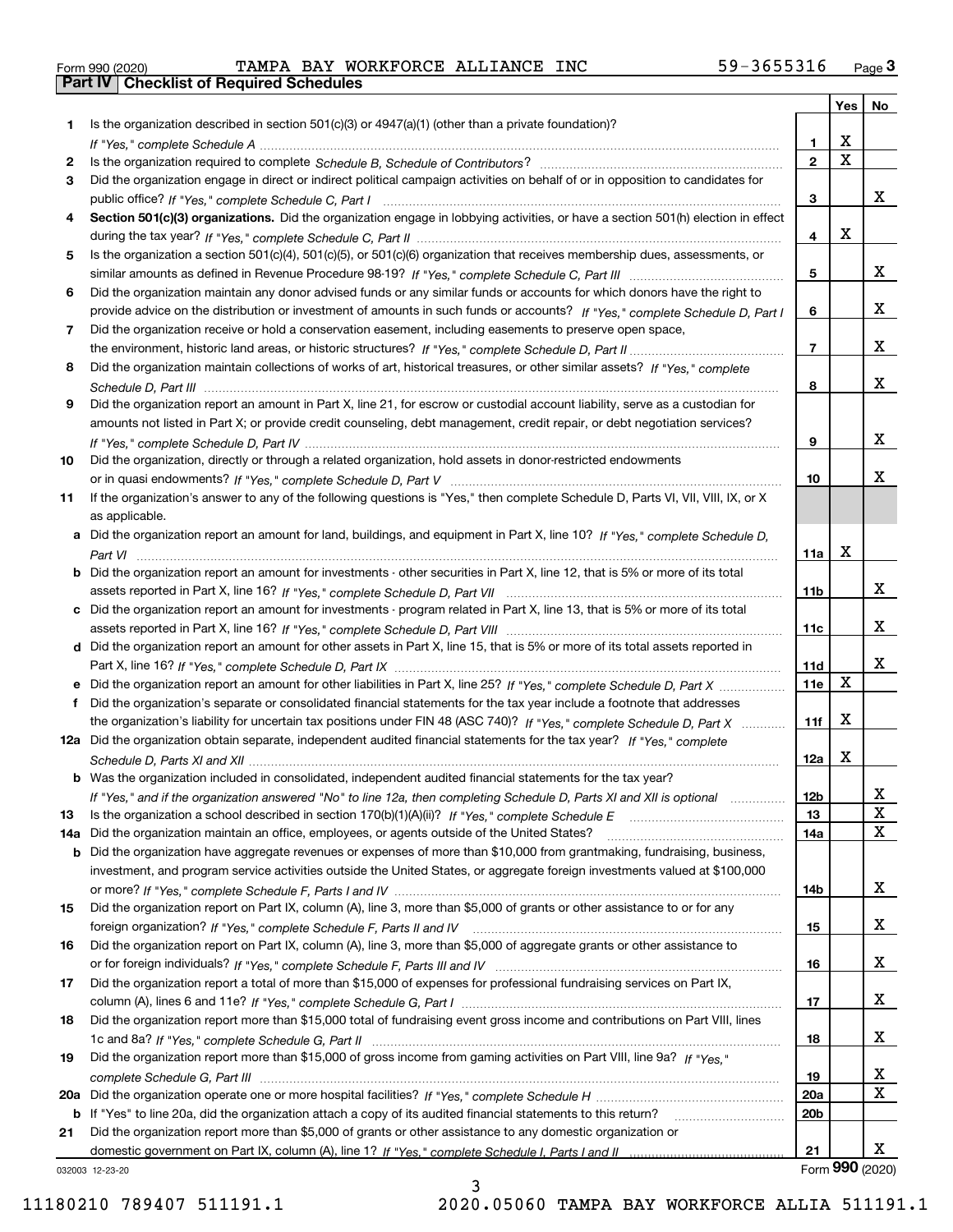|  | Form 990 (2020) |
|--|-----------------|
|  |                 |

*(continued)* Form 990 (2020) TAMPA BAY WORKFORCE ALLIANCE INC 59-3655316 <sub>Page</sub> 4<br>**Part IV | Checklist of Required Schedules** <sub>(continued)</sub>

|               |                                                                                                                              |                 | Yes | No              |
|---------------|------------------------------------------------------------------------------------------------------------------------------|-----------------|-----|-----------------|
| 22            | Did the organization report more than \$5,000 of grants or other assistance to or for domestic individuals on                |                 |     |                 |
|               |                                                                                                                              | 22              |     | x               |
| 23            | Did the organization answer "Yes" to Part VII, Section A, line 3, 4, or 5 about compensation of the organization's current   |                 |     |                 |
|               | and former officers, directors, trustees, key employees, and highest compensated employees? If "Yes," complete               |                 |     |                 |
|               |                                                                                                                              | 23              | х   |                 |
|               | 24a Did the organization have a tax-exempt bond issue with an outstanding principal amount of more than \$100,000 as of the  |                 |     |                 |
|               | last day of the year, that was issued after December 31, 2002? If "Yes," answer lines 24b through 24d and complete           |                 |     |                 |
|               |                                                                                                                              | 24a             |     | X.              |
|               | <b>b</b> Did the organization invest any proceeds of tax-exempt bonds beyond a temporary period exception?                   | 24b             |     |                 |
|               | c Did the organization maintain an escrow account other than a refunding escrow at any time during the year to defease       |                 |     |                 |
|               | any tax-exempt bonds?                                                                                                        | 24c             |     |                 |
|               |                                                                                                                              | 24d             |     |                 |
|               | 25a Section 501(c)(3), 501(c)(4), and 501(c)(29) organizations. Did the organization engage in an excess benefit             |                 |     |                 |
|               |                                                                                                                              | 25a             |     | x               |
|               | b Is the organization aware that it engaged in an excess benefit transaction with a disqualified person in a prior year, and |                 |     |                 |
|               | that the transaction has not been reported on any of the organization's prior Forms 990 or 990-EZ? If "Yes," complete        |                 |     |                 |
|               | Schedule L. Part I                                                                                                           | 25b             |     | x               |
| 26            | Did the organization report any amount on Part X, line 5 or 22, for receivables from or payables to any current              |                 |     |                 |
|               | or former officer, director, trustee, key employee, creator or founder, substantial contributor, or 35%                      |                 |     |                 |
|               |                                                                                                                              | 26              |     | x               |
| 27            | Did the organization provide a grant or other assistance to any current or former officer, director, trustee, key employee,  |                 |     |                 |
|               | creator or founder, substantial contributor or employee thereof, a grant selection committee member, or to a 35% controlled  |                 |     |                 |
|               | entity (including an employee thereof) or family member of any of these persons? If "Yes," complete Schedule L, Part III     | 27              |     | x               |
| 28            | Was the organization a party to a business transaction with one of the following parties (see Schedule L, Part IV            |                 |     |                 |
|               | instructions, for applicable filing thresholds, conditions, and exceptions):                                                 |                 |     |                 |
|               | a A current or former officer, director, trustee, key employee, creator or founder, or substantial contributor? If           |                 |     |                 |
|               |                                                                                                                              | 28a             |     | x               |
|               |                                                                                                                              | 28 <sub>b</sub> |     | x               |
|               | c A 35% controlled entity of one or more individuals and/or organizations described in lines 28a or 28b? If                  |                 |     |                 |
|               |                                                                                                                              | 28c             |     | x               |
| 29            |                                                                                                                              | 29              |     | X               |
| 30            | Did the organization receive contributions of art, historical treasures, or other similar assets, or qualified conservation  |                 |     |                 |
|               |                                                                                                                              | 30              |     | x               |
| 31            | Did the organization liquidate, terminate, or dissolve and cease operations? If "Yes," complete Schedule N, Part I           | 31              |     | X               |
| 32            | Did the organization sell, exchange, dispose of, or transfer more than 25% of its net assets? If "Yes," complete             |                 |     |                 |
|               |                                                                                                                              | 32              |     | x               |
| 33            | Did the organization own 100% of an entity disregarded as separate from the organization under Regulations                   |                 |     |                 |
|               |                                                                                                                              | 33              |     | x               |
| 34            | Was the organization related to any tax-exempt or taxable entity? If "Yes," complete Schedule R, Part II, III, or IV, and    |                 |     |                 |
|               |                                                                                                                              | 34              |     | x               |
|               | 35a Did the organization have a controlled entity within the meaning of section 512(b)(13)?                                  | <b>35a</b>      |     | x               |
|               | b If "Yes" to line 35a, did the organization receive any payment from or engage in any transaction with a controlled entity  |                 |     |                 |
|               |                                                                                                                              | 35b             |     |                 |
| 36            | Section 501(c)(3) organizations. Did the organization make any transfers to an exempt non-charitable related organization?   |                 |     |                 |
|               |                                                                                                                              | 36              |     | x               |
| 37            | Did the organization conduct more than 5% of its activities through an entity that is not a related organization             |                 |     |                 |
|               | and that is treated as a partnership for federal income tax purposes? If "Yes," complete Schedule R, Part VI                 | 37              |     | x               |
| 38            | Did the organization complete Schedule O and provide explanations in Schedule O for Part VI, lines 11b and 19?               |                 |     |                 |
|               | Note: All Form 990 filers are required to complete Schedule O                                                                | 38              | X   |                 |
| <b>Part V</b> | <b>Statements Regarding Other IRS Filings and Tax Compliance</b>                                                             |                 |     |                 |
|               | Check if Schedule O contains a response or note to any line in this Part V                                                   |                 |     |                 |
|               |                                                                                                                              |                 | Yes | No              |
|               | 6<br>1a Enter the number reported in Box 3 of Form 1096. Enter -0- if not applicable<br>1a                                   |                 |     |                 |
|               | 0<br><b>b</b> Enter the number of Forms W-2G included in line 1a. Enter -0- if not applicable<br>1b                          |                 |     |                 |
|               | c Did the organization comply with backup withholding rules for reportable payments to vendors and reportable gaming         |                 |     |                 |
|               | (gambling) winnings to prize winners?                                                                                        | 1c              | X   |                 |
|               | 032004 12-23-20                                                                                                              |                 |     | Form 990 (2020) |
|               |                                                                                                                              |                 |     |                 |

11180210 789407 511191.1 2020.05060 TAMPA BAY WORKFORCE ALLIA 511191.1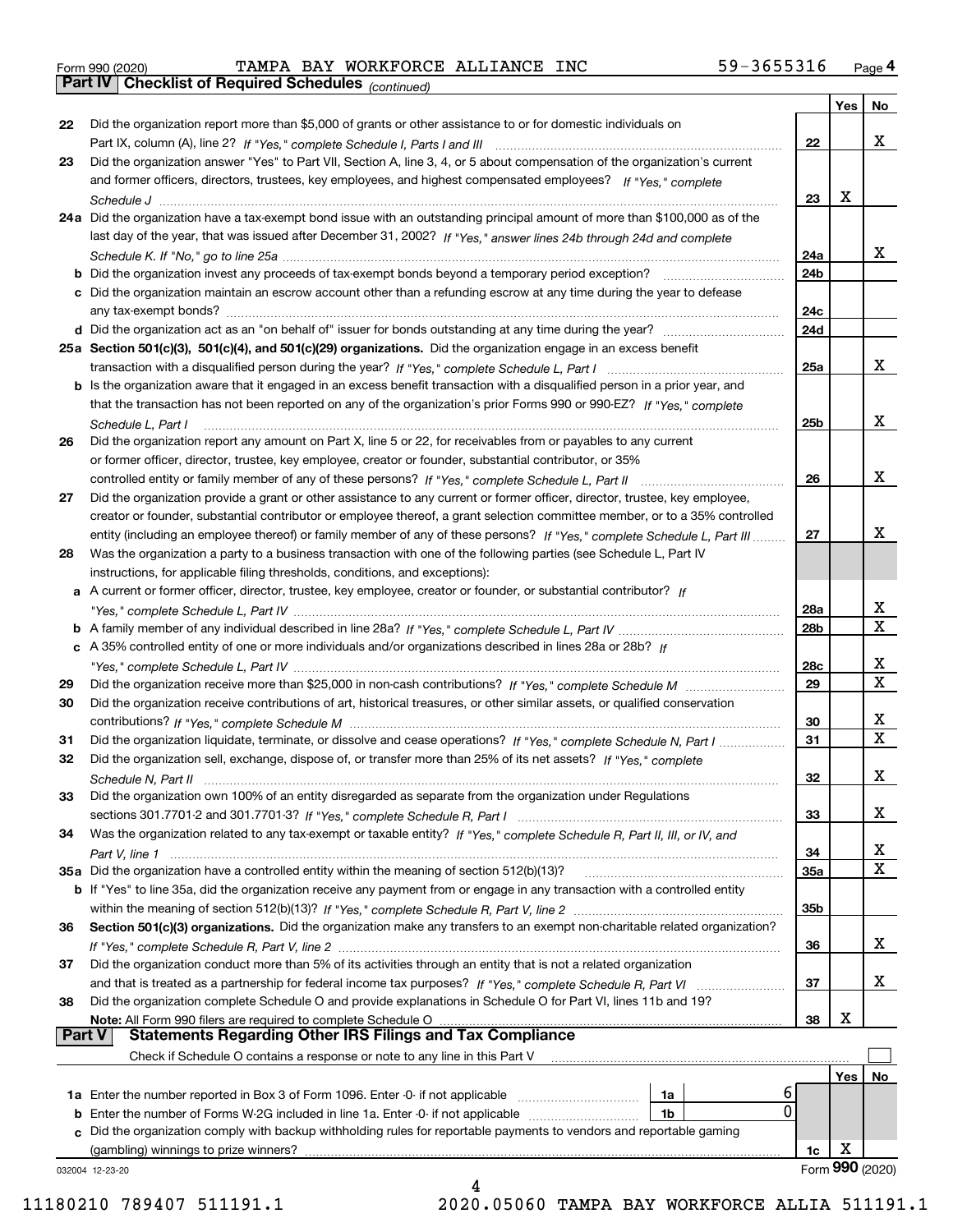| Form 990 (2020) |  | TAMPA BAY WORKFORCE ALLIANCE INC |                                                                                                | 59-3655316 | Page 5 |
|-----------------|--|----------------------------------|------------------------------------------------------------------------------------------------|------------|--------|
|                 |  |                                  | <b>Part V</b> Statements Regarding Other IRS Filings and Tax Compliance <sub>(continued)</sub> |            |        |

|     | Part V<br>Statements Regarding Other IRS Fillings and Tax Compilance $_{(continued)}$                                                                                                                         |     |                |     |    |  |  |  |  |
|-----|---------------------------------------------------------------------------------------------------------------------------------------------------------------------------------------------------------------|-----|----------------|-----|----|--|--|--|--|
|     |                                                                                                                                                                                                               |     |                | Yes | No |  |  |  |  |
|     | 2a Enter the number of employees reported on Form W-3, Transmittal of Wage and Tax Statements,                                                                                                                |     |                |     |    |  |  |  |  |
|     | filed for the calendar year ending with or within the year covered by this return<br>2a                                                                                                                       | 182 |                |     |    |  |  |  |  |
|     |                                                                                                                                                                                                               |     | 2 <sub>b</sub> | X   |    |  |  |  |  |
|     |                                                                                                                                                                                                               |     |                |     |    |  |  |  |  |
|     | 3a Did the organization have unrelated business gross income of \$1,000 or more during the year?                                                                                                              |     |                |     |    |  |  |  |  |
|     | b If "Yes," has it filed a Form 990-T for this year? If "No" to line 3b, provide an explanation on Schedule O                                                                                                 |     | 3b             |     |    |  |  |  |  |
|     | 4a At any time during the calendar year, did the organization have an interest in, or a signature or other authority over, a                                                                                  |     |                |     |    |  |  |  |  |
|     | financial account in a foreign country (such as a bank account, securities account, or other financial account)?                                                                                              |     | 4a             |     | х  |  |  |  |  |
|     | <b>b</b> If "Yes," enter the name of the foreign country                                                                                                                                                      |     |                |     |    |  |  |  |  |
|     | See instructions for filing requirements for FinCEN Form 114, Report of Foreign Bank and Financial Accounts (FBAR).                                                                                           |     |                |     | х  |  |  |  |  |
|     | 5a Was the organization a party to a prohibited tax shelter transaction at any time during the tax year?                                                                                                      |     | 5а             |     | Χ  |  |  |  |  |
|     |                                                                                                                                                                                                               |     | 5b             |     |    |  |  |  |  |
|     |                                                                                                                                                                                                               |     | 5c             |     |    |  |  |  |  |
|     | 6a Does the organization have annual gross receipts that are normally greater than \$100,000, and did the organization solicit<br>any contributions that were not tax deductible as charitable contributions? |     |                |     | x  |  |  |  |  |
|     | <b>b</b> If "Yes," did the organization include with every solicitation an express statement that such contributions or gifts                                                                                 |     | 6a             |     |    |  |  |  |  |
|     | were not tax deductible?                                                                                                                                                                                      |     | 6b             |     |    |  |  |  |  |
| 7   | Organizations that may receive deductible contributions under section 170(c).                                                                                                                                 |     |                |     |    |  |  |  |  |
| а   | Did the organization receive a payment in excess of \$75 made partly as a contribution and partly for goods and services provided to the payor?                                                               |     | 7a             |     | х  |  |  |  |  |
| b   | If "Yes," did the organization notify the donor of the value of the goods or services provided?                                                                                                               |     | 7b             |     |    |  |  |  |  |
|     | c Did the organization sell, exchange, or otherwise dispose of tangible personal property for which it was required                                                                                           |     |                |     |    |  |  |  |  |
|     | to file Form 8282?                                                                                                                                                                                            |     | 7c             |     | х  |  |  |  |  |
|     | 7d<br>d If "Yes," indicate the number of Forms 8282 filed during the year                                                                                                                                     |     |                |     |    |  |  |  |  |
| е   | Did the organization receive any funds, directly or indirectly, to pay premiums on a personal benefit contract?                                                                                               |     | 7e             |     | х  |  |  |  |  |
| f   | Did the organization, during the year, pay premiums, directly or indirectly, on a personal benefit contract?                                                                                                  |     |                |     |    |  |  |  |  |
| g   | If the organization received a contribution of qualified intellectual property, did the organization file Form 8899 as required?                                                                              |     |                |     |    |  |  |  |  |
| h   | If the organization received a contribution of cars, boats, airplanes, or other vehicles, did the organization file a Form 1098-C?                                                                            |     |                |     |    |  |  |  |  |
| 8   | Sponsoring organizations maintaining donor advised funds. Did a donor advised fund maintained by the                                                                                                          |     |                |     |    |  |  |  |  |
|     | sponsoring organization have excess business holdings at any time during the year?                                                                                                                            |     | 8              |     |    |  |  |  |  |
| 9   | Sponsoring organizations maintaining donor advised funds.                                                                                                                                                     |     |                |     |    |  |  |  |  |
| а   | Did the sponsoring organization make any taxable distributions under section 4966?                                                                                                                            |     | 9а             |     |    |  |  |  |  |
|     | <b>b</b> Did the sponsoring organization make a distribution to a donor, donor advisor, or related person?                                                                                                    |     | 9b             |     |    |  |  |  |  |
| 10  | Section 501(c)(7) organizations. Enter:                                                                                                                                                                       |     |                |     |    |  |  |  |  |
| а   | Initiation fees and capital contributions included on Part VIII, line 12<br>10a                                                                                                                               |     |                |     |    |  |  |  |  |
|     | <b>b</b> Gross receipts, included on Form 990, Part VIII, line 12, for public use of club facilities<br>10 <sub>b</sub>                                                                                       |     |                |     |    |  |  |  |  |
| 11. | Section 501(c)(12) organizations. Enter:                                                                                                                                                                      |     |                |     |    |  |  |  |  |
|     | 11a                                                                                                                                                                                                           |     |                |     |    |  |  |  |  |
|     | <b>b</b> Gross income from other sources (Do not net amounts due or paid to other sources against                                                                                                             |     |                |     |    |  |  |  |  |
|     | 11b                                                                                                                                                                                                           |     |                |     |    |  |  |  |  |
|     | 12a Section 4947(a)(1) non-exempt charitable trusts. Is the organization filing Form 990 in lieu of Form 1041?                                                                                                |     | 12a            |     |    |  |  |  |  |
|     | 12b<br><b>b</b> If "Yes," enter the amount of tax-exempt interest received or accrued during the year                                                                                                         |     |                |     |    |  |  |  |  |
| 13  | Section 501(c)(29) qualified nonprofit health insurance issuers.                                                                                                                                              |     |                |     |    |  |  |  |  |
|     | a Is the organization licensed to issue qualified health plans in more than one state?<br>Note: See the instructions for additional information the organization must report on Schedule O.                   |     | 13a            |     |    |  |  |  |  |
|     | <b>b</b> Enter the amount of reserves the organization is required to maintain by the states in which the                                                                                                     |     |                |     |    |  |  |  |  |
|     | 13 <sub>b</sub>                                                                                                                                                                                               |     |                |     |    |  |  |  |  |
|     | 13с                                                                                                                                                                                                           |     |                |     |    |  |  |  |  |
|     | 14a Did the organization receive any payments for indoor tanning services during the tax year?                                                                                                                |     | 14a            |     | x  |  |  |  |  |
|     | <b>b</b> If "Yes," has it filed a Form 720 to report these payments? If "No," provide an explanation on Schedule O                                                                                            |     | 14b            |     |    |  |  |  |  |
| 15  | Is the organization subject to the section 4960 tax on payment(s) of more than \$1,000,000 in remuneration or                                                                                                 |     |                |     |    |  |  |  |  |
|     |                                                                                                                                                                                                               |     | 15             |     | х  |  |  |  |  |
|     | If "Yes," see instructions and file Form 4720, Schedule N.                                                                                                                                                    |     |                |     |    |  |  |  |  |
| 16  | Is the organization an educational institution subject to the section 4968 excise tax on net investment income?                                                                                               |     | 16             |     | х  |  |  |  |  |
|     | If "Yes," complete Form 4720, Schedule O.                                                                                                                                                                     |     |                |     |    |  |  |  |  |

5

Form (2020) **990**

032005 12-23-20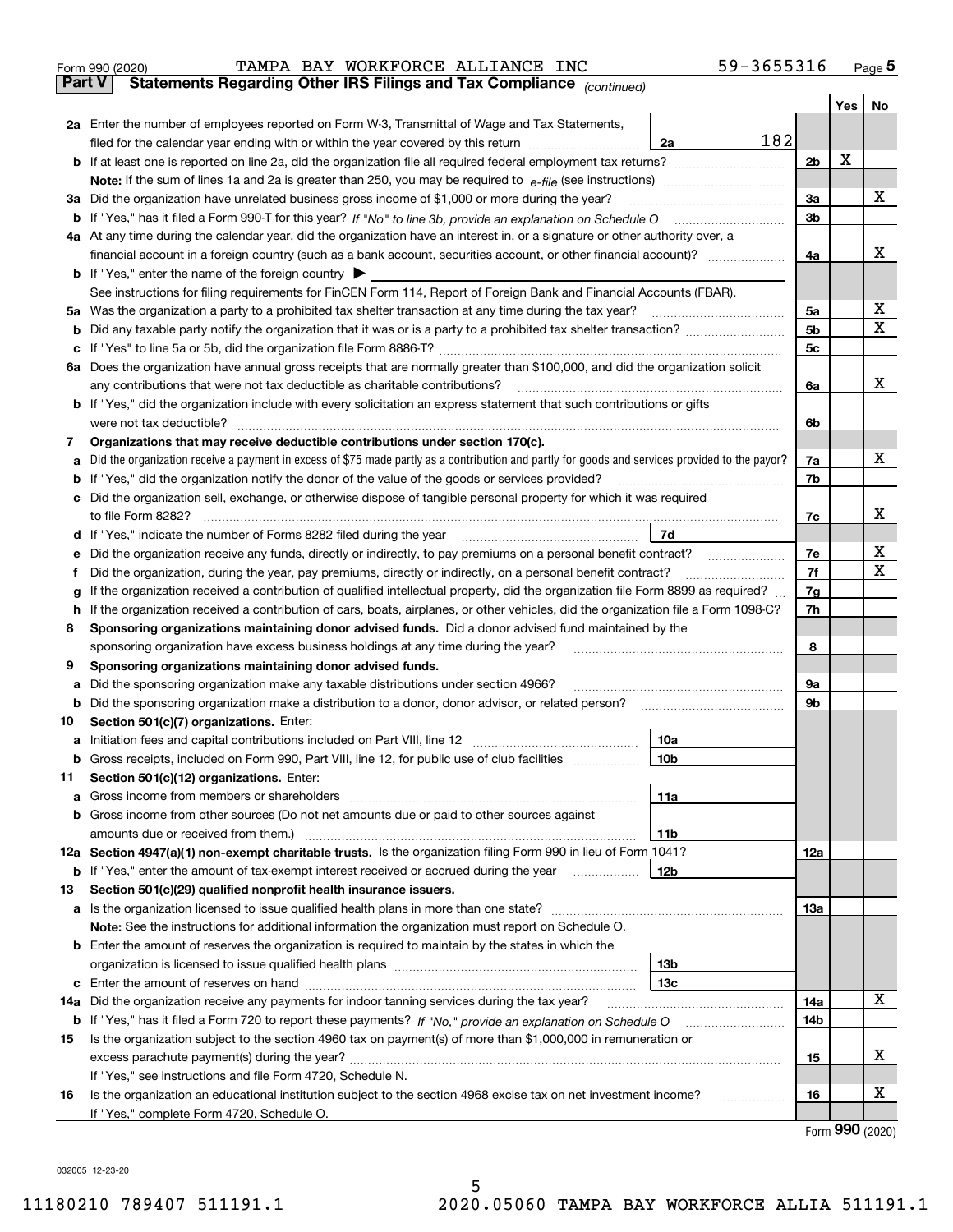|  | Form 990 (2020) |
|--|-----------------|
|  |                 |

#### TAMPA BAY WORKFORCE ALLIANCE INC 59-3655316

*For each "Yes" response to lines 2 through 7b below, and for a "No" response to line 8a, 8b, or 10b below, describe the circumstances, processes, or changes on Schedule O. See instructions.* Form 990 (2020) **CONVICT BAY MORKFORCE ALLIANCE INC** 59 - 3655316 Page 6<br>**Part VI Governance, Management, and Disclosure** For each "Yes" response to lines 2 through 7b below, and for a "No" response

|    |                                                                                                                                                                               |    |                         | Yes | No                      |
|----|-------------------------------------------------------------------------------------------------------------------------------------------------------------------------------|----|-------------------------|-----|-------------------------|
|    | <b>1a</b> Enter the number of voting members of the governing body at the end of the tax year                                                                                 | 1a | 33                      |     |                         |
|    | If there are material differences in voting rights among members of the governing body, or if the governing                                                                   |    |                         |     |                         |
|    | body delegated broad authority to an executive committee or similar committee, explain on Schedule O.                                                                         |    |                         |     |                         |
|    |                                                                                                                                                                               | 1b | 33                      |     |                         |
| 2  | Did any officer, director, trustee, or key employee have a family relationship or a business relationship with any other                                                      |    |                         |     |                         |
|    | officer, director, trustee, or key employee?                                                                                                                                  |    | $\mathbf{2}$            |     | X                       |
| 3  | Did the organization delegate control over management duties customarily performed by or under the direct supervision                                                         |    |                         |     |                         |
|    |                                                                                                                                                                               |    | 3                       |     | X                       |
| 4  | Did the organization make any significant changes to its governing documents since the prior Form 990 was filed?                                                              |    | $\overline{\mathbf{4}}$ |     | $\overline{\textbf{X}}$ |
| 5  |                                                                                                                                                                               |    | 5                       |     | $\mathbf X$             |
| 6  | Did the organization have members or stockholders?                                                                                                                            |    | 6                       |     | $\mathbf x$             |
|    | 7a Did the organization have members, stockholders, or other persons who had the power to elect or appoint one or                                                             |    |                         |     |                         |
|    |                                                                                                                                                                               |    | 7a                      |     | x                       |
|    | <b>b</b> Are any governance decisions of the organization reserved to (or subject to approval by) members, stockholders, or                                                   |    |                         |     |                         |
|    | persons other than the governing body?                                                                                                                                        |    | 7b                      |     | х                       |
| 8  | Did the organization contemporaneously document the meetings held or written actions undertaken during the year by the following:                                             |    |                         |     |                         |
| a  |                                                                                                                                                                               |    | 8a                      | X   |                         |
|    |                                                                                                                                                                               |    | 8b                      | X   |                         |
| 9  | Is there any officer, director, trustee, or key employee listed in Part VII, Section A, who cannot be reached at the                                                          |    |                         |     |                         |
|    |                                                                                                                                                                               |    | 9                       |     | х                       |
|    | Section B. Policies (This Section B requests information about policies not required by the Internal Revenue Code.)                                                           |    |                         |     |                         |
|    |                                                                                                                                                                               |    |                         | Yes | No                      |
|    |                                                                                                                                                                               |    | 10a                     |     | X                       |
|    | <b>b</b> If "Yes," did the organization have written policies and procedures governing the activities of such chapters, affiliates,                                           |    |                         |     |                         |
|    |                                                                                                                                                                               |    | 10 <sub>b</sub>         |     |                         |
|    | 11a Has the organization provided a complete copy of this Form 990 to all members of its governing body before filing the form?                                               |    | 11a                     | X   |                         |
|    | <b>b</b> Describe in Schedule O the process, if any, used by the organization to review this Form 990.                                                                        |    |                         |     |                         |
|    |                                                                                                                                                                               |    | 12a                     | X   |                         |
| b  |                                                                                                                                                                               |    | 12b                     | X   |                         |
|    | c Did the organization regularly and consistently monitor and enforce compliance with the policy? If "Yes," describe                                                          |    |                         |     |                         |
|    | in Schedule O how this was done manufactured and continuum control of the Schedule O how this was done manufactured and continuum control of the Schedule O how this was done |    | 12c                     | х   |                         |
| 13 |                                                                                                                                                                               |    | 13                      | X   |                         |
| 14 | Did the organization have a written document retention and destruction policy? manufactured and the organization have a written document retention and destruction policy?    |    | 14                      | X   |                         |
| 15 | Did the process for determining compensation of the following persons include a review and approval by independent                                                            |    |                         |     |                         |
|    | persons, comparability data, and contemporaneous substantiation of the deliberation and decision?                                                                             |    |                         |     |                         |
|    |                                                                                                                                                                               |    | 15a                     | X   |                         |
|    |                                                                                                                                                                               |    | 15b                     | X   |                         |
|    | If "Yes" to line 15a or 15b, describe the process in Schedule O (see instructions).                                                                                           |    |                         |     |                         |
|    | 16a Did the organization invest in, contribute assets to, or participate in a joint venture or similar arrangement with a                                                     |    |                         |     |                         |
|    | taxable entity during the year?                                                                                                                                               |    | 16a                     |     | X                       |
|    | <b>b</b> If "Yes," did the organization follow a written policy or procedure requiring the organization to evaluate its participation                                         |    |                         |     |                         |
|    | in joint venture arrangements under applicable federal tax law, and take steps to safeguard the organization's                                                                |    |                         |     |                         |
|    | exempt status with respect to such arrangements?                                                                                                                              |    | 16b                     |     |                         |
|    | <b>Section C. Disclosure</b>                                                                                                                                                  |    |                         |     |                         |
| 17 | <b>NONE</b><br>List the states with which a copy of this Form 990 is required to be filed $\blacktriangleright$                                                               |    |                         |     |                         |
| 18 | Section 6104 requires an organization to make its Forms 1023 (1024 or 1024-A, if applicable), 990, and 990-T (Section 501(c)(3)s only) available                              |    |                         |     |                         |
|    | for public inspection. Indicate how you made these available. Check all that apply.                                                                                           |    |                         |     |                         |
|    | $X$ Upon request<br>Own website<br>Another's website<br>Other (explain on Schedule O)                                                                                         |    |                         |     |                         |
| 19 | Describe on Schedule O whether (and if so, how) the organization made its governing documents, conflict of interest policy, and financial                                     |    |                         |     |                         |
|    | statements available to the public during the tax year.                                                                                                                       |    |                         |     |                         |
| 20 | State the name, address, and telephone number of the person who possesses the organization's books and records                                                                |    |                         |     |                         |
|    | ANNA MUNRO - 813-397-2064                                                                                                                                                     |    |                         |     |                         |
|    | 33634<br>4902 EISENHOWER BLVD SOUTH STE 250, TAMPA,<br>FL                                                                                                                     |    |                         |     |                         |
|    |                                                                                                                                                                               |    |                         |     | Form 990 (2020)         |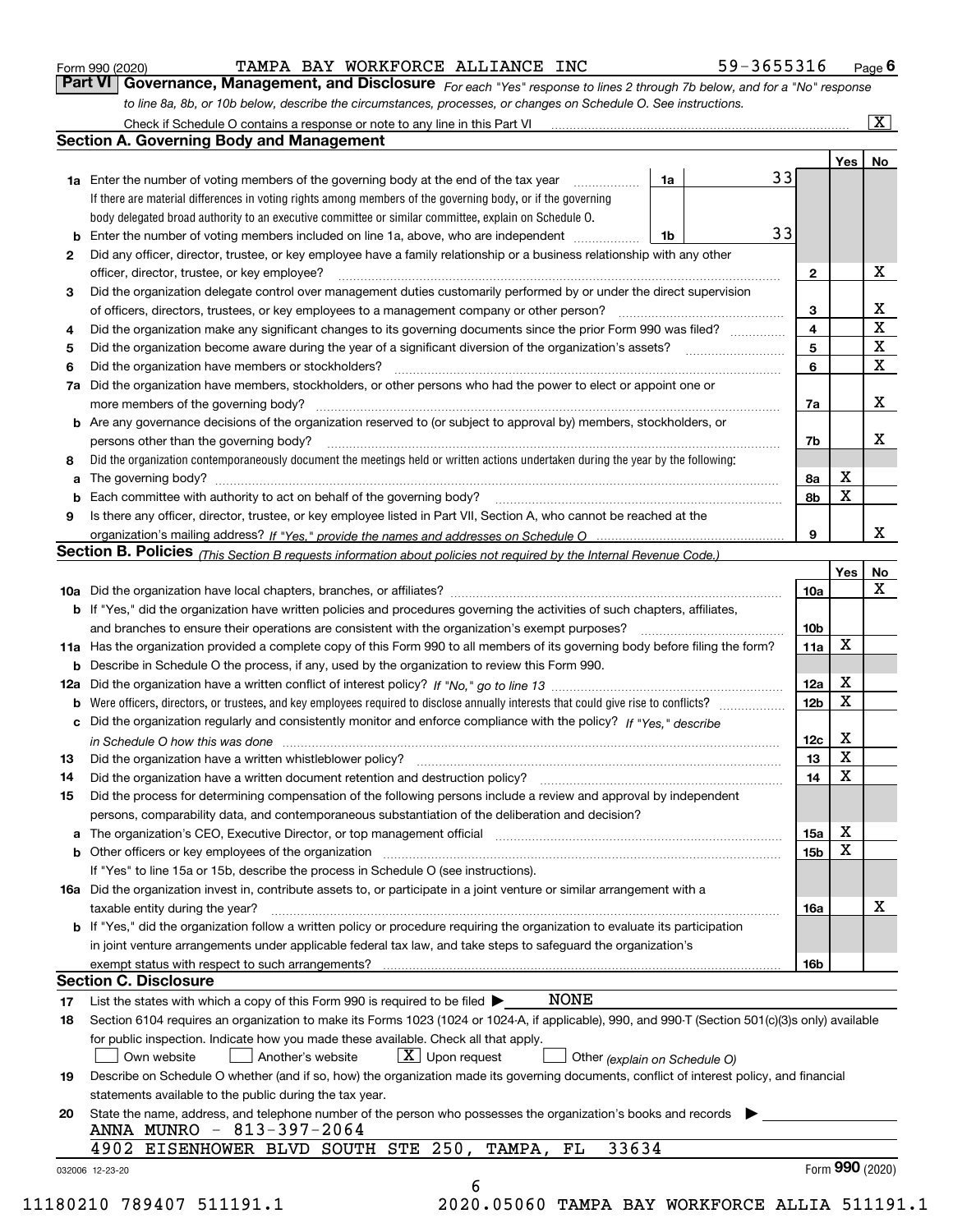$\mathcal{L}^{\text{max}}$ 

**7Part VII Compensation of Officers, Directors, Trustees, Key Employees, Highest Compensated Employees, and Independent Contractors**

Check if Schedule O contains a response or note to any line in this Part VII

**Section A. Officers, Directors, Trustees, Key Employees, and Highest Compensated Employees**

**1a**  Complete this table for all persons required to be listed. Report compensation for the calendar year ending with or within the organization's tax year. **•** List all of the organization's current officers, directors, trustees (whether individuals or organizations), regardless of amount of compensation.

Enter -0- in columns (D), (E), and (F) if no compensation was paid.

 $\bullet$  List all of the organization's  $\,$ current key employees, if any. See instructions for definition of "key employee."

**•** List the organization's five current highest compensated employees (other than an officer, director, trustee, or key employee) who received reportable compensation (Box 5 of Form W-2 and/or Box 7 of Form 1099-MISC) of more than \$100,000 from the organization and any related organizations.

**•** List all of the organization's former officers, key employees, and highest compensated employees who received more than \$100,000 of reportable compensation from the organization and any related organizations.

**former directors or trustees**  ¥ List all of the organization's that received, in the capacity as a former director or trustee of the organization, more than \$10,000 of reportable compensation from the organization and any related organizations.

See instructions for the order in which to list the persons above.

Check this box if neither the organization nor any related organization compensated any current officer, director, or trustee.  $\mathcal{L}^{\text{max}}$ 

| (A)                               | (C)<br>(B)     |                                                                  |                       |                         |              |                                  |        | (D)             | (E)             | (F)            |
|-----------------------------------|----------------|------------------------------------------------------------------|-----------------------|-------------------------|--------------|----------------------------------|--------|-----------------|-----------------|----------------|
| Name and title                    | Average        | Position<br>(do not check more than one                          |                       |                         |              |                                  |        | Reportable      | Reportable      | Estimated      |
|                                   | hours per      | box, unless person is both an<br>officer and a director/trustee) |                       |                         |              |                                  |        | compensation    | compensation    | amount of      |
|                                   | week           |                                                                  |                       |                         |              |                                  |        | from            | from related    | other          |
|                                   | (list any      |                                                                  |                       |                         |              |                                  |        | the             | organizations   | compensation   |
|                                   | hours for      |                                                                  |                       |                         |              |                                  |        | organization    | (W-2/1099-MISC) | from the       |
|                                   | related        |                                                                  |                       |                         |              |                                  |        | (W-2/1099-MISC) |                 | organization   |
|                                   | organizations  |                                                                  |                       |                         |              |                                  |        |                 |                 | and related    |
|                                   | below<br>line) | Individual trustee or director                                   | Institutional trustee | Officer                 | Key employee | Highest compensated<br> employee | Former |                 |                 | organizations  |
| (1)<br>TOM R. ADERHOLD            | 1.00           |                                                                  |                       |                         |              |                                  |        |                 |                 |                |
| <b>MEMBER</b>                     |                | $\mathbf X$                                                      |                       |                         |              |                                  |        | 0.              | 0.              | $0_{.}$        |
| (2)<br>MICHAEL BACH               | 1.00           |                                                                  |                       |                         |              |                                  |        |                 |                 |                |
| VICE CHAIR                        |                | $\mathbf X$                                                      |                       | $\mathbf X$             |              |                                  |        | 0.              | 0.              | $\mathbf 0$ .  |
| VANITY BARR-LITTLE<br>(3)         | 1.00           |                                                                  |                       |                         |              |                                  |        |                 |                 |                |
| <b>MEMBER</b>                     |                | $\overline{\textbf{X}}$                                          |                       |                         |              |                                  |        | 0.              | $\mathbf 0$ .   | $\mathbf 0$ .  |
| (4)<br>FELICIA BELL               | 1.00           |                                                                  |                       |                         |              |                                  |        |                 |                 |                |
| <b>MEMBER</b>                     |                | $\overline{\textbf{X}}$                                          |                       |                         |              |                                  |        | 0.              | 0.              | $0_{.}$        |
| RICK BENNETT<br>(5)               | 1.00           |                                                                  |                       |                         |              |                                  |        |                 |                 |                |
| <b>MEMBER</b>                     |                | $\overline{\mathbf{X}}$                                          |                       |                         |              |                                  |        | 0.              | 0.              | $\mathbf 0$ .  |
| (6)<br><b>WARREN BROOKS</b>       | 1.00           |                                                                  |                       |                         |              |                                  |        |                 |                 |                |
| <b>MEMBER</b>                     |                | $\overline{\textbf{X}}$                                          |                       |                         |              |                                  |        | 0.              | $\mathbf 0$ .   | $\mathbf 0$ .  |
| STEPHANIE T. BROWN-GILMORE<br>(7) | 1.00           |                                                                  |                       |                         |              |                                  |        |                 |                 |                |
| <b>MEMBER</b>                     |                | $\overline{\mathbf{X}}$                                          |                       |                         |              |                                  |        | $\mathbf 0$ .   | $\mathbf 0$ .   | $\mathbf 0$ .  |
| <b>SEAN BUTLER</b><br>(8)         | 1.00           |                                                                  |                       |                         |              |                                  |        |                 |                 |                |
| IMMEDIATE PAST CHAIR              |                | $\mathbf X$                                                      |                       | $\overline{\textbf{X}}$ |              |                                  |        | 0.              | 0.              | $0_{.}$        |
| (9)<br>ANDREA CICHON              | 1.00           |                                                                  |                       |                         |              |                                  |        |                 |                 |                |
| <b>MEMBER</b>                     |                | $\overline{\textbf{X}}$                                          |                       |                         |              |                                  |        | 0.              | 0.              | $\mathbf 0$ .  |
| (10) GINGER CLARK                 | 1.00           |                                                                  |                       |                         |              |                                  |        |                 |                 |                |
| <b>MEMBER</b>                     |                | $\overline{\mathbf{X}}$                                          |                       |                         |              |                                  |        | 0.              | 0.              | $\mathbf 0$ .  |
| (11) RICHARD E. CRANKER           | 1.00           |                                                                  |                       |                         |              |                                  |        |                 |                 |                |
| <b>MEMBER</b>                     |                | $\overline{\mathbf{X}}$                                          |                       |                         |              |                                  |        | 0.              | $\mathbf 0$ .   | $0_{.}$        |
| (12) CONSTANCE DANIELS            | 1.00           |                                                                  |                       |                         |              |                                  |        |                 |                 |                |
| <b>MEMBER</b>                     |                | $\overline{\mathbf{X}}$                                          |                       |                         |              |                                  |        | 0.              | 0.              | $\mathbf 0$ .  |
| (13) ELIZABETH GUTIERREZ          | 1.00           |                                                                  |                       |                         |              |                                  |        |                 |                 |                |
| <b>MEMBER</b>                     |                | $\overline{\textbf{X}}$                                          |                       |                         |              |                                  |        | 0.              | 0.              | $\mathbf 0$ .  |
| (14) MIREYA HERNANDEZ             | 1.00           |                                                                  |                       |                         |              |                                  |        |                 |                 |                |
| <b>MEMBER</b>                     |                | $\overline{\mathbf{X}}$                                          |                       |                         |              |                                  |        | 0.              | $\mathbf 0$ .   | 0.             |
| (15) BENJAMIN HOM                 | 1.00           |                                                                  |                       |                         |              |                                  |        |                 |                 |                |
| CHAIR<br>(16) JOHN T.R. HOWELL    | 1.00           | $\mathbf X$                                                      |                       | $\mathbf X$             |              |                                  |        | 0.              | 0.              | $\mathbf 0$ .  |
| <b>MEMBER</b>                     |                | $\rm X$                                                          |                       |                         |              |                                  |        | 0.              | 0.              | $0$ .          |
| (17) ROBERT "GEORDIE" HYLAND      | 1.00           |                                                                  |                       |                         |              |                                  |        |                 |                 |                |
| <b>MEMBER</b>                     |                | $\overline{\textbf{X}}$                                          |                       |                         |              |                                  |        | 0.              | 0.              | 0.             |
|                                   |                |                                                                  |                       |                         |              |                                  |        |                 |                 | $\overline{2}$ |

032007 12-23-20

Form (2020) **990**

7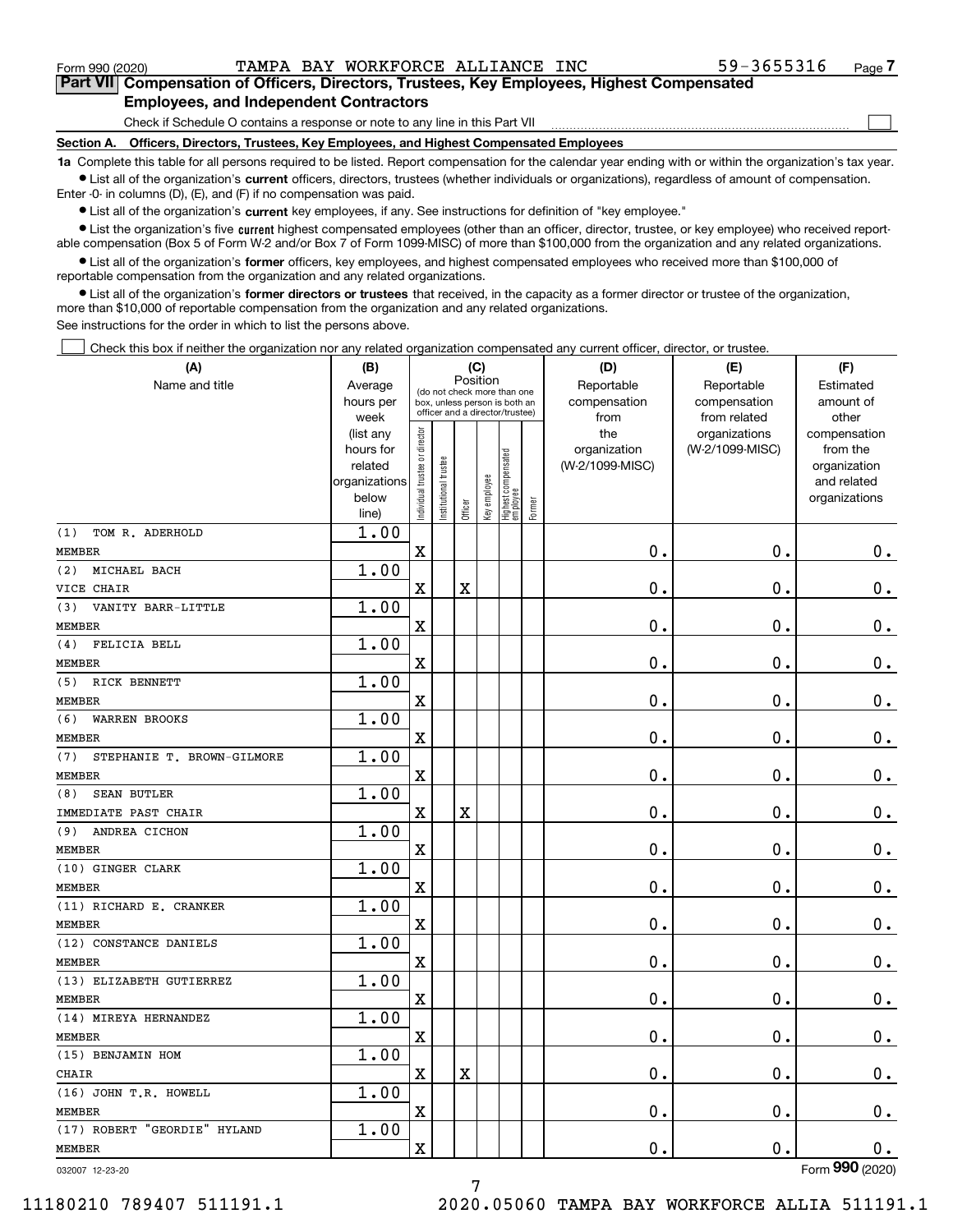| TAMPA BAY WORKFORCE ALLIANCE INC<br>Form 990 (2020)                                                                                             |                          |                                |                 |             |              |                                                              |              |                  | 59-3655316       |     |               | Page 8           |
|-------------------------------------------------------------------------------------------------------------------------------------------------|--------------------------|--------------------------------|-----------------|-------------|--------------|--------------------------------------------------------------|--------------|------------------|------------------|-----|---------------|------------------|
| <b>Part VII</b><br>Section A. Officers, Directors, Trustees, Key Employees, and Highest Compensated Employees (continued)                       |                          |                                |                 |             |              |                                                              |              |                  |                  |     |               |                  |
| (A)                                                                                                                                             | (B)<br>(C)<br>(D)<br>(E) |                                |                 |             |              |                                                              |              |                  |                  |     | (F)           |                  |
| Name and title                                                                                                                                  | Average                  |                                |                 | Position    |              |                                                              |              | Reportable       | Reportable       |     | Estimated     |                  |
|                                                                                                                                                 | hours per                |                                |                 |             |              | (do not check more than one<br>box, unless person is both an |              | compensation     | compensation     |     | amount of     |                  |
|                                                                                                                                                 | week                     |                                |                 |             |              | officer and a director/trustee)                              |              | from             | from related     |     | other         |                  |
|                                                                                                                                                 | (list any                |                                |                 |             |              |                                                              |              | the              | organizations    |     | compensation  |                  |
|                                                                                                                                                 | hours for                |                                |                 |             |              |                                                              |              | organization     | (W-2/1099-MISC)  |     | from the      |                  |
|                                                                                                                                                 | related                  |                                | Itustee         |             |              |                                                              |              | (W-2/1099-MISC)  |                  |     | organization  |                  |
|                                                                                                                                                 | organizations            |                                |                 |             |              |                                                              |              |                  |                  |     | and related   |                  |
|                                                                                                                                                 | below<br>line)           | Individual trustee or director | Institutional t | Officer     | Key employee | Highest compensated<br>employee                              | Former       |                  |                  |     | organizations |                  |
| (18) JIM JUNECKO                                                                                                                                | 1.00                     |                                |                 |             |              |                                                              |              |                  |                  |     |               |                  |
| <b>MEMBER</b>                                                                                                                                   |                          | $\mathbf X$                    |                 |             |              |                                                              |              | $\mathbf 0$ .    | $\mathbf 0$ .    |     |               | 0.               |
| (19) PAT KEMP                                                                                                                                   | 1.00                     |                                |                 |             |              |                                                              |              |                  |                  |     |               |                  |
| 2ND VICE CHAIR                                                                                                                                  |                          | X                              |                 | $\mathbf X$ |              |                                                              |              | $\mathbf 0$ .    | $\mathbf 0$ .    |     |               | 0.               |
| (20) LINDSEY KIMBALL                                                                                                                            | 1.00                     |                                |                 |             |              |                                                              |              |                  |                  |     |               |                  |
| <b>MEMBER</b>                                                                                                                                   |                          | $\mathbf X$                    |                 |             |              |                                                              |              | 0.               | 0.               |     |               | 0.               |
| (21) RANDALL K. KING                                                                                                                            | 1.00                     |                                |                 |             |              |                                                              |              |                  |                  |     |               |                  |
| <b>MEMBER</b>                                                                                                                                   |                          | X                              |                 |             |              |                                                              |              | 0.               | 0.               |     |               | 0.               |
| (22) KAREN KOUNDOURAKIS                                                                                                                         | 1.00                     |                                |                 |             |              |                                                              |              |                  |                  |     |               |                  |
| <b>MEMBER</b>                                                                                                                                   |                          | $\mathbf X$                    |                 |             |              |                                                              |              | $\mathbf 0$ .    | $\mathbf 0$ .    |     |               | 0.               |
| (23) IAN LIEBERMAN                                                                                                                              | 1.00                     |                                |                 |             |              |                                                              |              |                  |                  |     |               |                  |
| <b>MEMBER</b>                                                                                                                                   |                          | $\mathbf X$                    |                 |             |              |                                                              |              | $\mathbf 0$ .    | $\mathbf 0$ .    |     |               | 0.               |
| (24) STEVE MOREY                                                                                                                                | 1.00                     |                                |                 |             |              |                                                              |              | $\mathbf 0$ .    |                  |     |               |                  |
| <b>MEMBER</b><br>(25) DONALD NOBLE                                                                                                              | 1.00                     | X                              |                 |             |              |                                                              |              |                  | 0.               |     |               | 0.               |
| TREASURER/CHAIR-FINANCE COMMITTEE                                                                                                               |                          | X                              |                 | $\mathbf X$ |              |                                                              |              | 0.               | $\mathbf 0$ .    |     |               | 0.               |
| (26) RICHARD PADILLA                                                                                                                            | 1.00                     |                                |                 |             |              |                                                              |              |                  |                  |     |               |                  |
| <b>MEMBER</b>                                                                                                                                   |                          | $\mathbf x$                    |                 |             |              |                                                              |              | $\mathbf 0$ .    | 0.               |     |               | 0.               |
| 1b Subtotal                                                                                                                                     |                          |                                |                 |             |              |                                                              |              | $\overline{0}$ . | $\overline{0}$ . |     |               | $\overline{0}$ . |
| c Total from continuation sheets to Part VII, Section A manufactured and response to Total from example.                                        |                          |                                |                 |             |              |                                                              |              | 909,884.         | $\overline{0}$ . |     |               | $\overline{0}$ . |
|                                                                                                                                                 |                          |                                |                 |             |              |                                                              |              | 909,884.         | $\overline{0}$ . |     |               | $\overline{0}$ . |
| Total number of individuals (including but not limited to those listed above) who received more than \$100,000 of reportable<br>2               |                          |                                |                 |             |              |                                                              |              |                  |                  |     |               |                  |
| compensation from the organization $\blacktriangleright$                                                                                        |                          |                                |                 |             |              |                                                              |              |                  |                  |     |               | 6                |
|                                                                                                                                                 |                          |                                |                 |             |              |                                                              |              |                  |                  |     | Yes           | No               |
| 3<br>Did the organization list any former officer, director, trustee, key employee, or highest compensated employee on                          |                          |                                |                 |             |              |                                                              |              |                  |                  |     |               |                  |
| line 1a? If "Yes," complete Schedule J for such individual manufactured contained and the 1a? If "Yes," complete Schedule J for such individual |                          |                                |                 |             |              |                                                              |              |                  |                  | 3   |               | х                |
| 4<br>For any individual listed on line 1a, is the sum of reportable compensation and other compensation from the organization                   |                          |                                |                 |             |              |                                                              |              |                  |                  |     |               |                  |
|                                                                                                                                                 |                          |                                |                 |             |              |                                                              |              |                  |                  | 4   | X             |                  |
| Did any person listed on line 1a receive or accrue compensation from any unrelated organization or individual for services<br>5                 |                          |                                |                 |             |              |                                                              |              |                  |                  |     |               |                  |
|                                                                                                                                                 |                          |                                |                 |             |              |                                                              |              |                  |                  | 5   |               | X                |
| <b>Section B. Independent Contractors</b>                                                                                                       |                          |                                |                 |             |              |                                                              |              |                  |                  |     |               |                  |
| Complete this table for your five highest compensated independent contractors that received more than \$100,000 of compensation from<br>1       |                          |                                |                 |             |              |                                                              |              |                  |                  |     |               |                  |
| the organization. Report compensation for the calendar year ending with or within the organization's tax year.                                  |                          |                                |                 |             |              |                                                              |              |                  |                  |     |               |                  |
| (A)                                                                                                                                             |                          |                                |                 |             |              |                                                              |              | (B)              |                  | (C) |               |                  |
| Name and business address<br>Description of services<br><b>NONE</b>                                                                             |                          |                                |                 |             |              |                                                              | Compensation |                  |                  |     |               |                  |
|                                                                                                                                                 |                          |                                |                 |             |              |                                                              |              |                  |                  |     |               |                  |
|                                                                                                                                                 |                          |                                |                 |             |              |                                                              |              |                  |                  |     |               |                  |
|                                                                                                                                                 |                          |                                |                 |             |              |                                                              |              |                  |                  |     |               |                  |
|                                                                                                                                                 |                          |                                |                 |             |              |                                                              |              |                  |                  |     |               |                  |
|                                                                                                                                                 |                          |                                |                 |             |              |                                                              |              |                  |                  |     |               |                  |
|                                                                                                                                                 |                          |                                |                 |             |              |                                                              |              |                  |                  |     |               |                  |
|                                                                                                                                                 |                          |                                |                 |             |              |                                                              |              |                  |                  |     |               |                  |
| 2<br>Total number of independent contractors (including but not limited to those listed above) who received more than                           |                          |                                |                 |             |              |                                                              |              |                  |                  |     |               |                  |

\$100,000 of compensation from the organization

032008 12-23-20 SEE PART VII, SECTION A CONTINUATION SHEETS

0

11180210 789407 511191.1 2020.05060 TAMPA BAY WORKFORCE ALLIA 511191.1

Form (2020) **990**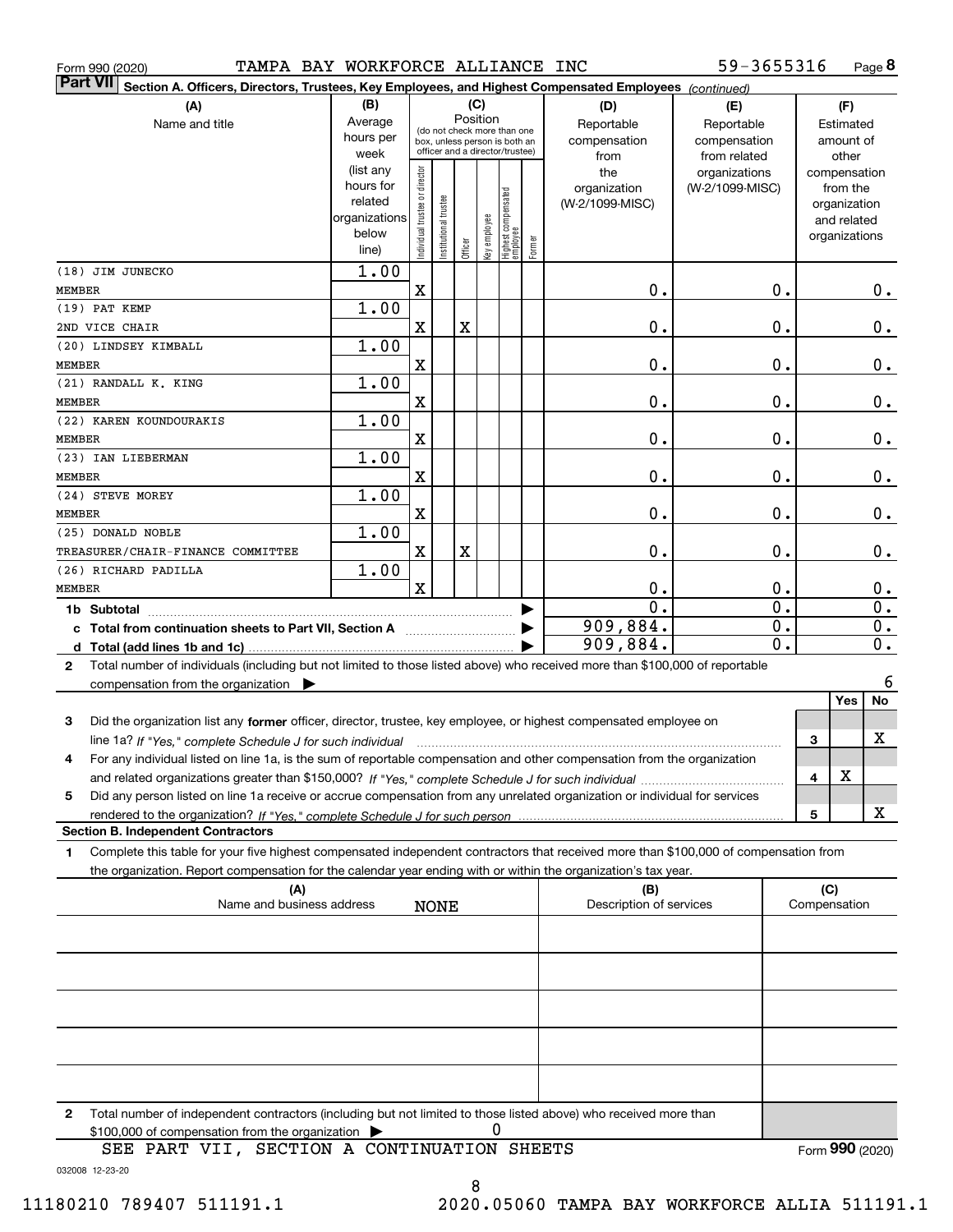| TAMPA BAY WORKFORCE ALLIANCE INC<br>Form 990 |                                                                              |                                |                       |                                    |                                                                                                        |                              | 59-3655316 |                                           |                                                   |                                                                          |  |  |
|----------------------------------------------|------------------------------------------------------------------------------|--------------------------------|-----------------------|------------------------------------|--------------------------------------------------------------------------------------------------------|------------------------------|------------|-------------------------------------------|---------------------------------------------------|--------------------------------------------------------------------------|--|--|
| <b>Part VII</b>                              |                                                                              |                                |                       |                                    | Section A. Officers, Directors, Trustees, Key Employees, and Highest Compensated Employees (continued) |                              |            |                                           |                                                   |                                                                          |  |  |
| (A)<br>Name and title                        | (B)<br>Average<br>hours<br>per                                               |                                |                       | Position<br>(check all that apply) | (C)                                                                                                    |                              |            | (D)<br>Reportable<br>compensation<br>from | (E)<br>Reportable<br>compensation<br>from related | (F)<br>Estimated<br>amount of<br>other                                   |  |  |
|                                              | week<br>(list any<br>hours for<br>related<br>organizations<br>below<br>line) | Individual trustee or director | Institutional trustee | Officer                            | Key employee                                                                                           | Highest compensated employee | Former     | the<br>organization<br>(W-2/1099-MISC)    | organizations<br>(W-2/1099-MISC)                  | compensation<br>from the<br>organization<br>and related<br>organizations |  |  |
| (27) NIKITA PATEL                            | 1.00                                                                         |                                |                       |                                    |                                                                                                        |                              |            |                                           |                                                   |                                                                          |  |  |
| <b>MEMBER</b>                                |                                                                              | X                              |                       |                                    |                                                                                                        |                              |            | $\mathbf 0$ .                             | 0.                                                | 0.                                                                       |  |  |
| (28) GIL SCHISLER<br><b>MEMBER</b>           | 1.00                                                                         | $\mathbf X$                    |                       |                                    |                                                                                                        |                              |            | $\mathbf 0$ .                             | 0.                                                | 0.                                                                       |  |  |
| (29) THAYNE SWENSON III                      | 1.00                                                                         |                                |                       |                                    |                                                                                                        |                              |            |                                           |                                                   |                                                                          |  |  |
| <b>MEMBER</b>                                |                                                                              | $\mathbf X$                    |                       |                                    |                                                                                                        |                              |            | $\mathbf 0$ .                             | 0.                                                | 0.                                                                       |  |  |
| (30) ROY D. SWEATMAN                         | 1.00                                                                         |                                |                       |                                    |                                                                                                        |                              |            |                                           |                                                   |                                                                          |  |  |
| <b>MEMBER</b>                                |                                                                              | $\mathbf X$                    |                       |                                    |                                                                                                        |                              |            | $\mathbf 0$ .                             | 0.                                                | 0.                                                                       |  |  |
| (31) SOPHIA WEST                             | 1.00                                                                         |                                |                       |                                    |                                                                                                        |                              |            |                                           |                                                   |                                                                          |  |  |
| <b>SECRETARY</b>                             |                                                                              | X                              |                       | X                                  |                                                                                                        |                              |            | $\mathbf 0$ .                             | 0.                                                | 0.                                                                       |  |  |
| (32) JASON WOODY                             | 1.00                                                                         |                                |                       |                                    |                                                                                                        |                              |            |                                           |                                                   |                                                                          |  |  |
| <b>MEMBER</b>                                |                                                                              | X                              |                       |                                    |                                                                                                        |                              |            | 0.                                        | 0.                                                | 0.                                                                       |  |  |
| (33) OCEA WYNN                               | 1.00                                                                         |                                |                       |                                    |                                                                                                        |                              |            |                                           |                                                   |                                                                          |  |  |
| <b>MEMBER</b>                                |                                                                              | X                              |                       |                                    |                                                                                                        |                              |            | $\mathbf 0$ .                             | 0.                                                | 0.                                                                       |  |  |
| (34) JOHN FLANAGAN                           | 40.00                                                                        |                                |                       |                                    |                                                                                                        |                              |            |                                           |                                                   |                                                                          |  |  |
| CEO<br>(35) JUDITTE DORCY                    | 40.00                                                                        |                                |                       | X                                  |                                                                                                        |                              |            | 209,051.                                  | 0.                                                | 0.                                                                       |  |  |
| COO                                          |                                                                              |                                |                       | Χ                                  |                                                                                                        |                              |            | 147,745.                                  | 0.                                                | 0.                                                                       |  |  |
| (36) JODY TONER                              | 40.00                                                                        |                                |                       |                                    |                                                                                                        |                              |            |                                           |                                                   |                                                                          |  |  |
| CHIEF POLICY PERFORMANCE O                   |                                                                              |                                |                       | Χ                                  |                                                                                                        |                              |            | 130,868.                                  | 0.                                                | 0.                                                                       |  |  |
| (37) SHEILA DOYLE                            | 40.00                                                                        |                                |                       |                                    |                                                                                                        |                              |            |                                           |                                                   |                                                                          |  |  |
| CFO                                          |                                                                              |                                |                       | X                                  |                                                                                                        |                              |            | 164,875.                                  | 0.                                                | 0.                                                                       |  |  |
| (38) MICHELLE ZIEZUILA                       | 40.00                                                                        |                                |                       |                                    |                                                                                                        |                              |            |                                           |                                                   |                                                                          |  |  |
| CHIEF IMPACT OFFICER                         |                                                                              |                                |                       | Χ                                  |                                                                                                        |                              |            | 32,887.                                   | $\mathbf 0$ .                                     | 0.                                                                       |  |  |
| (39) ANNA MUNRO                              | 40.00                                                                        |                                |                       |                                    |                                                                                                        |                              |            |                                           |                                                   |                                                                          |  |  |
| DIRECTOR OF FISCAL COMPLIA                   |                                                                              |                                |                       |                                    |                                                                                                        | X                            |            | 119,923.                                  | $\mathbf 0$ .                                     | $\mathbf 0$ .                                                            |  |  |
| (40) CHRISTINA WITT                          | 40.00                                                                        |                                |                       |                                    |                                                                                                        |                              |            |                                           |                                                   |                                                                          |  |  |
| PROGRAM DIRECTOR                             |                                                                              |                                |                       |                                    |                                                                                                        | $\mathbf X$                  |            | 104,535.                                  | $\mathbf 0$ .                                     | 0.                                                                       |  |  |
|                                              |                                                                              |                                |                       |                                    |                                                                                                        |                              |            |                                           |                                                   |                                                                          |  |  |
|                                              |                                                                              |                                |                       |                                    |                                                                                                        |                              |            |                                           |                                                   |                                                                          |  |  |
|                                              |                                                                              |                                |                       |                                    |                                                                                                        |                              |            |                                           |                                                   |                                                                          |  |  |
|                                              |                                                                              |                                |                       |                                    |                                                                                                        |                              |            |                                           |                                                   |                                                                          |  |  |
|                                              |                                                                              |                                |                       |                                    |                                                                                                        |                              |            |                                           |                                                   |                                                                          |  |  |
|                                              |                                                                              |                                |                       |                                    |                                                                                                        |                              |            |                                           |                                                   |                                                                          |  |  |
|                                              |                                                                              |                                |                       |                                    |                                                                                                        |                              |            |                                           |                                                   |                                                                          |  |  |
|                                              |                                                                              |                                |                       |                                    |                                                                                                        |                              |            |                                           |                                                   |                                                                          |  |  |
| Total to Part VII, Section A, line 1c        |                                                                              |                                |                       |                                    |                                                                                                        |                              |            | 909,884.                                  |                                                   |                                                                          |  |  |

032201 04-01-20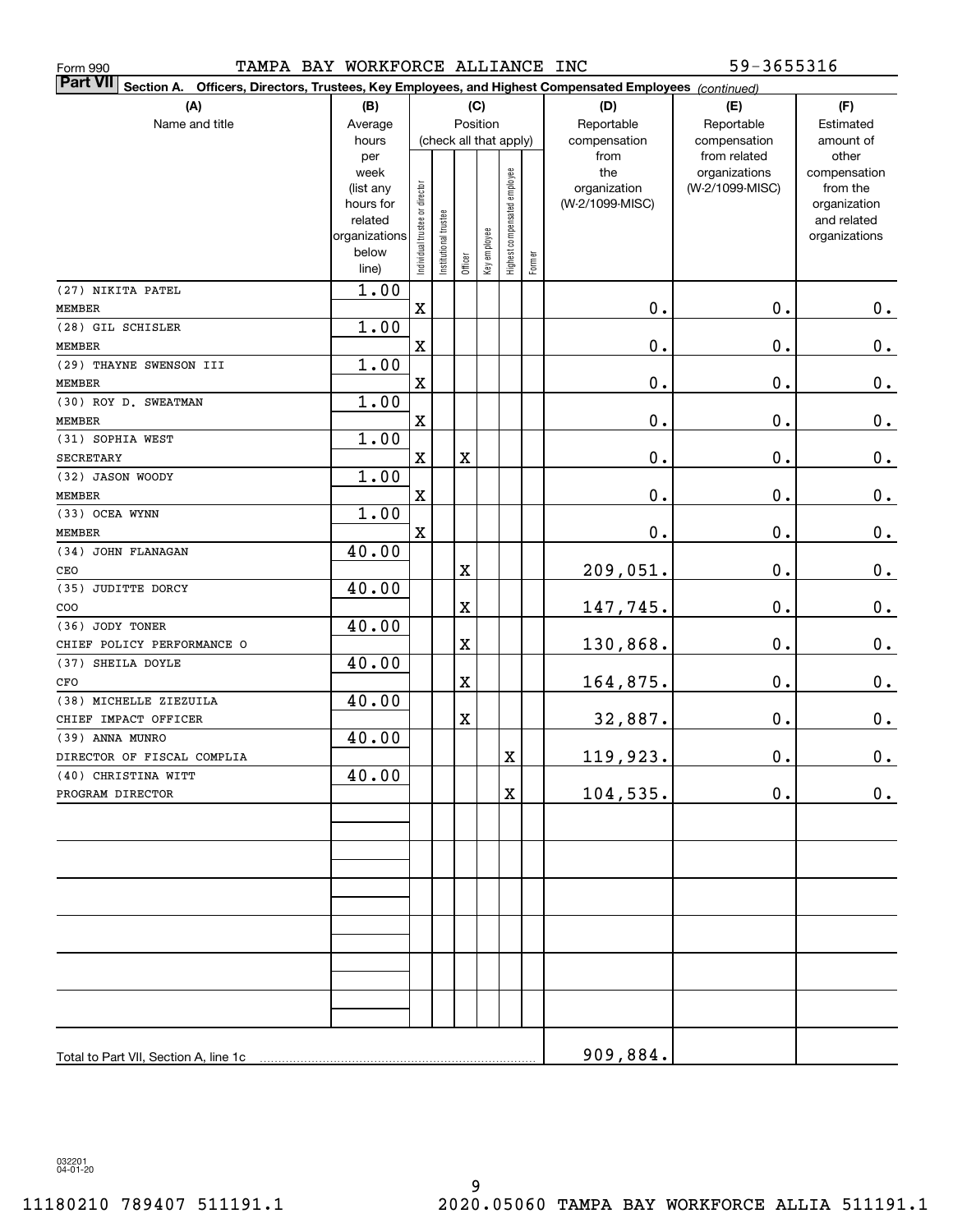|                                                           | <b>Part VIII</b> | <b>Statement of Revenue</b>                                                                                          |                |                |                      |                      |                                                           |                                                 |                                                                 |
|-----------------------------------------------------------|------------------|----------------------------------------------------------------------------------------------------------------------|----------------|----------------|----------------------|----------------------|-----------------------------------------------------------|-------------------------------------------------|-----------------------------------------------------------------|
|                                                           |                  | Check if Schedule O contains a response or note to any line in this Part VIII                                        |                |                |                      |                      |                                                           |                                                 |                                                                 |
|                                                           |                  |                                                                                                                      |                |                |                      | (A)<br>Total revenue | $\overline{(B)}$<br>Related or exempt<br>function revenue | $\overline{C}$<br>Unrelated<br>business revenue | (D)<br>Revenue excluded<br>from tax under<br>sections 512 - 514 |
|                                                           |                  | <b>1 a</b> Federated campaigns                                                                                       | $\cdots$       | 1a             |                      |                      |                                                           |                                                 |                                                                 |
|                                                           | b                | Membership dues                                                                                                      |                | 1 <sub>b</sub> |                      |                      |                                                           |                                                 |                                                                 |
|                                                           | с                | Fundraising events                                                                                                   |                | 1 <sub>c</sub> |                      |                      |                                                           |                                                 |                                                                 |
|                                                           | d                | Related organizations                                                                                                |                | 1 <sub>d</sub> |                      |                      |                                                           |                                                 |                                                                 |
| Contributions, Gifts, Grants<br>and Other Similar Amounts |                  | Government grants (contributions)                                                                                    |                | 1e             | 29, 426, 985.        |                      |                                                           |                                                 |                                                                 |
|                                                           |                  | All other contributions, gifts, grants, and                                                                          |                |                |                      |                      |                                                           |                                                 |                                                                 |
|                                                           |                  | similar amounts not included above                                                                                   |                | 1f             |                      |                      |                                                           |                                                 |                                                                 |
|                                                           | a                | Noncash contributions included in lines 1a-1f                                                                        |                | $1g$ \$        |                      |                      |                                                           |                                                 |                                                                 |
|                                                           |                  |                                                                                                                      |                |                |                      | 29,426,985.          |                                                           |                                                 |                                                                 |
|                                                           |                  |                                                                                                                      |                |                | <b>Business Code</b> |                      |                                                           |                                                 |                                                                 |
|                                                           | 2a               | CARES ACT MANAGEMENT FEE                                                                                             |                |                | 611430               | 152,430.             | 152,430.                                                  |                                                 |                                                                 |
|                                                           | b                | <u> 1989 - Johann Barn, mars ann an t-Amhain Aonaich an t-Aonaich an t-Aonaich ann an t-Aonaich ann an t-Aonaich</u> |                |                |                      |                      |                                                           |                                                 |                                                                 |
| evenue                                                    | c                |                                                                                                                      |                |                |                      |                      |                                                           |                                                 |                                                                 |
|                                                           | d                | the control of the control of the control of the control of the control of                                           |                |                |                      |                      |                                                           |                                                 |                                                                 |
| Program Service<br>Revenue                                | е                |                                                                                                                      |                |                |                      |                      |                                                           |                                                 |                                                                 |
|                                                           | f                |                                                                                                                      |                |                | ь                    | 152,430.             |                                                           |                                                 |                                                                 |
|                                                           | a<br>3           | Investment income (including dividends, interest, and                                                                |                |                |                      |                      |                                                           |                                                 |                                                                 |
|                                                           |                  |                                                                                                                      |                |                |                      |                      |                                                           |                                                 |                                                                 |
|                                                           | 4                | Income from investment of tax-exempt bond proceeds                                                                   |                |                |                      |                      |                                                           |                                                 |                                                                 |
|                                                           | 5                |                                                                                                                      |                |                |                      |                      |                                                           |                                                 |                                                                 |
|                                                           |                  |                                                                                                                      |                | (i) Real       | (ii) Personal        |                      |                                                           |                                                 |                                                                 |
|                                                           | 6а               | Gross rents<br>$\overline{\phantom{a}}$                                                                              | 6a             |                |                      |                      |                                                           |                                                 |                                                                 |
|                                                           | b                | Less: rental expenses                                                                                                | 6 <sub>b</sub> |                |                      |                      |                                                           |                                                 |                                                                 |
|                                                           | с                | Rental income or (loss)                                                                                              | 6c             |                |                      |                      |                                                           |                                                 |                                                                 |
|                                                           | d                | Net rental income or (loss)                                                                                          |                |                |                      |                      |                                                           |                                                 |                                                                 |
|                                                           |                  | 7 a Gross amount from sales of                                                                                       |                | (i) Securities | (ii) Other           |                      |                                                           |                                                 |                                                                 |
|                                                           |                  | assets other than inventory                                                                                          | 7a             |                |                      |                      |                                                           |                                                 |                                                                 |
|                                                           |                  | <b>b</b> Less: cost or other basis                                                                                   |                |                |                      |                      |                                                           |                                                 |                                                                 |
|                                                           |                  | and sales expenses                                                                                                   | 7b             |                | 65,470.              |                      |                                                           |                                                 |                                                                 |
| Revenue                                                   |                  | <b>c</b> Gain or (loss) $\ldots$                                                                                     | <b>7c</b>      |                | $-65,470.$           |                      |                                                           |                                                 |                                                                 |
|                                                           |                  |                                                                                                                      |                |                | ▶                    | $-65,470.$           |                                                           |                                                 | $-65,470.$                                                      |
| Othe                                                      |                  | 8 a Gross income from fundraising events (not                                                                        |                |                |                      |                      |                                                           |                                                 |                                                                 |
|                                                           |                  | including \$                                                                                                         |                | оf             |                      |                      |                                                           |                                                 |                                                                 |
|                                                           |                  | contributions reported on line 1c). See                                                                              |                |                |                      |                      |                                                           |                                                 |                                                                 |
|                                                           |                  |                                                                                                                      |                | 8a<br>8b       |                      |                      |                                                           |                                                 |                                                                 |
|                                                           |                  | <b>b</b> Less: direct expenses <i>manually contained</i><br>Net income or (loss) from fundraising events             |                |                |                      |                      |                                                           |                                                 |                                                                 |
|                                                           | с                | 9 a Gross income from gaming activities. See                                                                         |                |                |                      |                      |                                                           |                                                 |                                                                 |
|                                                           |                  |                                                                                                                      |                | 9a             |                      |                      |                                                           |                                                 |                                                                 |
|                                                           |                  | <b>b</b> Less: direct expenses <b>manually</b>                                                                       |                | 9 <sub>b</sub> |                      |                      |                                                           |                                                 |                                                                 |
|                                                           | с                | Net income or (loss) from gaming activities                                                                          |                |                |                      |                      |                                                           |                                                 |                                                                 |
|                                                           |                  | 10 a Gross sales of inventory, less returns                                                                          |                |                |                      |                      |                                                           |                                                 |                                                                 |
|                                                           |                  |                                                                                                                      |                | 10a            |                      |                      |                                                           |                                                 |                                                                 |
|                                                           |                  | <b>b</b> Less: cost of goods sold                                                                                    |                | 10b            |                      |                      |                                                           |                                                 |                                                                 |
|                                                           |                  | c Net income or (loss) from sales of inventory                                                                       |                |                |                      |                      |                                                           |                                                 |                                                                 |
|                                                           |                  |                                                                                                                      |                |                | <b>Business Code</b> |                      |                                                           |                                                 |                                                                 |
| Miscellaneous                                             | 11 a             | TICKET TO WORK                                                                                                       |                |                | 900099               | 89,410.              | 89,410.                                                   |                                                 |                                                                 |
| Revenue                                                   | b                | OTHER REVENUE                                                                                                        |                |                | 900099               | 9,338.               | 9,338.                                                    |                                                 |                                                                 |
|                                                           | c                |                                                                                                                      |                |                |                      |                      |                                                           |                                                 |                                                                 |
|                                                           |                  |                                                                                                                      |                |                |                      |                      |                                                           |                                                 |                                                                 |
|                                                           |                  |                                                                                                                      |                |                |                      | 98,748.              |                                                           |                                                 |                                                                 |
|                                                           | 12               |                                                                                                                      |                |                |                      | 29,612,693.          | 251,178.                                                  | $\mathbf{0}$ .                                  | $-65,470.$                                                      |
|                                                           | 032009 12-23-20  |                                                                                                                      |                |                |                      |                      |                                                           |                                                 | Form 990 (2020)                                                 |

10

Form 990 (2020) **TAMPA BAY WORKFORCE ALLIANCE INC** 59-3655316 Page

**9**

59-3655316

032009 12-23-20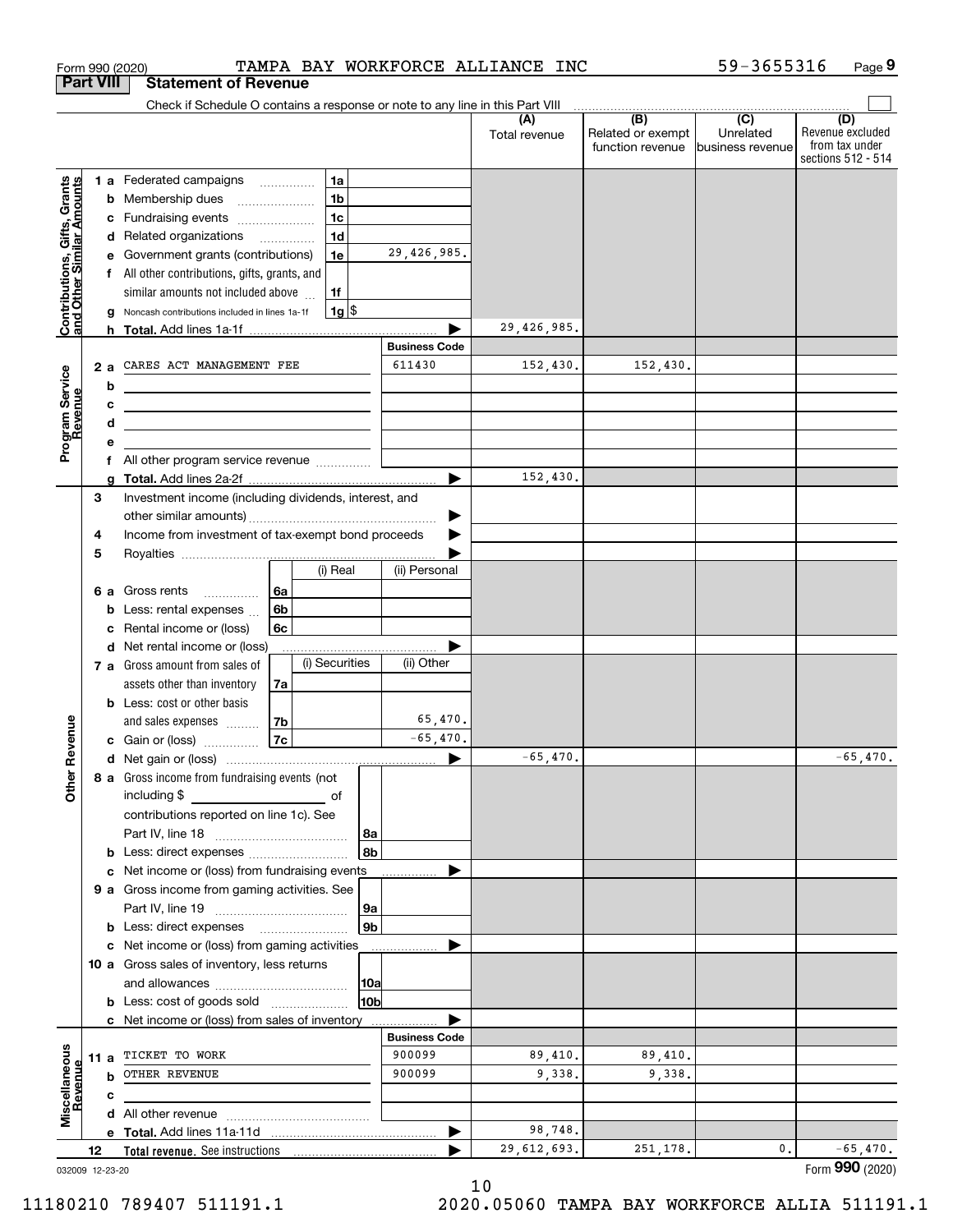Form 990 (2020) Page **Part IX Statement of Functional Expenses** TAMPA BAY WORKFORCE ALLIANCE INC 59-3655316

*Section 501(c)(3) and 501(c)(4) organizations must complete all columns. All other organizations must complete column (A).*

|              | Do not include amounts reported on lines 6b,<br>7b, 8b, 9b, and 10b of Part VIII.                    | (A)<br>Total expenses | $\overline{(B)}$<br>Program service<br>expenses | $\overline{C}$<br>Management and<br>general expenses | (D)<br>Fundraising<br>expenses |
|--------------|------------------------------------------------------------------------------------------------------|-----------------------|-------------------------------------------------|------------------------------------------------------|--------------------------------|
| 1.           | Grants and other assistance to domestic organizations                                                |                       |                                                 |                                                      |                                |
|              | and domestic governments. See Part IV, line 21                                                       |                       |                                                 |                                                      |                                |
| $\mathbf{2}$ | Grants and other assistance to domestic                                                              |                       |                                                 |                                                      |                                |
|              | individuals. See Part IV, line 22                                                                    |                       |                                                 |                                                      |                                |
| 3            | Grants and other assistance to foreign                                                               |                       |                                                 |                                                      |                                |
|              | organizations, foreign governments, and foreign                                                      |                       |                                                 |                                                      |                                |
|              | individuals. See Part IV, lines 15 and 16                                                            |                       |                                                 |                                                      |                                |
| 4            | Benefits paid to or for members                                                                      |                       |                                                 |                                                      |                                |
| 5            | Compensation of current officers, directors,                                                         |                       |                                                 |                                                      |                                |
|              | trustees, and key employees                                                                          | 743,998.              | 664,942.                                        | 79,056.                                              |                                |
| 6            | Compensation not included above to disqualified                                                      |                       |                                                 |                                                      |                                |
|              | persons (as defined under section 4958(f)(1)) and                                                    |                       |                                                 |                                                      |                                |
|              | persons described in section 4958(c)(3)(B)                                                           |                       |                                                 |                                                      |                                |
| 7            | Other salaries and wages                                                                             | 7,662,704.            | 6,848,470.                                      | 814,234.                                             |                                |
| 8            | Pension plan accruals and contributions (include                                                     |                       |                                                 |                                                      |                                |
|              | section 401(k) and 403(b) employer contributions)                                                    | 354, 407.             | 316,575.                                        | 37,832.                                              |                                |
| 9            |                                                                                                      | 676, 675.             | 608, 574.                                       | 68, 101.                                             |                                |
| 10           |                                                                                                      | 558, 213.             | 502,035.                                        | 56, 178.                                             |                                |
| 11           | Fees for services (nonemployees):                                                                    |                       |                                                 |                                                      |                                |
| a            |                                                                                                      |                       |                                                 |                                                      |                                |
| b            |                                                                                                      | 41,975.               |                                                 | 41,975.                                              |                                |
| c            |                                                                                                      | 23,000.               |                                                 | $\overline{23,000}$ .                                |                                |
| d            |                                                                                                      | $\overline{24,930}$ . |                                                 | 24,930.                                              |                                |
| е            | Professional fundraising services. See Part IV, line 17                                              |                       |                                                 |                                                      |                                |
| f            | Investment management fees                                                                           |                       |                                                 |                                                      |                                |
| g            | Other. (If line 11g amount exceeds 10% of line 25,                                                   |                       |                                                 |                                                      |                                |
|              | column (A) amount, list line 11g expenses on Sch O.)                                                 | 1,574,738.            | 1,522,713.                                      | 52,025.                                              |                                |
| 12           |                                                                                                      |                       |                                                 |                                                      |                                |
| 13           |                                                                                                      | 717,274.              | 699,418.                                        | 17,856.                                              |                                |
| 14           |                                                                                                      | 468,246.              | 461,689.                                        | 6,557.                                               |                                |
| 15           |                                                                                                      |                       |                                                 |                                                      |                                |
| 16           |                                                                                                      | 1,546,109.<br>37,596. | 1,480,838.<br>28, 235.                          | 65,271.<br>9,361.                                    |                                |
| 17           | Travel                                                                                               |                       |                                                 |                                                      |                                |
| 18           | Payments of travel or entertainment expenses                                                         |                       |                                                 |                                                      |                                |
|              | for any federal, state, or local public officials                                                    | 126,453.              | 123,387.                                        | 3,066.                                               |                                |
| 19           | Conferences, conventions, and meetings<br>Interest                                                   |                       |                                                 |                                                      |                                |
| 20           |                                                                                                      |                       |                                                 |                                                      |                                |
| 21<br>22     | Depreciation, depletion, and amortization                                                            | 128,596.              | 125,966.                                        | 2,630.                                               |                                |
| 23           | Insurance                                                                                            | 133, 178.             | 109,542.                                        | 23,636.                                              |                                |
| 24           | Other expenses. Itemize expenses not covered                                                         |                       |                                                 |                                                      |                                |
|              | above (List miscellaneous expenses on line 24e. If                                                   |                       |                                                 |                                                      |                                |
|              | line 24e amount exceeds 10% of line 25, column (A)<br>amount, list line 24e expenses on Schedule O.) |                       |                                                 |                                                      |                                |
| a            | <b>CUSTOMER TRAINING</b>                                                                             | 14,488,434.           | 14,488,434.                                     |                                                      |                                |
| b            | COMMUNITY OUTREACH                                                                                   | 381,770.              | 381,770.                                        |                                                      |                                |
| c.           | STAFF TRAINING & EDUCAT                                                                              | 44,969.               | 42,738.                                         | 2,231.                                               |                                |
| d            | LICENSES & OTHER FEES                                                                                | 36,983.               | 32,549.                                         | 4,434.                                               |                                |
|              | e All other expenses                                                                                 | 3,066.                | 3,066.                                          |                                                      |                                |
| 25           | Total functional expenses. Add lines 1 through 24e                                                   | 29, 773, 314.         | 28,440,941.                                     | 1,332,373.                                           | $\overline{0}$ .               |
| 26           | Joint costs. Complete this line only if the organization                                             |                       |                                                 |                                                      |                                |
|              | reported in column (B) joint costs from a combined                                                   |                       |                                                 |                                                      |                                |
|              | educational campaign and fundraising solicitation.                                                   |                       |                                                 |                                                      |                                |
|              | Check here $\blacktriangleright$<br>if following SOP 98-2 (ASC 958-720)                              |                       |                                                 |                                                      |                                |

11

032010 12-23-20

11180210 789407 511191.1 2020.05060 TAMPA BAY WORKFORCE ALLIA 511191.1

Form (2020) **990**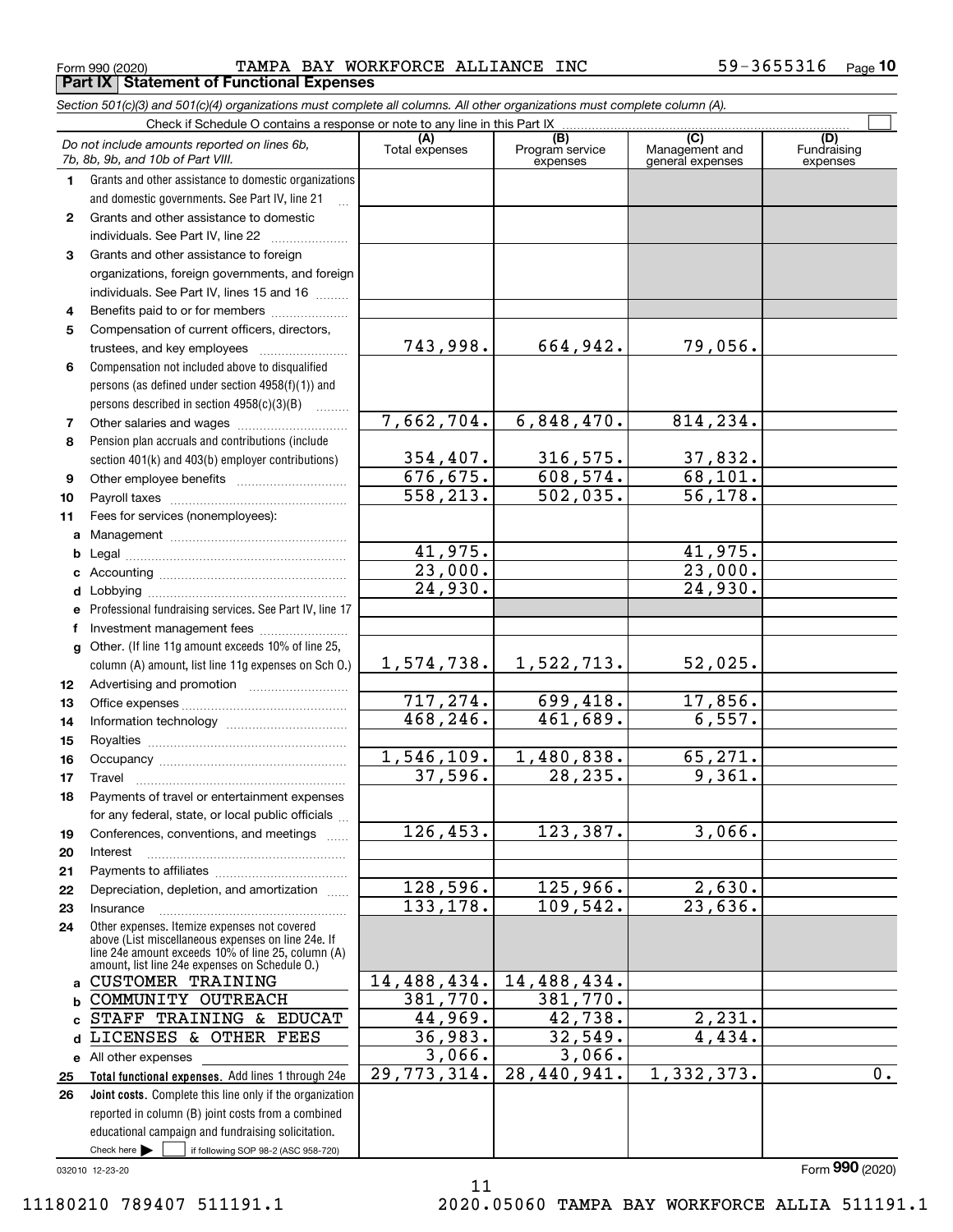| Form 990 (2020) | TAMPA BAY WORKFORCE ALLIANCE INC | 3655316<br>59–1<br>Page |
|-----------------|----------------------------------|-------------------------|
|-----------------|----------------------------------|-------------------------|

|                             |              |                                                                                                                                                                                                                                |              |                         | (A)<br>Beginning of year |                          | (B)<br>End of year |
|-----------------------------|--------------|--------------------------------------------------------------------------------------------------------------------------------------------------------------------------------------------------------------------------------|--------------|-------------------------|--------------------------|--------------------------|--------------------|
|                             | 1            |                                                                                                                                                                                                                                |              |                         | 1, 157, 266.             | $\blacksquare$           | 965,678.           |
|                             | $\mathbf{2}$ |                                                                                                                                                                                                                                | 408,734.     | $\mathbf{2}$            | 485,376.                 |                          |                    |
|                             | 3            |                                                                                                                                                                                                                                | 603,638.     | $\mathbf{3}$            | 1,483,382.               |                          |                    |
|                             | 4            |                                                                                                                                                                                                                                | 10,767.      | $\overline{4}$          | 20,591.                  |                          |                    |
|                             | 5            | Loans and other receivables from any current or former officer, director,                                                                                                                                                      |              |                         |                          |                          |                    |
|                             |              | trustee, key employee, creator or founder, substantial contributor, or 35%                                                                                                                                                     |              |                         |                          |                          |                    |
|                             |              |                                                                                                                                                                                                                                |              | 5                       |                          |                          |                    |
|                             | 6            | Loans and other receivables from other disqualified persons (as defined                                                                                                                                                        |              |                         |                          |                          |                    |
|                             |              | under section 4958(f)(1)), and persons described in section 4958(c)(3)(B)                                                                                                                                                      |              | 6                       |                          |                          |                    |
|                             | 7            |                                                                                                                                                                                                                                |              |                         |                          | $\overline{\phantom{a}}$ |                    |
| Assets                      | 8            |                                                                                                                                                                                                                                |              |                         |                          | 8                        |                    |
|                             | 9            | Prepaid expenses and deferred charges                                                                                                                                                                                          |              |                         | $\overline{520,865}$ .   | 9                        | 653,406.           |
|                             |              | 10a Land, buildings, and equipment: cost or other                                                                                                                                                                              |              |                         |                          |                          |                    |
|                             |              |                                                                                                                                                                                                                                |              |                         |                          |                          |                    |
|                             |              |                                                                                                                                                                                                                                |              |                         | 572,045.                 | 10 <sub>c</sub>          | 504, 571.          |
|                             | 11           |                                                                                                                                                                                                                                |              |                         | 11                       |                          |                    |
|                             | 12           |                                                                                                                                                                                                                                |              |                         |                          | 12                       | 25,000.            |
|                             | 13           |                                                                                                                                                                                                                                |              |                         |                          | 13                       |                    |
|                             | 14           |                                                                                                                                                                                                                                |              |                         | 14                       |                          |                    |
|                             | 15           |                                                                                                                                                                                                                                |              | 15                      |                          |                          |                    |
|                             | 16           |                                                                                                                                                                                                                                |              |                         | 3, 273, 315.             | 16                       | 4,138,004.         |
|                             | 17           |                                                                                                                                                                                                                                |              | 1,118,605.              | 17                       | 2,472,609.               |                    |
|                             | 18           |                                                                                                                                                                                                                                |              |                         |                          | 18                       |                    |
|                             | 19           | Deferred revenue manual contracts and contracts are contracted and contract and contract are contracted and contract are contracted and contract are contracted and contract are contracted and contract are contracted and co |              |                         | 19                       | 22,901.                  |                    |
|                             | 20           |                                                                                                                                                                                                                                |              |                         | 20                       |                          |                    |
|                             | 21           | Escrow or custodial account liability. Complete Part IV of Schedule D                                                                                                                                                          |              |                         |                          | 21                       |                    |
|                             | 22           | Loans and other payables to any current or former officer, director,                                                                                                                                                           |              |                         |                          |                          |                    |
| Liabilities                 |              | trustee, key employee, creator or founder, substantial contributor, or 35%                                                                                                                                                     |              |                         |                          |                          |                    |
|                             |              | controlled entity or family member of any of these persons                                                                                                                                                                     |              | 22                      |                          |                          |                    |
|                             | 23           | Secured mortgages and notes payable to unrelated third parties <i>manumum</i>                                                                                                                                                  |              |                         |                          | 23                       |                    |
|                             | 24           |                                                                                                                                                                                                                                |              |                         |                          | 24                       |                    |
|                             | 25           | Other liabilities (including federal income tax, payables to related third                                                                                                                                                     |              |                         |                          |                          |                    |
|                             |              | parties, and other liabilities not included on lines 17-24). Complete Part X                                                                                                                                                   |              |                         | 893,385.                 | 25                       | 541,790.           |
|                             | 26           | of Schedule D <b>www.communications.communications.com</b><br>Total liabilities. Add lines 17 through 25                                                                                                                       |              | $\overline{2,011,990.}$ | 26                       | 3,037,300.               |                    |
|                             |              | Organizations that follow FASB ASC 958, check here $\triangleright \lfloor X \rfloor$                                                                                                                                          |              |                         |                          |                          |                    |
|                             |              | and complete lines 27, 28, 32, and 33.                                                                                                                                                                                         |              |                         |                          |                          |                    |
|                             | 27           |                                                                                                                                                                                                                                |              |                         | 1, 261, 325.             | 27                       | 1,100,704.         |
|                             | 28           |                                                                                                                                                                                                                                |              |                         |                          | 28                       |                    |
|                             |              | Organizations that do not follow FASB ASC 958, check here $\blacktriangleright$                                                                                                                                                |              |                         |                          |                          |                    |
|                             |              | and complete lines 29 through 33.                                                                                                                                                                                              |              |                         |                          |                          |                    |
| Net Assets or Fund Balances | 29           |                                                                                                                                                                                                                                |              |                         |                          | 29                       |                    |
|                             | 30           | Paid-in or capital surplus, or land, building, or equipment fund                                                                                                                                                               |              |                         |                          | 30                       |                    |
|                             | 31           | Retained earnings, endowment, accumulated income, or other funds                                                                                                                                                               |              | .                       |                          | 31                       |                    |
|                             | 32           |                                                                                                                                                                                                                                |              |                         | 1, 261, 325.             | 32                       | 1,100,704.         |
|                             | 33           |                                                                                                                                                                                                                                | 3, 273, 315. | 33                      | $\overline{4,138,004}$ . |                          |                    |

Form (2020) **990**

 $\overline{\phantom{a}}$ 

 $\overline{\phantom{0}}$ 

**Part X Balance Sheet**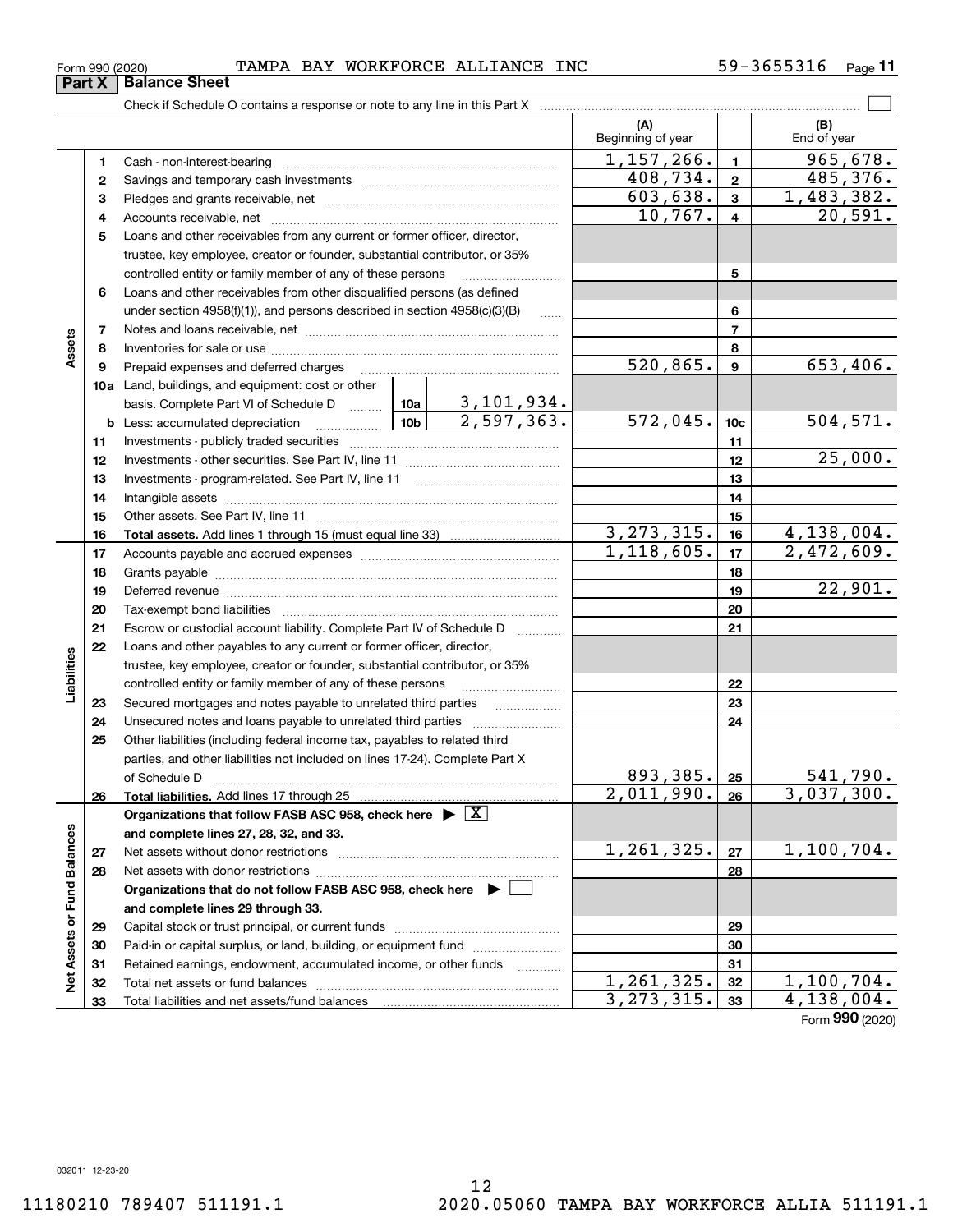|    | TAMPA BAY WORKFORCE ALLIANCE INC<br>Form 990 (2020)                                                                             |                | 59-3655316     |                     | Page 12           |  |  |  |
|----|---------------------------------------------------------------------------------------------------------------------------------|----------------|----------------|---------------------|-------------------|--|--|--|
|    | Part XI<br><b>Reconciliation of Net Assets</b>                                                                                  |                |                |                     |                   |  |  |  |
|    |                                                                                                                                 |                |                |                     |                   |  |  |  |
|    |                                                                                                                                 |                |                |                     |                   |  |  |  |
| 1  |                                                                                                                                 | 1              | 29,612,693.    |                     |                   |  |  |  |
| 2  | Total expenses (must equal Part IX, column (A), line 25)                                                                        | $\mathbf{2}$   | 29, 773, 314.  |                     |                   |  |  |  |
| З  | 3<br>Revenue less expenses. Subtract line 2 from line 1                                                                         |                |                |                     |                   |  |  |  |
| 4  |                                                                                                                                 | $\overline{4}$ | 1,261,325.     |                     |                   |  |  |  |
| 5  | Net unrealized gains (losses) on investments                                                                                    | 5              |                |                     |                   |  |  |  |
| 6  |                                                                                                                                 | 6              |                |                     |                   |  |  |  |
| 7  |                                                                                                                                 | $\overline{7}$ |                |                     |                   |  |  |  |
| 8  |                                                                                                                                 | 8              |                |                     |                   |  |  |  |
| 9  | Other changes in net assets or fund balances (explain on Schedule O)                                                            | 9              |                |                     | 0.                |  |  |  |
| 10 | Net assets or fund balances at end of year. Combine lines 3 through 9 (must equal Part X, line 32,                              |                |                |                     |                   |  |  |  |
|    |                                                                                                                                 | 10             | 1,100,704.     |                     |                   |  |  |  |
|    | <b>Part XII Financial Statements and Reporting</b>                                                                              |                |                |                     |                   |  |  |  |
|    |                                                                                                                                 |                |                |                     | $\vert$ X $\vert$ |  |  |  |
|    |                                                                                                                                 |                |                | Yes                 | <b>No</b>         |  |  |  |
| 1  | $\boxed{\mathbf{X}}$ Accrual<br>Accounting method used to prepare the Form 990: <u>I</u> Cash<br>Other                          |                |                |                     |                   |  |  |  |
|    | If the organization changed its method of accounting from a prior year or checked "Other," explain in Schedule O.               |                |                |                     |                   |  |  |  |
|    | 2a Were the organization's financial statements compiled or reviewed by an independent accountant?                              |                | 2a             |                     | x                 |  |  |  |
|    | If "Yes," check a box below to indicate whether the financial statements for the year were compiled or reviewed on a            |                |                |                     |                   |  |  |  |
|    | separate basis, consolidated basis, or both:                                                                                    |                |                |                     |                   |  |  |  |
|    | Separate basis<br>Both consolidated and separate basis<br>Consolidated basis                                                    |                |                |                     |                   |  |  |  |
|    | <b>b</b> Were the organization's financial statements audited by an independent accountant?                                     |                | 2 <sub>b</sub> | X                   |                   |  |  |  |
|    | If "Yes," check a box below to indicate whether the financial statements for the year were audited on a separate basis,         |                |                |                     |                   |  |  |  |
|    | consolidated basis, or both:                                                                                                    |                |                |                     |                   |  |  |  |
|    | $X$ Separate basis<br>Consolidated basis<br>Both consolidated and separate basis                                                |                |                |                     |                   |  |  |  |
|    | c If "Yes" to line 2a or 2b, does the organization have a committee that assumes responsibility for oversight of the audit,     |                |                |                     |                   |  |  |  |
|    |                                                                                                                                 |                | 2c             | X                   |                   |  |  |  |
|    | If the organization changed either its oversight process or selection process during the tax year, explain on Schedule O.       |                |                |                     |                   |  |  |  |
|    | 3a As a result of a federal award, was the organization required to undergo an audit or audits as set forth in the Single Audit |                |                |                     |                   |  |  |  |
|    |                                                                                                                                 |                | За             | Х                   |                   |  |  |  |
| b  | If "Yes," did the organization undergo the required audit or audits? If the organization did not undergo the required audit     |                |                |                     |                   |  |  |  |
|    |                                                                                                                                 |                | Зb             | х<br>$\overline{a}$ |                   |  |  |  |

Form (2020) **990**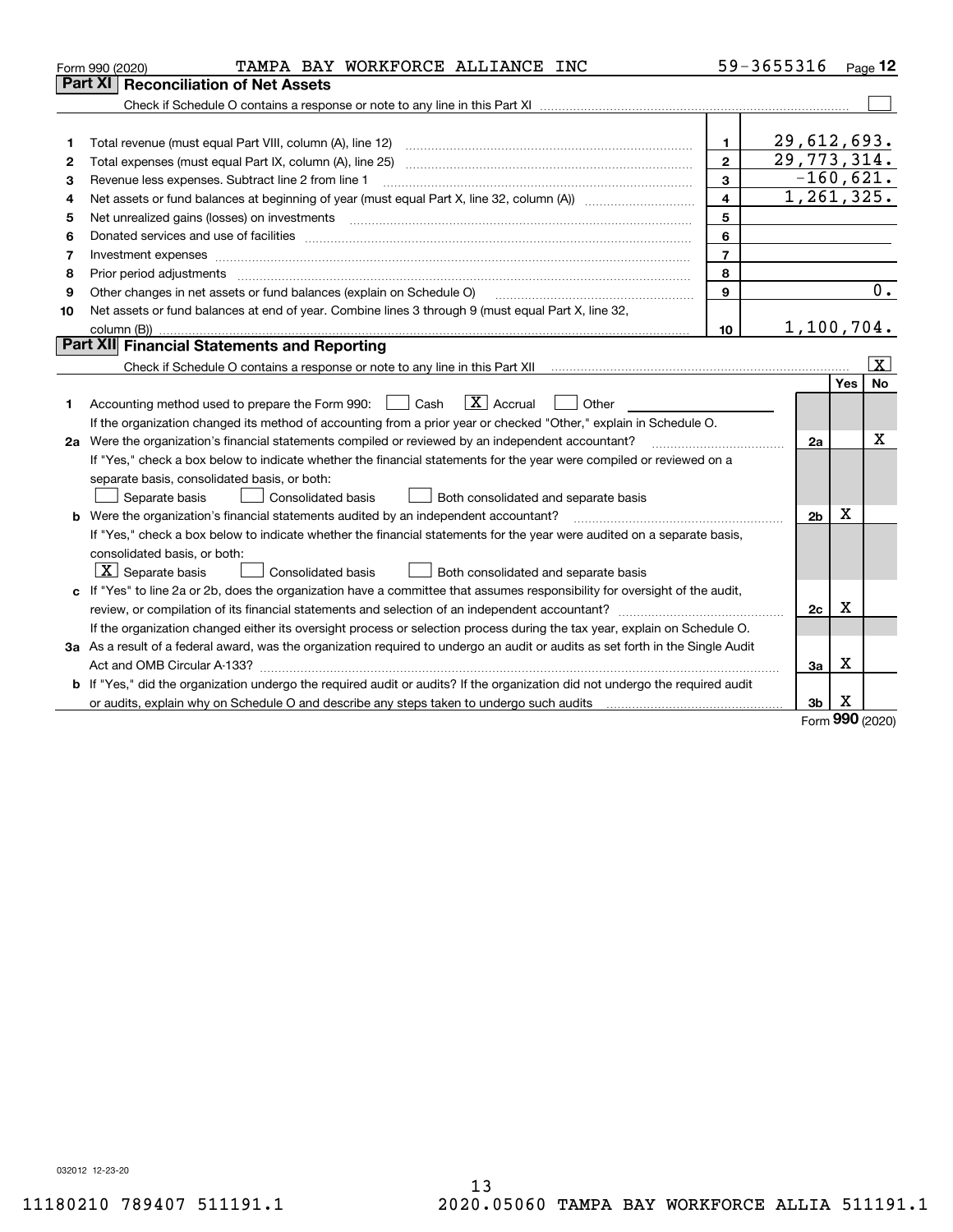| <b>SCHEDULE A</b> |
|-------------------|
|-------------------|

Department of the Treasury Internal Revenue Service

**(Form 990 or 990-EZ)**

# **Public Charity Status and Public Support**

**Complete if the organization is a section 501(c)(3) organization or a section 4947(a)(1) nonexempt charitable trust. | Attach to Form 990 or Form 990-EZ.** 

| $\triangleright$ Allach to Form occurred in the cool.                   |
|-------------------------------------------------------------------------|
| ▶ Go to www.irs.gov/Form990 for instructions and the latest information |

| OMB No. 1545-0047 |
|-------------------|
| 2020              |
| Open to Public    |

**Inspection**

|  | Name of the organization |
|--|--------------------------|
|--|--------------------------|

|            |                                                                                                                                            | Name of the organization                                                                                                                     |          |                                  |     |                                 |                                                      |  | <b>Employer identification number</b>              |  |  |  |
|------------|--------------------------------------------------------------------------------------------------------------------------------------------|----------------------------------------------------------------------------------------------------------------------------------------------|----------|----------------------------------|-----|---------------------------------|------------------------------------------------------|--|----------------------------------------------------|--|--|--|
|            |                                                                                                                                            |                                                                                                                                              |          | TAMPA BAY WORKFORCE ALLIANCE INC |     |                                 |                                                      |  | 59-3655316                                         |  |  |  |
| Part I     |                                                                                                                                            | Reason for Public Charity Status. (All organizations must complete this part.) See instructions.                                             |          |                                  |     |                                 |                                                      |  |                                                    |  |  |  |
|            |                                                                                                                                            | The organization is not a private foundation because it is: (For lines 1 through 12, check only one box.)                                    |          |                                  |     |                                 |                                                      |  |                                                    |  |  |  |
| 1          |                                                                                                                                            | A church, convention of churches, or association of churches described in section 170(b)(1)(A)(i).                                           |          |                                  |     |                                 |                                                      |  |                                                    |  |  |  |
| 2          |                                                                                                                                            | A school described in section 170(b)(1)(A)(ii). (Attach Schedule E (Form 990 or 990-EZ).)                                                    |          |                                  |     |                                 |                                                      |  |                                                    |  |  |  |
| з          |                                                                                                                                            | A hospital or a cooperative hospital service organization described in section 170(b)(1)(A)(iii).                                            |          |                                  |     |                                 |                                                      |  |                                                    |  |  |  |
| 4          | A medical research organization operated in conjunction with a hospital described in section 170(b)(1)(A)(iii). Enter the hospital's name, |                                                                                                                                              |          |                                  |     |                                 |                                                      |  |                                                    |  |  |  |
|            | city, and state:                                                                                                                           |                                                                                                                                              |          |                                  |     |                                 |                                                      |  |                                                    |  |  |  |
| 5          | An organization operated for the benefit of a college or university owned or operated by a governmental unit described in                  |                                                                                                                                              |          |                                  |     |                                 |                                                      |  |                                                    |  |  |  |
|            |                                                                                                                                            | section 170(b)(1)(A)(iv). (Complete Part II.)                                                                                                |          |                                  |     |                                 |                                                      |  |                                                    |  |  |  |
| 6          |                                                                                                                                            | A federal, state, or local government or governmental unit described in section 170(b)(1)(A)(v).                                             |          |                                  |     |                                 |                                                      |  |                                                    |  |  |  |
| $7 \times$ |                                                                                                                                            | An organization that normally receives a substantial part of its support from a governmental unit or from the general public described in    |          |                                  |     |                                 |                                                      |  |                                                    |  |  |  |
|            |                                                                                                                                            | section 170(b)(1)(A)(vi). (Complete Part II.)                                                                                                |          |                                  |     |                                 |                                                      |  |                                                    |  |  |  |
| 8          |                                                                                                                                            | A community trust described in section 170(b)(1)(A)(vi). (Complete Part II.)                                                                 |          |                                  |     |                                 |                                                      |  |                                                    |  |  |  |
| 9          |                                                                                                                                            | An agricultural research organization described in section 170(b)(1)(A)(ix) operated in conjunction with a land-grant college                |          |                                  |     |                                 |                                                      |  |                                                    |  |  |  |
|            |                                                                                                                                            | or university or a non-land-grant college of agriculture (see instructions). Enter the name, city, and state of the college or               |          |                                  |     |                                 |                                                      |  |                                                    |  |  |  |
|            |                                                                                                                                            | university:                                                                                                                                  |          |                                  |     |                                 |                                                      |  |                                                    |  |  |  |
| 10         |                                                                                                                                            | An organization that normally receives (1) more than 33 1/3% of its support from contributions, membership fees, and gross receipts from     |          |                                  |     |                                 |                                                      |  |                                                    |  |  |  |
|            |                                                                                                                                            | activities related to its exempt functions, subject to certain exceptions; and (2) no more than 33 1/3% of its support from gross investment |          |                                  |     |                                 |                                                      |  |                                                    |  |  |  |
|            |                                                                                                                                            | income and unrelated business taxable income (less section 511 tax) from businesses acquired by the organization after June 30, 1975.        |          |                                  |     |                                 |                                                      |  |                                                    |  |  |  |
|            |                                                                                                                                            | See section 509(a)(2). (Complete Part III.)                                                                                                  |          |                                  |     |                                 |                                                      |  |                                                    |  |  |  |
| 11         |                                                                                                                                            | An organization organized and operated exclusively to test for public safety. See section 509(a)(4).                                         |          |                                  |     |                                 |                                                      |  |                                                    |  |  |  |
| 12         |                                                                                                                                            | An organization organized and operated exclusively for the benefit of, to perform the functions of, or to carry out the purposes of one or   |          |                                  |     |                                 |                                                      |  |                                                    |  |  |  |
|            |                                                                                                                                            | more publicly supported organizations described in section 509(a)(1) or section 509(a)(2). See section 509(a)(3). Check the box in           |          |                                  |     |                                 |                                                      |  |                                                    |  |  |  |
|            |                                                                                                                                            | lines 12a through 12d that describes the type of supporting organization and complete lines 12e, 12f, and 12g.                               |          |                                  |     |                                 |                                                      |  |                                                    |  |  |  |
| а          |                                                                                                                                            | Type I. A supporting organization operated, supervised, or controlled by its supported organization(s), typically by giving                  |          |                                  |     |                                 |                                                      |  |                                                    |  |  |  |
|            |                                                                                                                                            | the supported organization(s) the power to regularly appoint or elect a majority of the directors or trustees of the supporting              |          |                                  |     |                                 |                                                      |  |                                                    |  |  |  |
|            |                                                                                                                                            | organization. You must complete Part IV, Sections A and B.                                                                                   |          |                                  |     |                                 |                                                      |  |                                                    |  |  |  |
| b          |                                                                                                                                            | Type II. A supporting organization supervised or controlled in connection with its supported organization(s), by having                      |          |                                  |     |                                 |                                                      |  |                                                    |  |  |  |
|            |                                                                                                                                            | control or management of the supporting organization vested in the same persons that control or manage the supported                         |          |                                  |     |                                 |                                                      |  |                                                    |  |  |  |
|            |                                                                                                                                            | organization(s). You must complete Part IV, Sections A and C.                                                                                |          |                                  |     |                                 |                                                      |  |                                                    |  |  |  |
| с          |                                                                                                                                            | Type III functionally integrated. A supporting organization operated in connection with, and functionally integrated with,                   |          |                                  |     |                                 |                                                      |  |                                                    |  |  |  |
|            |                                                                                                                                            | its supported organization(s) (see instructions). You must complete Part IV, Sections A, D, and E.                                           |          |                                  |     |                                 |                                                      |  |                                                    |  |  |  |
| d          |                                                                                                                                            | Type III non-functionally integrated. A supporting organization operated in connection with its supported organization(s)                    |          |                                  |     |                                 |                                                      |  |                                                    |  |  |  |
|            |                                                                                                                                            | that is not functionally integrated. The organization generally must satisfy a distribution requirement and an attentiveness                 |          |                                  |     |                                 |                                                      |  |                                                    |  |  |  |
|            |                                                                                                                                            | requirement (see instructions). You must complete Part IV, Sections A and D, and Part V.                                                     |          |                                  |     |                                 |                                                      |  |                                                    |  |  |  |
| е          |                                                                                                                                            | Check this box if the organization received a written determination from the IRS that it is a Type I, Type II, Type III                      |          |                                  |     |                                 |                                                      |  |                                                    |  |  |  |
|            |                                                                                                                                            | functionally integrated, or Type III non-functionally integrated supporting organization.                                                    |          |                                  |     |                                 |                                                      |  |                                                    |  |  |  |
|            |                                                                                                                                            | f Enter the number of supported organizations                                                                                                |          |                                  |     |                                 |                                                      |  |                                                    |  |  |  |
|            |                                                                                                                                            | Provide the following information about the supported organization(s).                                                                       |          | (iii) Type of organization       |     | (iv) Is the organization listed |                                                      |  |                                                    |  |  |  |
|            |                                                                                                                                            | (i) Name of supported<br>organization                                                                                                        | (ii) EIN | (described on lines 1-10         |     | in your governing document?     | (v) Amount of monetary<br>support (see instructions) |  | (vi) Amount of other<br>support (see instructions) |  |  |  |
|            |                                                                                                                                            |                                                                                                                                              |          | above (see instructions))        | Yes | No                              |                                                      |  |                                                    |  |  |  |
|            |                                                                                                                                            |                                                                                                                                              |          |                                  |     |                                 |                                                      |  |                                                    |  |  |  |
|            |                                                                                                                                            |                                                                                                                                              |          |                                  |     |                                 |                                                      |  |                                                    |  |  |  |
|            |                                                                                                                                            |                                                                                                                                              |          |                                  |     |                                 |                                                      |  |                                                    |  |  |  |
|            |                                                                                                                                            |                                                                                                                                              |          |                                  |     |                                 |                                                      |  |                                                    |  |  |  |
|            |                                                                                                                                            |                                                                                                                                              |          |                                  |     |                                 |                                                      |  |                                                    |  |  |  |
|            |                                                                                                                                            |                                                                                                                                              |          |                                  |     |                                 |                                                      |  |                                                    |  |  |  |
|            |                                                                                                                                            |                                                                                                                                              |          |                                  |     |                                 |                                                      |  |                                                    |  |  |  |
|            |                                                                                                                                            |                                                                                                                                              |          |                                  |     |                                 |                                                      |  |                                                    |  |  |  |
|            |                                                                                                                                            |                                                                                                                                              |          |                                  |     |                                 |                                                      |  |                                                    |  |  |  |
| Total      |                                                                                                                                            |                                                                                                                                              |          |                                  |     |                                 |                                                      |  |                                                    |  |  |  |

LHA For Paperwork Reduction Act Notice, see the Instructions for Form 990 or 990-EZ. <sub>032021</sub> o1-25-21 Schedule A (Form 990 or 990-EZ) 2020 14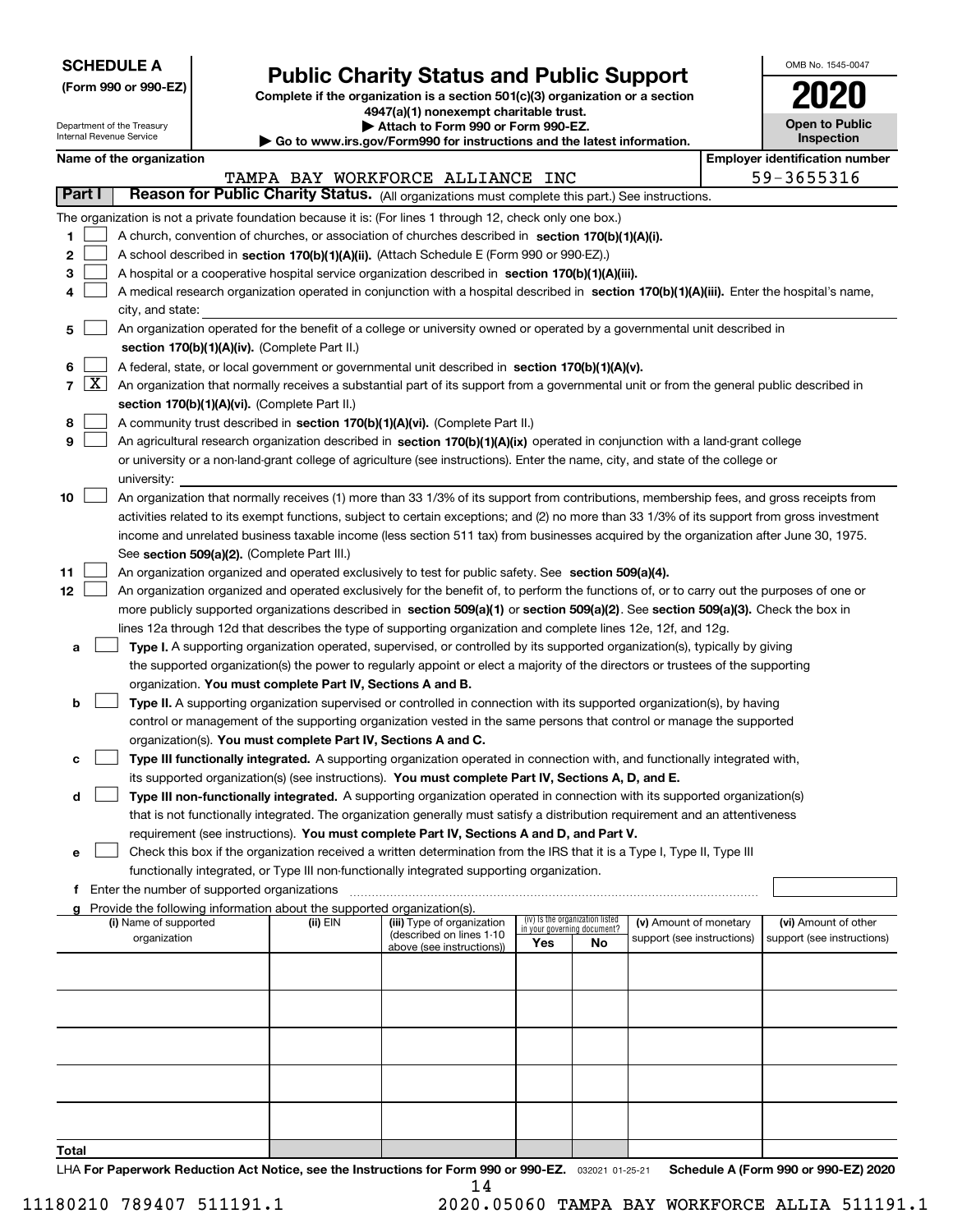#### Schedule A (Form 990 or 990-EZ) 2020 Page TAMPA BAY WORKFORCE ALLIANCE INC 59-3655316 **Part II Support Schedule for Organizations Described in Sections 170(b)(1)(A)(iv) and 170(b)(1)(A)(vi)**

(Complete only if you checked the box on line 5, 7, or 8 of Part I or if the organization failed to qualify under Part III. If the organization fails to qualify under the tests listed below, please complete Part III.)

|    | <b>Section A. Public Support</b>                                                                                                                                              |                                                        |          |            |            |          |                                          |  |  |
|----|-------------------------------------------------------------------------------------------------------------------------------------------------------------------------------|--------------------------------------------------------|----------|------------|------------|----------|------------------------------------------|--|--|
|    | Calendar year (or fiscal year beginning in) $\blacktriangleright$                                                                                                             | (a) 2016                                               | (b) 2017 | $(c)$ 2018 | $(d)$ 2019 | (e) 2020 | (f) Total                                |  |  |
|    | 1 Gifts, grants, contributions, and<br>membership fees received. (Do not                                                                                                      |                                                        |          |            |            |          |                                          |  |  |
|    | include any "unusual grants.")                                                                                                                                                | 20106160.16851514.16991774.15575432.29426985.98951865. |          |            |            |          |                                          |  |  |
|    | 2 Tax revenues levied for the organ-                                                                                                                                          |                                                        |          |            |            |          |                                          |  |  |
|    | ization's benefit and either paid to                                                                                                                                          |                                                        |          |            |            |          |                                          |  |  |
|    | or expended on its behalf                                                                                                                                                     |                                                        |          |            |            |          |                                          |  |  |
|    | 3 The value of services or facilities                                                                                                                                         |                                                        |          |            |            |          |                                          |  |  |
|    | furnished by a governmental unit to                                                                                                                                           |                                                        |          |            |            |          |                                          |  |  |
|    | the organization without charge                                                                                                                                               | 20106160.16851514.16991774.15575432.29426985.98951865. |          |            |            |          |                                          |  |  |
|    | 4 Total. Add lines 1 through 3                                                                                                                                                |                                                        |          |            |            |          |                                          |  |  |
| 5. | The portion of total contributions                                                                                                                                            |                                                        |          |            |            |          |                                          |  |  |
|    | by each person (other than a                                                                                                                                                  |                                                        |          |            |            |          |                                          |  |  |
|    | governmental unit or publicly                                                                                                                                                 |                                                        |          |            |            |          |                                          |  |  |
|    | supported organization) included<br>on line 1 that exceeds 2% of the                                                                                                          |                                                        |          |            |            |          |                                          |  |  |
|    | amount shown on line 11,                                                                                                                                                      |                                                        |          |            |            |          |                                          |  |  |
|    | column (f)                                                                                                                                                                    |                                                        |          |            |            |          |                                          |  |  |
|    | 6 Public support. Subtract line 5 from line 4.                                                                                                                                |                                                        |          |            |            |          | 98951865.                                |  |  |
|    | <b>Section B. Total Support</b>                                                                                                                                               |                                                        |          |            |            |          |                                          |  |  |
|    | Calendar year (or fiscal year beginning in)                                                                                                                                   | (a) 2016                                               | (b) 2017 | $(c)$ 2018 | $(d)$ 2019 | (e) 2020 | (f) Total                                |  |  |
|    | <b>7</b> Amounts from line 4                                                                                                                                                  | 20106160.16851514.16991774.15575432.29426985.98951865. |          |            |            |          |                                          |  |  |
|    | 8 Gross income from interest,                                                                                                                                                 |                                                        |          |            |            |          |                                          |  |  |
|    | dividends, payments received on                                                                                                                                               |                                                        |          |            |            |          |                                          |  |  |
|    | securities loans, rents, royalties,                                                                                                                                           |                                                        |          |            |            |          |                                          |  |  |
|    | and income from similar sources                                                                                                                                               | 165.                                                   | 175.     | 236.       |            |          | 576.                                     |  |  |
|    | <b>9</b> Net income from unrelated business                                                                                                                                   |                                                        |          |            |            |          |                                          |  |  |
|    | activities, whether or not the                                                                                                                                                |                                                        |          |            |            |          |                                          |  |  |
|    | business is regularly carried on                                                                                                                                              |                                                        |          |            |            |          |                                          |  |  |
|    | <b>10</b> Other income. Do not include gain                                                                                                                                   |                                                        |          |            |            |          |                                          |  |  |
|    | or loss from the sale of capital                                                                                                                                              |                                                        |          |            |            |          |                                          |  |  |
|    | assets (Explain in Part VI.)                                                                                                                                                  |                                                        |          |            |            |          |                                          |  |  |
|    | <b>11 Total support.</b> Add lines 7 through 10                                                                                                                               |                                                        |          |            |            |          | 98952441.                                |  |  |
|    | 12 Gross receipts from related activities, etc. (see instructions)                                                                                                            |                                                        |          |            |            | 12       | 841,334.                                 |  |  |
|    | 13 First 5 years. If the Form 990 is for the organization's first, second, third, fourth, or fifth tax year as a section 501(c)(3)                                            |                                                        |          |            |            |          |                                          |  |  |
|    | organization, check this box and stop here                                                                                                                                    |                                                        |          |            |            |          |                                          |  |  |
|    | <b>Section C. Computation of Public Support Percentage</b>                                                                                                                    |                                                        |          |            |            |          |                                          |  |  |
|    |                                                                                                                                                                               |                                                        |          |            |            | 14       | 100.00<br>$\frac{9}{6}$                  |  |  |
|    |                                                                                                                                                                               |                                                        |          |            |            | 15       | 100.00<br>%                              |  |  |
|    | 16a 33 1/3% support test - 2020. If the organization did not check the box on line 13, and line 14 is 33 1/3% or more, check this box and                                     |                                                        |          |            |            |          |                                          |  |  |
|    | stop here. The organization qualifies as a publicly supported organization                                                                                                    |                                                        |          |            |            |          | $\blacktriangleright$ $\boxed{\text{X}}$ |  |  |
|    | b 33 1/3% support test - 2019. If the organization did not check a box on line 13 or 16a, and line 15 is 33 1/3% or more, check this box                                      |                                                        |          |            |            |          |                                          |  |  |
|    | and stop here. The organization qualifies as a publicly supported organization                                                                                                |                                                        |          |            |            |          |                                          |  |  |
|    | 17a 10% -facts-and-circumstances test - 2020. If the organization did not check a box on line 13, 16a, or 16b, and line 14 is 10% or more,                                    |                                                        |          |            |            |          |                                          |  |  |
|    | and if the organization meets the facts-and-circumstances test, check this box and stop here. Explain in Part VI how the organization                                         |                                                        |          |            |            |          |                                          |  |  |
|    | meets the facts-and-circumstances test. The organization qualifies as a publicly supported organization                                                                       |                                                        |          |            |            |          |                                          |  |  |
|    | <b>b 10% -facts-and-circumstances test - 2019.</b> If the organization did not check a box on line 13, 16a, 16b, or 17a, and line 15 is 10% or                                |                                                        |          |            |            |          |                                          |  |  |
|    | more, and if the organization meets the facts-and-circumstances test, check this box and stop here. Explain in Part VI how the                                                |                                                        |          |            |            |          |                                          |  |  |
|    | organization meets the facts-and-circumstances test. The organization qualifies as a publicly supported organization                                                          |                                                        |          |            |            |          |                                          |  |  |
|    | 18 Private foundation. If the organization did not check a box on line 13, 16a, 16b, 17a, or 17b, check this box and see instructions<br>Schedule A (Form 990 or 990-EZ) 2020 |                                                        |          |            |            |          |                                          |  |  |

032022 01-25-21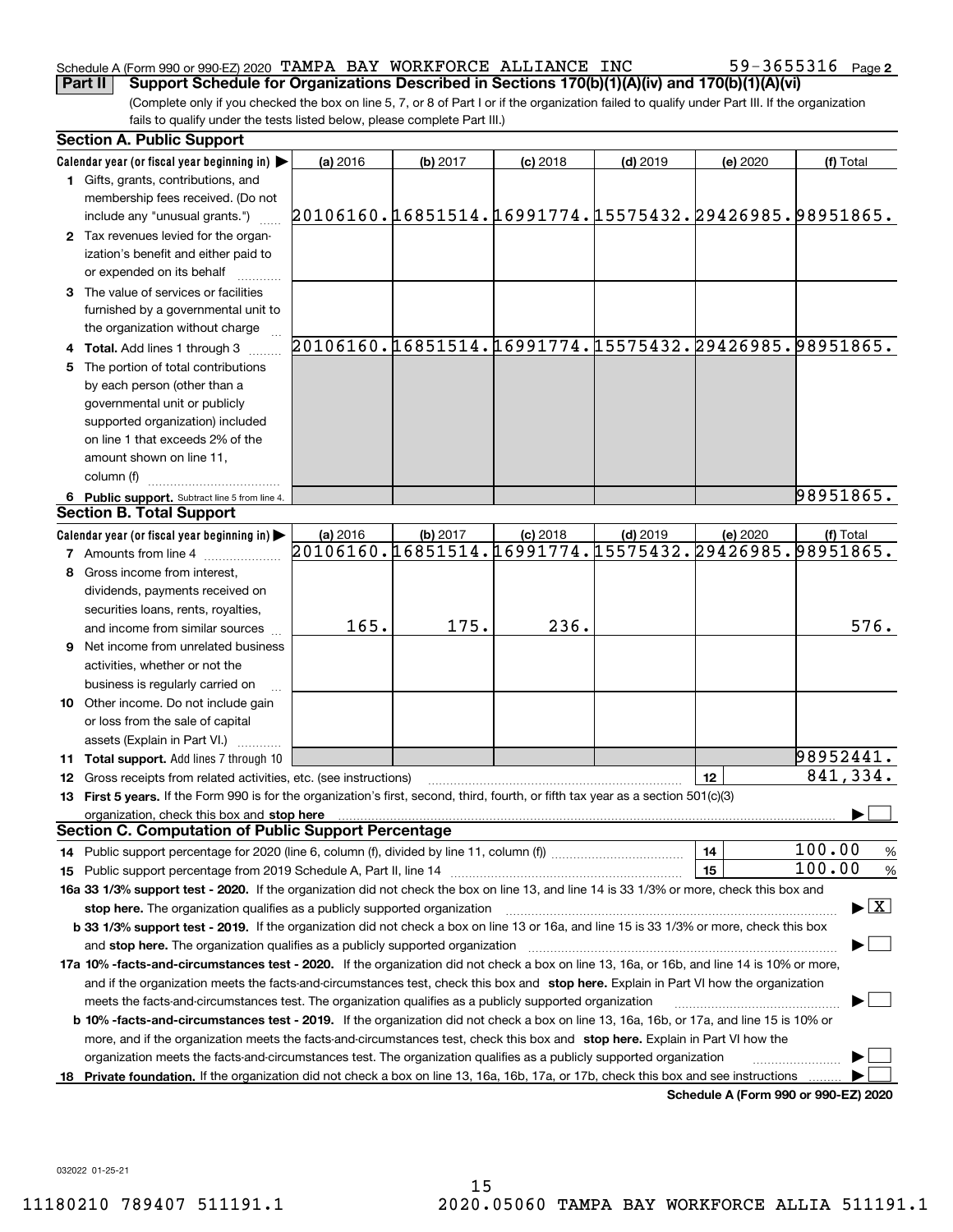#### Schedule A (Form 990 or 990-EZ) 2020 Page TAMPA BAY WORKFORCE ALLIANCE INC 59-3655316 **Part III Support Schedule for Organizations Described in Section 509(a)(2)**

(Complete only if you checked the box on line 10 of Part I or if the organization failed to qualify under Part II. If the organization fails to qualify under the tests listed below, please complete Part II.)

|    | <b>Section A. Public Support</b>                                                                                                                                                                                                    |          |          |            |            |          |                                      |
|----|-------------------------------------------------------------------------------------------------------------------------------------------------------------------------------------------------------------------------------------|----------|----------|------------|------------|----------|--------------------------------------|
|    | Calendar year (or fiscal year beginning in) $\blacktriangleright$                                                                                                                                                                   | (a) 2016 | (b) 2017 | $(c)$ 2018 | $(d)$ 2019 | (e) 2020 | (f) Total                            |
|    | 1 Gifts, grants, contributions, and                                                                                                                                                                                                 |          |          |            |            |          |                                      |
|    | membership fees received. (Do not                                                                                                                                                                                                   |          |          |            |            |          |                                      |
|    | include any "unusual grants.")                                                                                                                                                                                                      |          |          |            |            |          |                                      |
|    | <b>2</b> Gross receipts from admissions,<br>merchandise sold or services per-<br>formed, or facilities furnished in<br>any activity that is related to the<br>organization's tax-exempt purpose                                     |          |          |            |            |          |                                      |
|    | 3 Gross receipts from activities that<br>are not an unrelated trade or bus-                                                                                                                                                         |          |          |            |            |          |                                      |
|    | iness under section 513                                                                                                                                                                                                             |          |          |            |            |          |                                      |
|    | 4 Tax revenues levied for the organ-<br>ization's benefit and either paid to                                                                                                                                                        |          |          |            |            |          |                                      |
|    | or expended on its behalf                                                                                                                                                                                                           |          |          |            |            |          |                                      |
|    | 5 The value of services or facilities<br>furnished by a governmental unit to                                                                                                                                                        |          |          |            |            |          |                                      |
|    | the organization without charge                                                                                                                                                                                                     |          |          |            |            |          |                                      |
|    | <b>6 Total.</b> Add lines 1 through 5                                                                                                                                                                                               |          |          |            |            |          |                                      |
|    | 7a Amounts included on lines 1, 2, and<br>3 received from disqualified persons                                                                                                                                                      |          |          |            |            |          |                                      |
|    | <b>b</b> Amounts included on lines 2 and 3 received<br>from other than disqualified persons that<br>exceed the greater of \$5,000 or 1% of the<br>amount on line 13 for the year                                                    |          |          |            |            |          |                                      |
|    | c Add lines 7a and 7b                                                                                                                                                                                                               |          |          |            |            |          |                                      |
|    | 8 Public support. (Subtract line 7c from line 6.)<br><b>Section B. Total Support</b>                                                                                                                                                |          |          |            |            |          |                                      |
|    | Calendar year (or fiscal year beginning in)                                                                                                                                                                                         | (a) 2016 | (b) 2017 | $(c)$ 2018 | $(d)$ 2019 | (e) 2020 | (f) Total                            |
|    | 9 Amounts from line 6                                                                                                                                                                                                               |          |          |            |            |          |                                      |
|    | <b>10a</b> Gross income from interest,<br>dividends, payments received on<br>securities loans, rents, royalties,<br>and income from similar sources                                                                                 |          |          |            |            |          |                                      |
|    | <b>b</b> Unrelated business taxable income<br>(less section 511 taxes) from businesses                                                                                                                                              |          |          |            |            |          |                                      |
|    | acquired after June 30, 1975                                                                                                                                                                                                        |          |          |            |            |          |                                      |
|    | c Add lines 10a and 10b<br>11 Net income from unrelated business<br>activities not included in line 10b,<br>whether or not the business is<br>regularly carried on                                                                  |          |          |            |            |          |                                      |
|    | <b>12</b> Other income. Do not include gain<br>or loss from the sale of capital<br>assets (Explain in Part VI.)                                                                                                                     |          |          |            |            |          |                                      |
|    | 13 Total support. (Add lines 9, 10c, 11, and 12.)                                                                                                                                                                                   |          |          |            |            |          |                                      |
|    | 14 First 5 years. If the Form 990 is for the organization's first, second, third, fourth, or fifth tax year as a section 501(c)(3) organization,                                                                                    |          |          |            |            |          |                                      |
|    | check this box and <b>stop here</b> with the continuum continuum continuum continuum continuum continuum continuum continuum continuum continuum continuum continuum continuum continuum continuum continuum continuum continuum co |          |          |            |            |          |                                      |
|    | <b>Section C. Computation of Public Support Percentage</b>                                                                                                                                                                          |          |          |            |            |          |                                      |
|    |                                                                                                                                                                                                                                     |          |          |            |            | 15       | %                                    |
| 16 | Public support percentage from 2019 Schedule A, Part III, line 15                                                                                                                                                                   |          |          |            |            | 16       | %                                    |
|    | Section D. Computation of Investment Income Percentage                                                                                                                                                                              |          |          |            |            |          |                                      |
|    | 17 Investment income percentage for 2020 (line 10c, column (f), divided by line 13, column (f))<br>18 Investment income percentage from 2019 Schedule A, Part III, line 17                                                          |          |          |            |            | 17<br>18 | %<br>%                               |
|    | 19a 33 1/3% support tests - 2020. If the organization did not check the box on line 14, and line 15 is more than 33 1/3%, and line 17 is not                                                                                        |          |          |            |            |          |                                      |
|    | more than 33 1/3%, check this box and stop here. The organization qualifies as a publicly supported organization                                                                                                                    |          |          |            |            |          |                                      |
|    | b 33 1/3% support tests - 2019. If the organization did not check a box on line 14 or line 19a, and line 16 is more than 33 1/3%, and                                                                                               |          |          |            |            |          |                                      |
|    | line 18 is not more than 33 1/3%, check this box and stop here. The organization qualifies as a publicly supported organization                                                                                                     |          |          |            |            |          |                                      |
| 20 | <b>Private foundation.</b> If the organization did not check a box on line 14, 19a, or 19b, check this box and see instructions                                                                                                     |          |          |            |            |          | .                                    |
|    | 032023 01-25-21                                                                                                                                                                                                                     |          |          |            |            |          | Schedule A (Form 990 or 990-EZ) 2020 |
|    |                                                                                                                                                                                                                                     |          | 16       |            |            |          |                                      |

11180210 789407 511191.1 2020.05060 TAMPA BAY WORKFORCE ALLIA 511191.1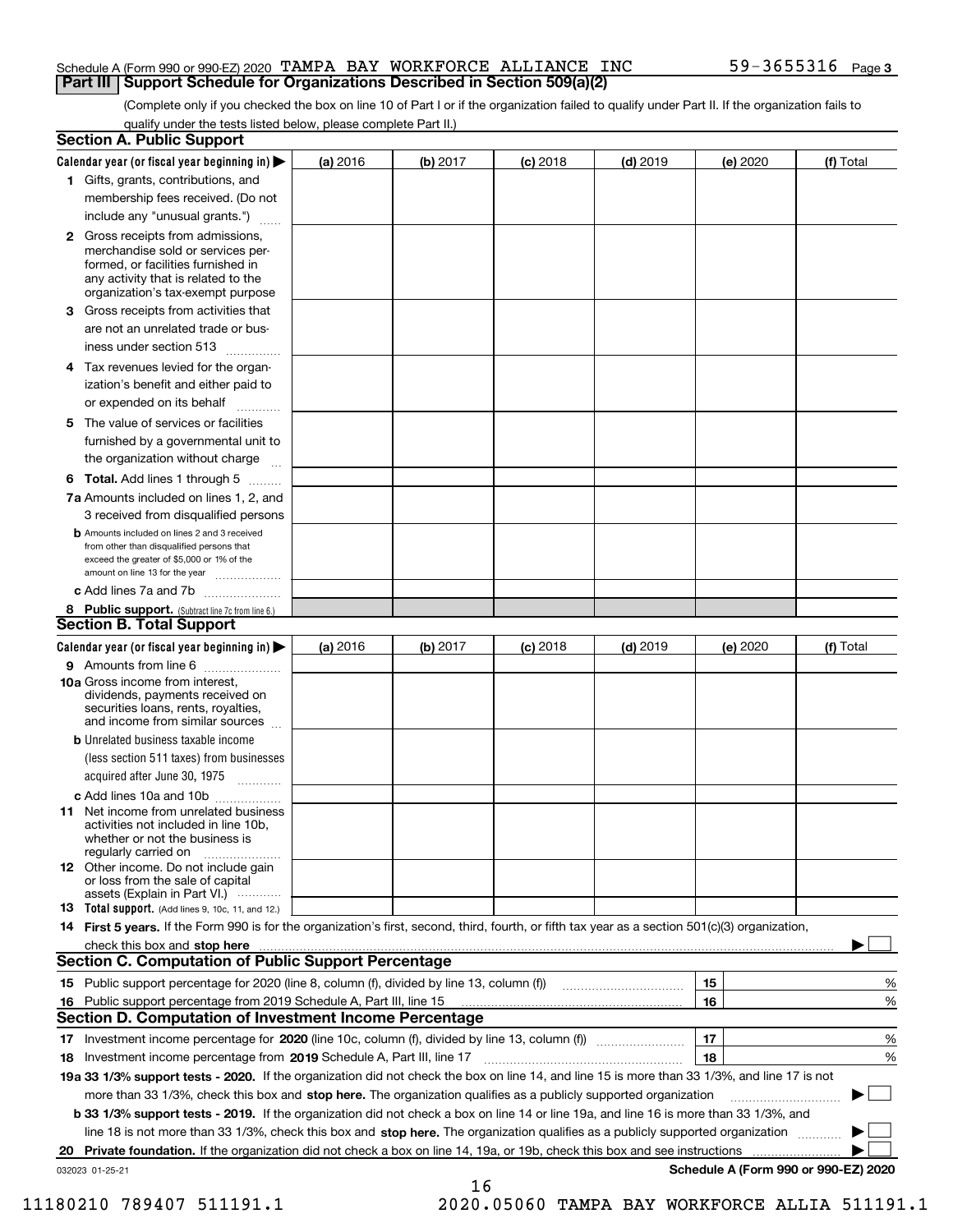#### Schedule A (Form 990 or 990-EZ) 2020 Page TAMPA BAY WORKFORCE ALLIANCE INC 59-3655316

#### $59 - 3655316$  Page 4

**1**

**2**

**3a**

**3b**

**3c**

**4a**

**4b**

**4c**

**5a**

**5b5c**

**6**

**7**

**8**

**9a**

**9b**

**9c**

**10a**

**10b**

**YesNo**

### **Part IV Supporting Organizations**

(Complete only if you checked a box in line 12 on Part I. If you checked box 12a, Part I, complete Sections A and B. If you checked box 12b, Part I, complete Sections A and C. If you checked box 12c, Part I, complete Sections A, D, and E. If you checked box 12d, Part I, complete Sections A and D, and complete Part V.)

#### **Section A. All Supporting Organizations**

- **1** Are all of the organization's supported organizations listed by name in the organization's governing documents? If "No," describe in **Part VI** how the supported organizations are designated. If designated by *class or purpose, describe the designation. If historic and continuing relationship, explain.*
- **2** Did the organization have any supported organization that does not have an IRS determination of status under section 509(a)(1) or (2)? If "Yes," explain in Part VI how the organization determined that the supported *organization was described in section 509(a)(1) or (2).*
- **3a** Did the organization have a supported organization described in section 501(c)(4), (5), or (6)? If "Yes," answer *lines 3b and 3c below.*
- **b** Did the organization confirm that each supported organization qualified under section 501(c)(4), (5), or (6) and satisfied the public support tests under section 509(a)(2)? If "Yes," describe in **Part VI** when and how the *organization made the determination.*
- **c**Did the organization ensure that all support to such organizations was used exclusively for section 170(c)(2)(B) purposes? If "Yes," explain in **Part VI** what controls the organization put in place to ensure such use.
- **4a***If* Was any supported organization not organized in the United States ("foreign supported organization")? *"Yes," and if you checked box 12a or 12b in Part I, answer lines 4b and 4c below.*
- **b** Did the organization have ultimate control and discretion in deciding whether to make grants to the foreign supported organization? If "Yes," describe in **Part VI** how the organization had such control and discretion *despite being controlled or supervised by or in connection with its supported organizations.*
- **c** Did the organization support any foreign supported organization that does not have an IRS determination under sections 501(c)(3) and 509(a)(1) or (2)? If "Yes," explain in **Part VI** what controls the organization used *to ensure that all support to the foreign supported organization was used exclusively for section 170(c)(2)(B) purposes.*
- **5a** Did the organization add, substitute, or remove any supported organizations during the tax year? If "Yes," answer lines 5b and 5c below (if applicable). Also, provide detail in **Part VI,** including (i) the names and EIN *numbers of the supported organizations added, substituted, or removed; (ii) the reasons for each such action; (iii) the authority under the organization's organizing document authorizing such action; and (iv) how the action was accomplished (such as by amendment to the organizing document).*
- **b** Type I or Type II only. Was any added or substituted supported organization part of a class already designated in the organization's organizing document?
- **cSubstitutions only.**  Was the substitution the result of an event beyond the organization's control?
- **6** Did the organization provide support (whether in the form of grants or the provision of services or facilities) to **Part VI.** *If "Yes," provide detail in* support or benefit one or more of the filing organization's supported organizations? anyone other than (i) its supported organizations, (ii) individuals that are part of the charitable class benefited by one or more of its supported organizations, or (iii) other supporting organizations that also
- **7**Did the organization provide a grant, loan, compensation, or other similar payment to a substantial contributor *If "Yes," complete Part I of Schedule L (Form 990 or 990-EZ).* regard to a substantial contributor? (as defined in section 4958(c)(3)(C)), a family member of a substantial contributor, or a 35% controlled entity with
- **8** Did the organization make a loan to a disqualified person (as defined in section 4958) not described in line 7? *If "Yes," complete Part I of Schedule L (Form 990 or 990-EZ).*
- **9a** Was the organization controlled directly or indirectly at any time during the tax year by one or more in section 509(a)(1) or (2))? If "Yes," *provide detail in* <code>Part VI.</code> disqualified persons, as defined in section 4946 (other than foundation managers and organizations described
- **b** Did one or more disqualified persons (as defined in line 9a) hold a controlling interest in any entity in which the supporting organization had an interest? If "Yes," provide detail in P**art VI**.
- **c**Did a disqualified person (as defined in line 9a) have an ownership interest in, or derive any personal benefit from, assets in which the supporting organization also had an interest? If "Yes," provide detail in P**art VI.**
- **10a** Was the organization subject to the excess business holdings rules of section 4943 because of section supporting organizations)? If "Yes," answer line 10b below. 4943(f) (regarding certain Type II supporting organizations, and all Type III non-functionally integrated
- **b** Did the organization have any excess business holdings in the tax year? (Use Schedule C, Form 4720, to *determine whether the organization had excess business holdings.)*

17

032024 01-25-21

**Schedule A (Form 990 or 990-EZ) 2020**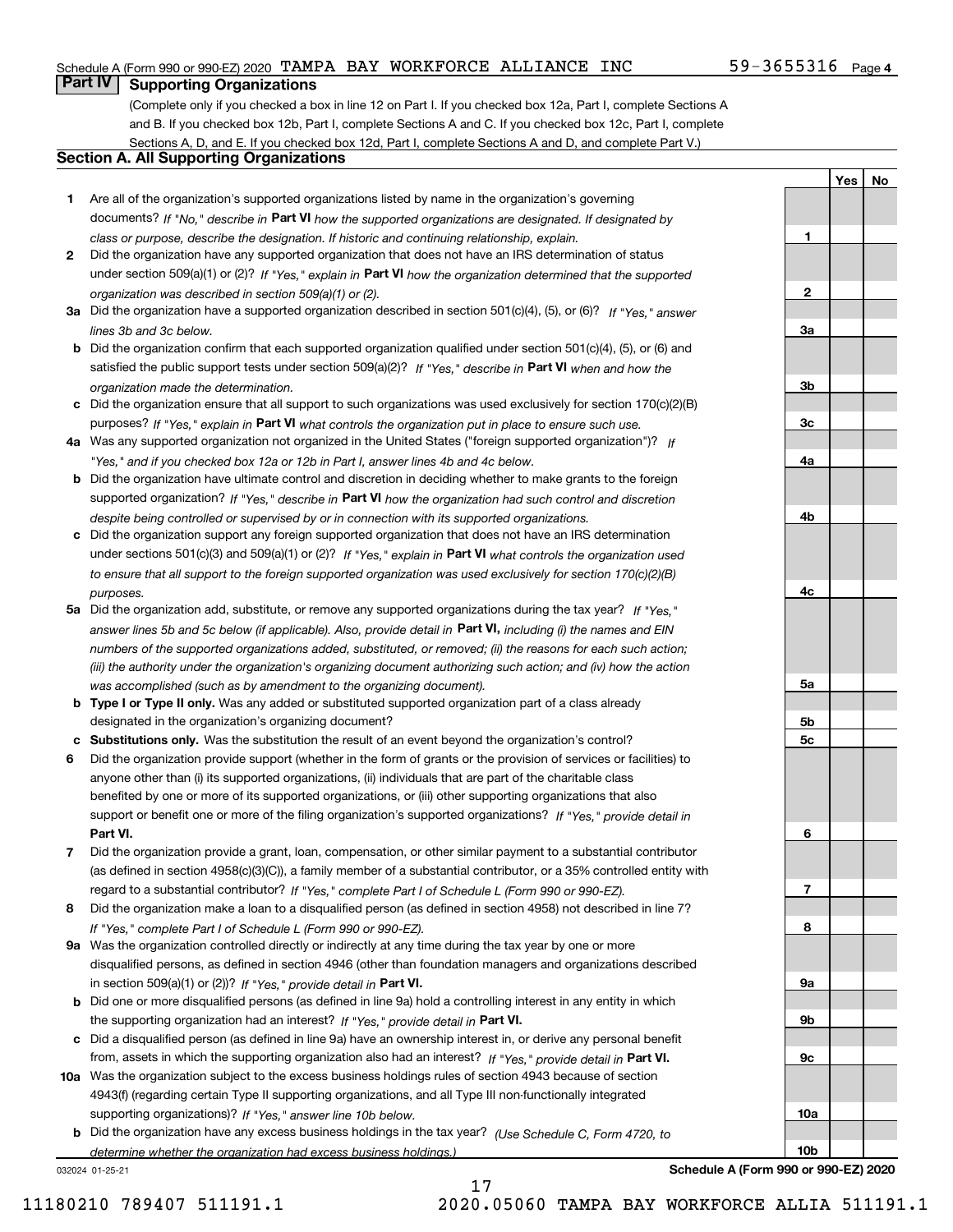#### Schedule A (Form 990 or 990-EZ) 2020 Page TAMPA BAY WORKFORCE ALLIANCE INC 59-3655316 **Part IV Supporting Organizations** *(continued)*

|    |                                                                                                                                                                                                                                                            |              | Yes   No |    |
|----|------------------------------------------------------------------------------------------------------------------------------------------------------------------------------------------------------------------------------------------------------------|--------------|----------|----|
| 11 | Has the organization accepted a gift or contribution from any of the following persons?                                                                                                                                                                    |              |          |    |
|    | a A person who directly or indirectly controls, either alone or together with persons described in lines 11b and                                                                                                                                           |              |          |    |
|    | 11c below, the governing body of a supported organization?                                                                                                                                                                                                 | 11a          |          |    |
|    | <b>b</b> A family member of a person described in line 11a above?                                                                                                                                                                                          | 11b          |          |    |
|    | c A 35% controlled entity of a person described in line 11a or 11b above? If "Yes" to line 11a, 11b, or 11c, provide                                                                                                                                       |              |          |    |
|    | detail in Part VI.                                                                                                                                                                                                                                         | 11c          |          |    |
|    | <b>Section B. Type I Supporting Organizations</b>                                                                                                                                                                                                          |              |          |    |
|    |                                                                                                                                                                                                                                                            |              | Yes      | No |
| 1. | Did the governing body, members of the governing body, officers acting in their official capacity, or membership of one or                                                                                                                                 |              |          |    |
|    | more supported organizations have the power to regularly appoint or elect at least a majority of the organization's officers,                                                                                                                              |              |          |    |
|    | directors, or trustees at all times during the tax year? If "No," describe in Part VI how the supported organization(s)                                                                                                                                    |              |          |    |
|    | effectively operated, supervised, or controlled the organization's activities. If the organization had more than one supported<br>organization, describe how the powers to appoint and/or remove officers, directors, or trustees were allocated among the |              |          |    |
|    | supported organizations and what conditions or restrictions, if any, applied to such powers during the tax year.                                                                                                                                           | 1            |          |    |
| 2  | Did the organization operate for the benefit of any supported organization other than the supported                                                                                                                                                        |              |          |    |
|    | organization(s) that operated, supervised, or controlled the supporting organization? If "Yes," explain in                                                                                                                                                 |              |          |    |
|    | Part VI how providing such benefit carried out the purposes of the supported organization(s) that operated,                                                                                                                                                |              |          |    |
|    | supervised, or controlled the supporting organization.                                                                                                                                                                                                     | $\mathbf{2}$ |          |    |
|    | <b>Section C. Type II Supporting Organizations</b>                                                                                                                                                                                                         |              |          |    |
|    |                                                                                                                                                                                                                                                            |              | Yes      | No |
| 1. | Were a majority of the organization's directors or trustees during the tax year also a majority of the directors                                                                                                                                           |              |          |    |
|    | or trustees of each of the organization's supported organization(s)? If "No," describe in Part VI how control                                                                                                                                              |              |          |    |
|    | or management of the supporting organization was vested in the same persons that controlled or managed                                                                                                                                                     |              |          |    |
|    | the supported organization(s).                                                                                                                                                                                                                             | 1            |          |    |
|    | <b>Section D. All Type III Supporting Organizations</b>                                                                                                                                                                                                    |              |          |    |
|    |                                                                                                                                                                                                                                                            |              | Yes      | No |
| 1  | Did the organization provide to each of its supported organizations, by the last day of the fifth month of the                                                                                                                                             |              |          |    |
|    | organization's tax year, (i) a written notice describing the type and amount of support provided during the prior tax                                                                                                                                      |              |          |    |
|    | year, (ii) a copy of the Form 990 that was most recently filed as of the date of notification, and (iii) copies of the                                                                                                                                     |              |          |    |
|    | organization's governing documents in effect on the date of notification, to the extent not previously provided?                                                                                                                                           | 1            |          |    |
| 2  | Were any of the organization's officers, directors, or trustees either (i) appointed or elected by the supported                                                                                                                                           |              |          |    |
|    | organization(s) or (ii) serving on the governing body of a supported organization? If "No," explain in Part VI how                                                                                                                                         |              |          |    |
|    | the organization maintained a close and continuous working relationship with the supported organization(s).                                                                                                                                                | $\mathbf{2}$ |          |    |
| 3  | By reason of the relationship described in line 2, above, did the organization's supported organizations have a                                                                                                                                            |              |          |    |
|    | significant voice in the organization's investment policies and in directing the use of the organization's                                                                                                                                                 |              |          |    |
|    | income or assets at all times during the tax year? If "Yes," describe in Part VI the role the organization's                                                                                                                                               |              |          |    |
|    | supported organizations played in this regard.                                                                                                                                                                                                             | 3            |          |    |
|    | <b>Section E. Type III Functionally Integrated Supporting Organizations</b>                                                                                                                                                                                |              |          |    |
| 1  | Check the box next to the method that the organization used to satisfy the Integral Part Test during the year (see instructions).                                                                                                                          |              |          |    |
| a  | The organization satisfied the Activities Test. Complete line 2 below.                                                                                                                                                                                     |              |          |    |
| b  | The organization is the parent of each of its supported organizations. Complete line 3 below.                                                                                                                                                              |              |          |    |
| c  | The organization supported a governmental entity. Describe in Part VI how you supported a governmental entity (see instructions).                                                                                                                          |              |          |    |
| 2  | Activities Test. Answer lines 2a and 2b below.                                                                                                                                                                                                             |              | Yes      | No |
| a  | Did substantially all of the organization's activities during the tax year directly further the exempt purposes of                                                                                                                                         |              |          |    |
|    | the supported organization(s) to which the organization was responsive? If "Yes." then in Part VI identify                                                                                                                                                 |              |          |    |
|    | those supported organizations and explain how these activities directly furthered their exempt purposes,                                                                                                                                                   |              |          |    |
|    | how the organization was responsive to those supported organizations, and how the organization determined                                                                                                                                                  |              |          |    |
|    | that these activities constituted substantially all of its activities.                                                                                                                                                                                     | 2a           |          |    |
|    | <b>b</b> Did the activities described in line 2a, above, constitute activities that, but for the organization's involvement,                                                                                                                               |              |          |    |
|    | one or more of the organization's supported organization(s) would have been engaged in? If "Yes," explain in                                                                                                                                               |              |          |    |
|    | <b>Part VI</b> the reasons for the organization's position that its supported organization(s) would have engaged in                                                                                                                                        |              |          |    |
|    | these activities but for the organization's involvement.                                                                                                                                                                                                   | 2b           |          |    |
| 3  | Parent of Supported Organizations. Answer lines 3a and 3b below.                                                                                                                                                                                           |              |          |    |
|    | a Did the organization have the power to regularly appoint or elect a majority of the officers, directors, or                                                                                                                                              |              |          |    |
|    | trustees of each of the supported organizations? If "Yes" or "No" provide details in Part VI.                                                                                                                                                              | За           |          |    |
|    | <b>b</b> Did the organization exercise a substantial degree of direction over the policies, programs, and activities of each                                                                                                                               |              |          |    |
|    | of its supported organizations? If "Yes." describe in Part VI the role played by the organization in this regard.                                                                                                                                          | 3b           |          |    |

18

032025 01-25-21

**Schedule A (Form 990 or 990-EZ) 2020**

11180210 789407 511191.1 2020.05060 TAMPA BAY WORKFORCE ALLIA 511191.1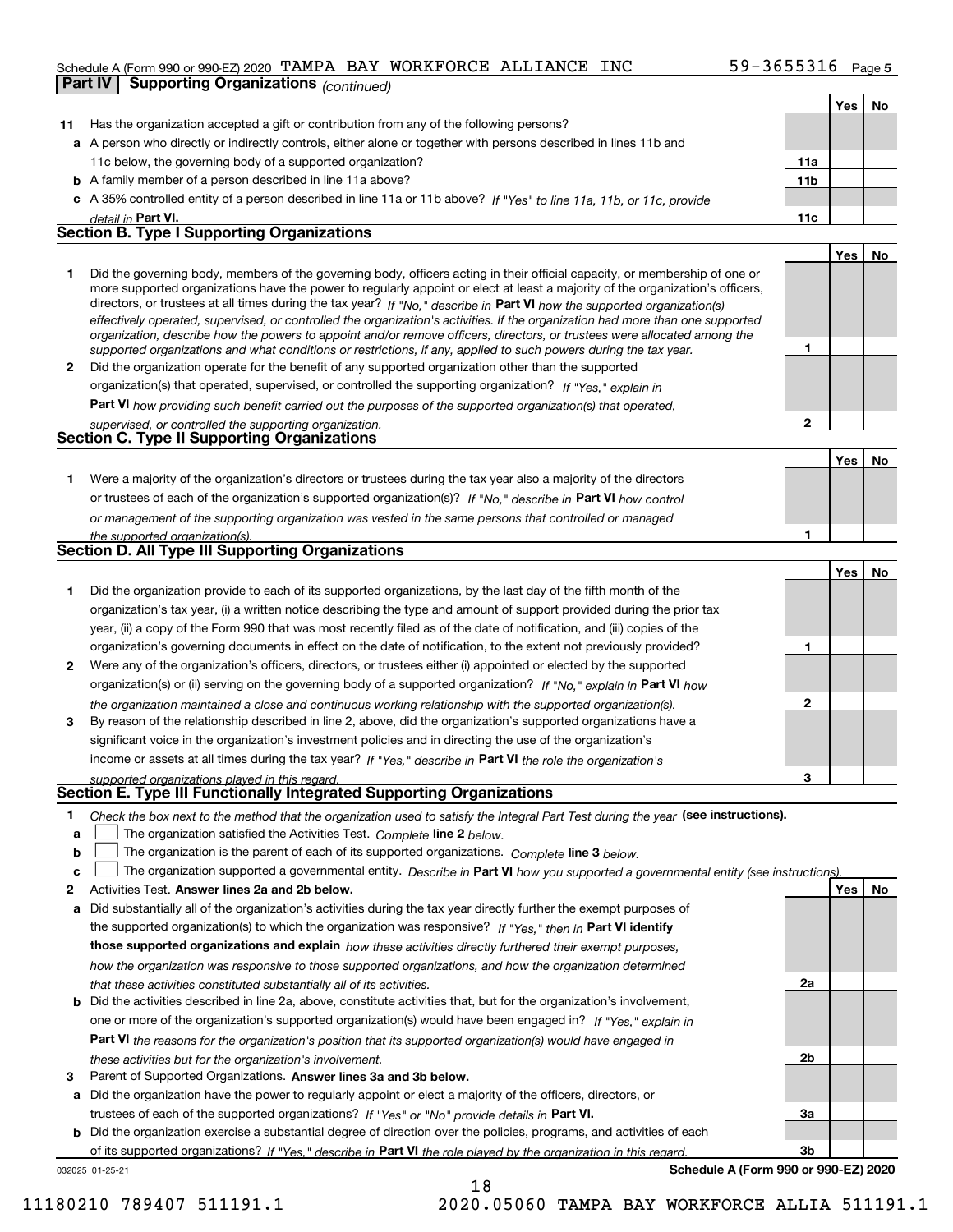|              | Schedule A (Form 990 or 990-EZ) 2020 TAMPA BAY WORKFORCE ALLIANCE INC                                                                          |                |                | 59-3655316 Page 6              |
|--------------|------------------------------------------------------------------------------------------------------------------------------------------------|----------------|----------------|--------------------------------|
|              | Type III Non-Functionally Integrated 509(a)(3) Supporting Organizations<br><b>Part V</b>                                                       |                |                |                                |
| 1.           | Check here if the organization satisfied the Integral Part Test as a qualifying trust on Nov. 20, 1970 (explain in Part VI). See instructions. |                |                |                                |
|              | All other Type III non-functionally integrated supporting organizations must complete Sections A through E.                                    |                |                |                                |
|              | Section A - Adjusted Net Income                                                                                                                |                | (A) Prior Year | (B) Current Year<br>(optional) |
| 1            | Net short-term capital gain                                                                                                                    | 1              |                |                                |
| $\mathbf{2}$ | Recoveries of prior-year distributions                                                                                                         | $\mathbf{2}$   |                |                                |
| 3            | Other gross income (see instructions)                                                                                                          | 3              |                |                                |
| 4            | Add lines 1 through 3.                                                                                                                         | 4              |                |                                |
| 5            | Depreciation and depletion                                                                                                                     | 5              |                |                                |
| 6            | Portion of operating expenses paid or incurred for production or                                                                               |                |                |                                |
|              | collection of gross income or for management, conservation, or                                                                                 |                |                |                                |
|              | maintenance of property held for production of income (see instructions)                                                                       | 6              |                |                                |
| 7            | Other expenses (see instructions)                                                                                                              | $\overline{7}$ |                |                                |
| 8            | <b>Adjusted Net Income</b> (subtract lines 5, 6, and 7 from line 4)                                                                            | 8              |                |                                |
|              | <b>Section B - Minimum Asset Amount</b>                                                                                                        |                | (A) Prior Year | (B) Current Year<br>(optional) |
| 1            | Aggregate fair market value of all non-exempt-use assets (see                                                                                  |                |                |                                |
|              | instructions for short tax year or assets held for part of year):                                                                              |                |                |                                |
|              | a Average monthly value of securities                                                                                                          | 1a             |                |                                |
|              | <b>b</b> Average monthly cash balances                                                                                                         | 1b             |                |                                |
|              | c Fair market value of other non-exempt-use assets                                                                                             | 1c             |                |                                |
|              | <b>d</b> Total (add lines 1a, 1b, and 1c)                                                                                                      | 1d             |                |                                |
|              | <b>e</b> Discount claimed for blockage or other factors                                                                                        |                |                |                                |
|              | (explain in detail in <b>Part VI</b> ):                                                                                                        |                |                |                                |
|              | 2 Acquisition indebtedness applicable to non-exempt-use assets                                                                                 | $\mathbf{2}$   |                |                                |
| 3            | Subtract line 2 from line 1d.                                                                                                                  | 3              |                |                                |
| 4            | Cash deemed held for exempt use. Enter 0.015 of line 3 (for greater amount,                                                                    |                |                |                                |
|              | see instructions).                                                                                                                             | 4              |                |                                |
| 5.           | Net value of non-exempt-use assets (subtract line 4 from line 3)                                                                               | 5              |                |                                |
| 6            | Multiply line 5 by 0.035.                                                                                                                      | 6              |                |                                |
| 7            | Recoveries of prior-year distributions                                                                                                         | $\overline{7}$ |                |                                |
| 8            | Minimum Asset Amount (add line 7 to line 6)                                                                                                    | 8              |                |                                |
|              | <b>Section C - Distributable Amount</b>                                                                                                        |                |                | <b>Current Year</b>            |
| 1            | Adjusted net income for prior year (from Section A, line 8, column A)                                                                          | 1              |                |                                |
| $\mathbf{2}$ | Enter 0.85 of line 1.                                                                                                                          | $\mathbf{2}$   |                |                                |
| 3            | Minimum asset amount for prior year (from Section B, line 8, column A)                                                                         | 3              |                |                                |
| 4            | Enter greater of line 2 or line 3.                                                                                                             | 4              |                |                                |
| 5            | Income tax imposed in prior year                                                                                                               | 5              |                |                                |
|              |                                                                                                                                                |                |                |                                |

**6** Distributable Amount. Subtract line 5 from line 4, unless subject to emergency temporary reduction (see instructions).

**7**Check here if the current year is the organization's first as a non-functionally integrated Type III supporting organization (see instructions).

**6**

**Schedule A (Form 990 or 990-EZ) 2020**

032026 01-25-21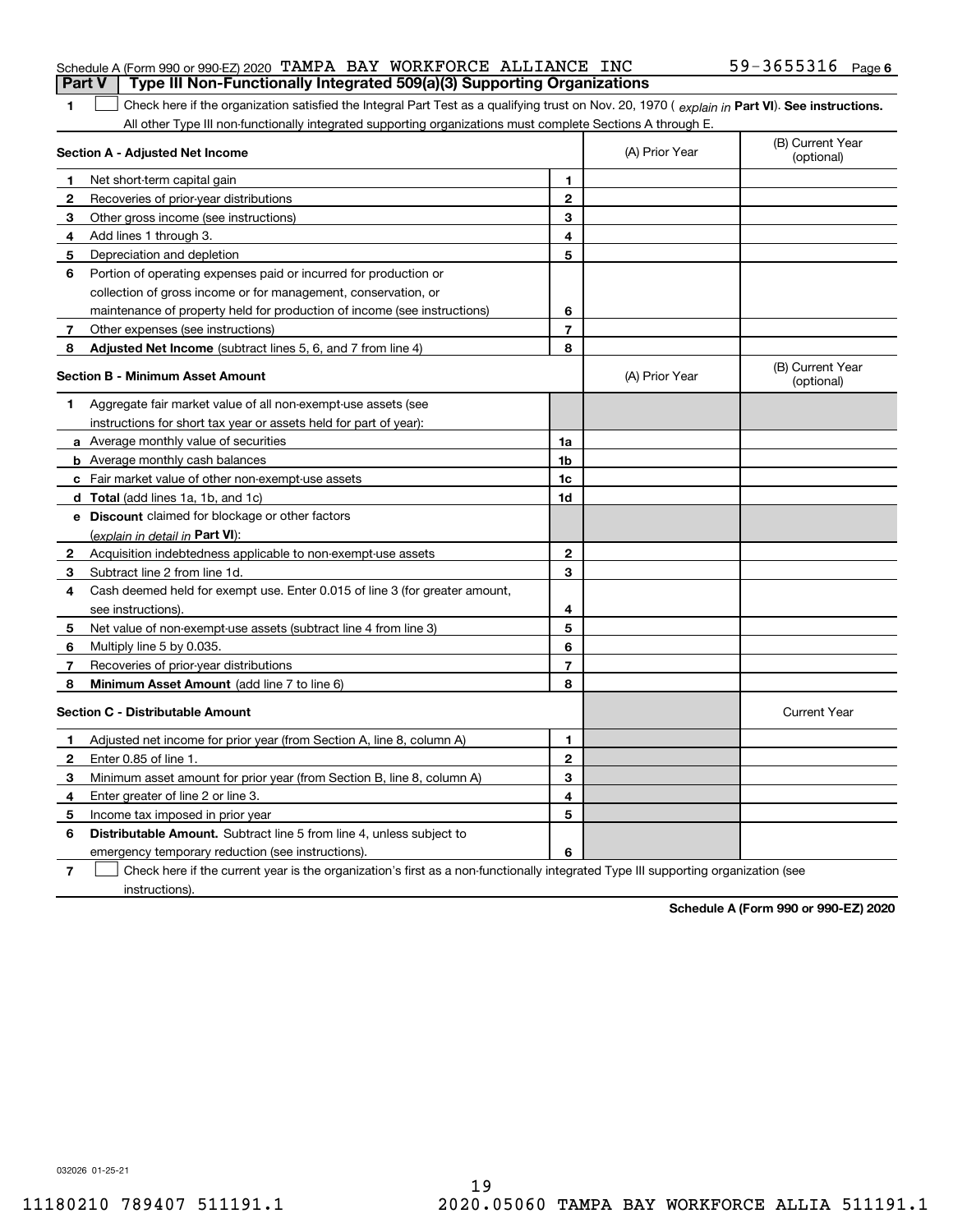#### Schedule A (Form 990 or 990-EZ) 2020 Page TAMPA BAY WORKFORCE ALLIANCE INC 59-3655316

| Part V | Type III Non-Functionally Integrated 509(a)(3) Supporting Organizations                    |                             | (continued)                           |    |                                         |  |  |  |  |
|--------|--------------------------------------------------------------------------------------------|-----------------------------|---------------------------------------|----|-----------------------------------------|--|--|--|--|
|        | <b>Section D - Distributions</b><br><b>Current Year</b>                                    |                             |                                       |    |                                         |  |  |  |  |
|        | Amounts paid to supported organizations to accomplish exempt purposes                      |                             | 1                                     |    |                                         |  |  |  |  |
| 2      | Amounts paid to perform activity that directly furthers exempt purposes of supported       |                             |                                       |    |                                         |  |  |  |  |
|        | organizations, in excess of income from activity                                           |                             |                                       | 2  |                                         |  |  |  |  |
| 3      | Administrative expenses paid to accomplish exempt purposes of supported organizations      |                             |                                       | 3  |                                         |  |  |  |  |
| 4      | Amounts paid to acquire exempt-use assets                                                  |                             |                                       | 4  |                                         |  |  |  |  |
| 5      | Qualified set aside amounts (prior IRS approval required - provide details in Part VI)     |                             |                                       | 5  |                                         |  |  |  |  |
| 6      | Other distributions ( <i>describe in</i> Part VI). See instructions.                       |                             |                                       | 6  |                                         |  |  |  |  |
| 7      | Total annual distributions. Add lines 1 through 6.                                         |                             |                                       | 7  |                                         |  |  |  |  |
| 8      | Distributions to attentive supported organizations to which the organization is responsive |                             |                                       |    |                                         |  |  |  |  |
|        | (provide details in Part VI). See instructions.                                            |                             |                                       | 8  |                                         |  |  |  |  |
| 9      | Distributable amount for 2020 from Section C, line 6                                       |                             |                                       | 9  |                                         |  |  |  |  |
| 10     | Line 8 amount divided by line 9 amount                                                     |                             |                                       | 10 |                                         |  |  |  |  |
|        |                                                                                            | (i)                         | (ii)                                  |    | (iii)                                   |  |  |  |  |
|        | <b>Section E - Distribution Allocations</b> (see instructions)                             | <b>Excess Distributions</b> | <b>Underdistributions</b><br>Pre-2020 |    | <b>Distributable</b><br>Amount for 2020 |  |  |  |  |
| 1      | Distributable amount for 2020 from Section C, line 6                                       |                             |                                       |    |                                         |  |  |  |  |
| 2      | Underdistributions, if any, for years prior to 2020 (reason-                               |                             |                                       |    |                                         |  |  |  |  |
|        | able cause required - explain in Part VI). See instructions.                               |                             |                                       |    |                                         |  |  |  |  |
| 3      | Excess distributions carryover, if any, to 2020                                            |                             |                                       |    |                                         |  |  |  |  |
|        | a From 2015                                                                                |                             |                                       |    |                                         |  |  |  |  |
|        | $b$ From 2016                                                                              |                             |                                       |    |                                         |  |  |  |  |
|        | c From $2017$                                                                              |                             |                                       |    |                                         |  |  |  |  |
|        | <b>d</b> From 2018                                                                         |                             |                                       |    |                                         |  |  |  |  |
|        | e From 2019                                                                                |                             |                                       |    |                                         |  |  |  |  |
|        | f Total of lines 3a through 3e                                                             |                             |                                       |    |                                         |  |  |  |  |
|        | g Applied to underdistributions of prior years                                             |                             |                                       |    |                                         |  |  |  |  |
|        | <b>h</b> Applied to 2020 distributable amount                                              |                             |                                       |    |                                         |  |  |  |  |
|        | Carryover from 2015 not applied (see instructions)                                         |                             |                                       |    |                                         |  |  |  |  |
|        | Remainder. Subtract lines 3g, 3h, and 3i from line 3f.                                     |                             |                                       |    |                                         |  |  |  |  |
| 4      | Distributions for 2020 from Section D.                                                     |                             |                                       |    |                                         |  |  |  |  |
|        | line $7:$                                                                                  |                             |                                       |    |                                         |  |  |  |  |
|        | a Applied to underdistributions of prior years                                             |                             |                                       |    |                                         |  |  |  |  |
|        | <b>b</b> Applied to 2020 distributable amount                                              |                             |                                       |    |                                         |  |  |  |  |
|        | <b>c</b> Remainder. Subtract lines 4a and 4b from line 4.                                  |                             |                                       |    |                                         |  |  |  |  |
| 5      | Remaining underdistributions for years prior to 2020, if                                   |                             |                                       |    |                                         |  |  |  |  |
|        | any. Subtract lines 3g and 4a from line 2. For result greater                              |                             |                                       |    |                                         |  |  |  |  |
|        | than zero, explain in Part VI. See instructions.                                           |                             |                                       |    |                                         |  |  |  |  |
| 6      | Remaining underdistributions for 2020. Subtract lines 3h                                   |                             |                                       |    |                                         |  |  |  |  |
|        | and 4b from line 1. For result greater than zero, explain in                               |                             |                                       |    |                                         |  |  |  |  |
|        | <b>Part VI.</b> See instructions.                                                          |                             |                                       |    |                                         |  |  |  |  |
| 7      | Excess distributions carryover to 2021. Add lines 3j                                       |                             |                                       |    |                                         |  |  |  |  |
|        | and 4c.                                                                                    |                             |                                       |    |                                         |  |  |  |  |
| 8      | Breakdown of line 7:                                                                       |                             |                                       |    |                                         |  |  |  |  |
|        | a Excess from 2016                                                                         |                             |                                       |    |                                         |  |  |  |  |
|        |                                                                                            |                             |                                       |    |                                         |  |  |  |  |
|        | <b>b</b> Excess from 2017                                                                  |                             |                                       |    |                                         |  |  |  |  |
|        | c Excess from 2018                                                                         |                             |                                       |    |                                         |  |  |  |  |
|        | d Excess from 2019                                                                         |                             |                                       |    |                                         |  |  |  |  |
|        | e Excess from 2020                                                                         |                             |                                       |    |                                         |  |  |  |  |

**Schedule A (Form 990 or 990-EZ) 2020**

032027 01-25-21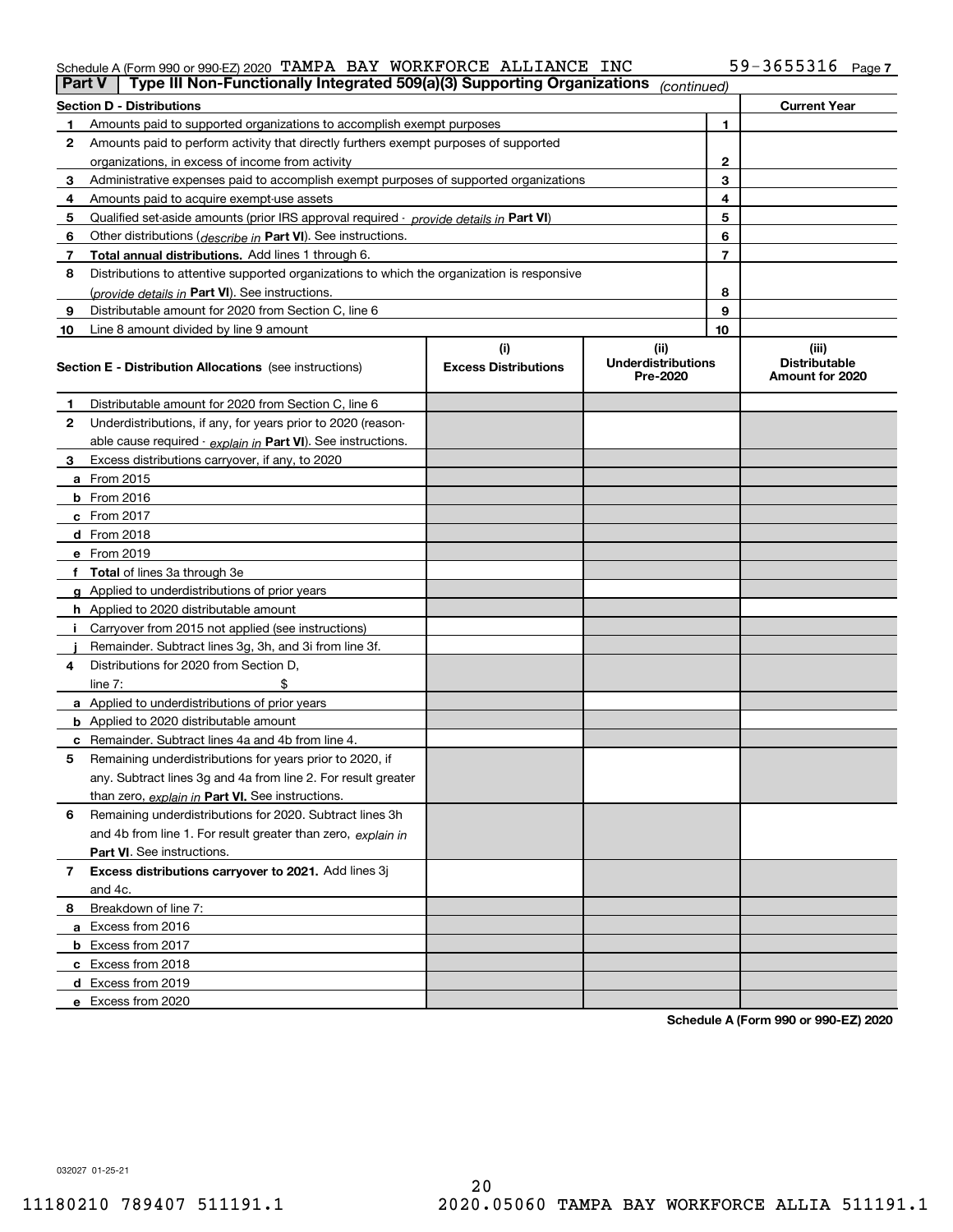| <b>Part VI</b> | Schedule A (Form 990 or 990-EZ) 2020 TAMPA BAY WORKFORCE ALLIANCE INC<br><b>Supplemental Information.</b> Provide the explanations required by Part II, line 10; Part II, line 17a or 17b; Part III, line 12;<br>Part IV, Section A, lines 1, 2, 3b, 3c, 4b, 4c, 5a, 6, 9a, 9b, 9c, 11a, 11b, and 11c; Part IV, |  |  | $59 - 3655316$ Page 8 |  |
|----------------|-----------------------------------------------------------------------------------------------------------------------------------------------------------------------------------------------------------------------------------------------------------------------------------------------------------------|--|--|-----------------------|--|
|                | line 1; Part IV, Section D, lines 2 and 3; Part IV, Section E, lines 1c, 2a, 2b, 3a, and 3b; Part V, line 1; Part V, Section B, line 1e; Part V,<br>Section D, lines 5, 6, and 8; and Part V, Section E, lines 2, 5, and 6. Also complete this part for any additional information.<br>(See instructions.)      |  |  |                       |  |
|                |                                                                                                                                                                                                                                                                                                                 |  |  |                       |  |
|                |                                                                                                                                                                                                                                                                                                                 |  |  |                       |  |
|                |                                                                                                                                                                                                                                                                                                                 |  |  |                       |  |
|                |                                                                                                                                                                                                                                                                                                                 |  |  |                       |  |
|                |                                                                                                                                                                                                                                                                                                                 |  |  |                       |  |
|                |                                                                                                                                                                                                                                                                                                                 |  |  |                       |  |
|                |                                                                                                                                                                                                                                                                                                                 |  |  |                       |  |
|                |                                                                                                                                                                                                                                                                                                                 |  |  |                       |  |
|                |                                                                                                                                                                                                                                                                                                                 |  |  |                       |  |
|                |                                                                                                                                                                                                                                                                                                                 |  |  |                       |  |
|                |                                                                                                                                                                                                                                                                                                                 |  |  |                       |  |
|                |                                                                                                                                                                                                                                                                                                                 |  |  |                       |  |
|                |                                                                                                                                                                                                                                                                                                                 |  |  |                       |  |
|                |                                                                                                                                                                                                                                                                                                                 |  |  |                       |  |
|                |                                                                                                                                                                                                                                                                                                                 |  |  |                       |  |
|                |                                                                                                                                                                                                                                                                                                                 |  |  |                       |  |
|                |                                                                                                                                                                                                                                                                                                                 |  |  |                       |  |
|                |                                                                                                                                                                                                                                                                                                                 |  |  |                       |  |
|                |                                                                                                                                                                                                                                                                                                                 |  |  |                       |  |
|                |                                                                                                                                                                                                                                                                                                                 |  |  |                       |  |
|                |                                                                                                                                                                                                                                                                                                                 |  |  |                       |  |
|                |                                                                                                                                                                                                                                                                                                                 |  |  |                       |  |
|                |                                                                                                                                                                                                                                                                                                                 |  |  |                       |  |
|                |                                                                                                                                                                                                                                                                                                                 |  |  |                       |  |
|                |                                                                                                                                                                                                                                                                                                                 |  |  |                       |  |
|                |                                                                                                                                                                                                                                                                                                                 |  |  |                       |  |
|                |                                                                                                                                                                                                                                                                                                                 |  |  |                       |  |
|                |                                                                                                                                                                                                                                                                                                                 |  |  |                       |  |
|                |                                                                                                                                                                                                                                                                                                                 |  |  |                       |  |
|                |                                                                                                                                                                                                                                                                                                                 |  |  |                       |  |
|                |                                                                                                                                                                                                                                                                                                                 |  |  |                       |  |
|                |                                                                                                                                                                                                                                                                                                                 |  |  |                       |  |
|                |                                                                                                                                                                                                                                                                                                                 |  |  |                       |  |
|                |                                                                                                                                                                                                                                                                                                                 |  |  |                       |  |
|                |                                                                                                                                                                                                                                                                                                                 |  |  |                       |  |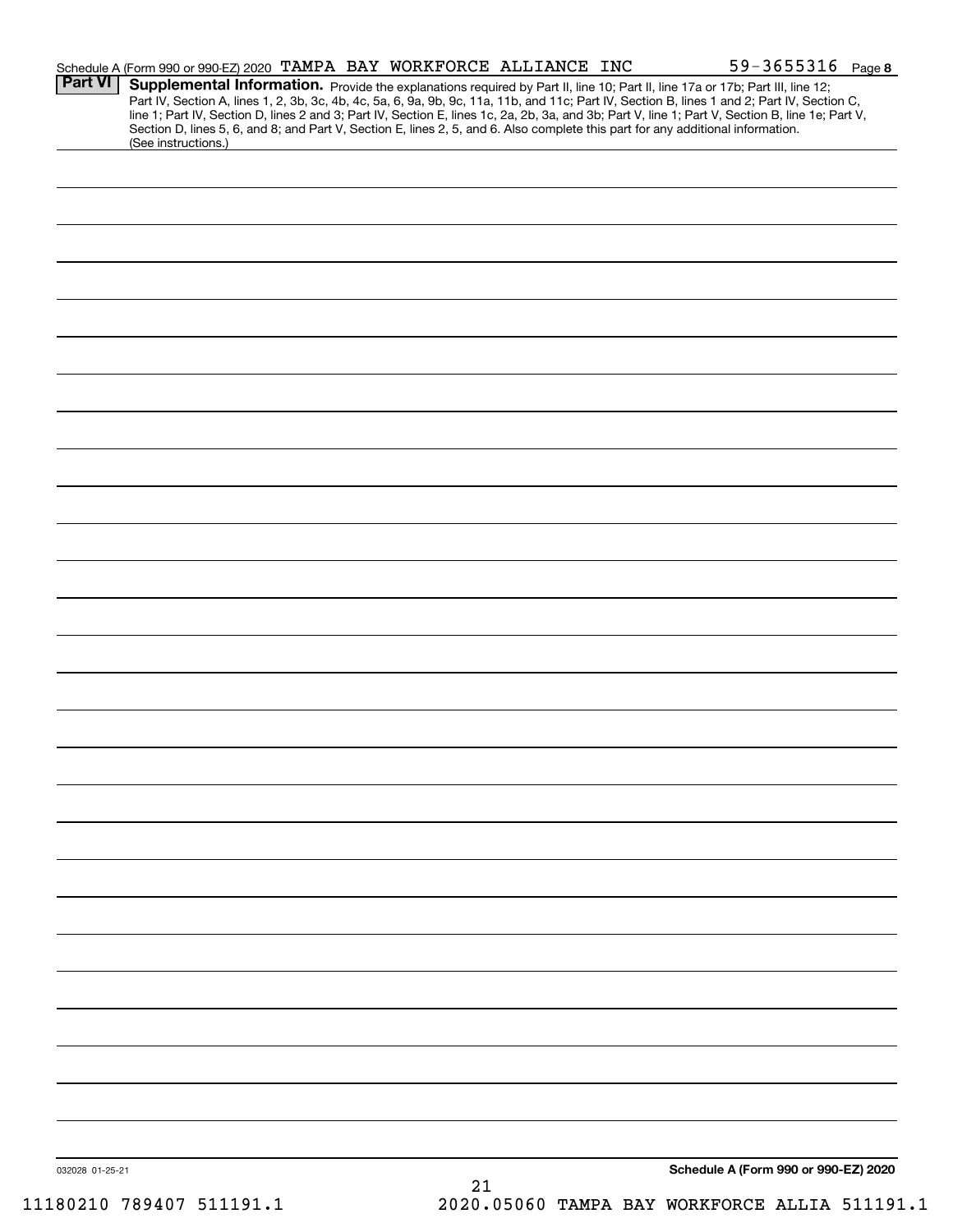Department of the Treasury Internal Revenue Service **(Form 990, 990-EZ, or 990-PF)**

Name of the organization

# **Schedule B Schedule of Contributors**

**| Attach to Form 990, Form 990-EZ, or Form 990-PF. | Go to www.irs.gov/Form990 for the latest information.** OMB No. 1545-0047

**2020**

**Employer identification number**

|                                       |  | TAMPA BAY WORKFORCE ALLIANCE INC |  |  |
|---------------------------------------|--|----------------------------------|--|--|
| <b>Organization type</b> (check one): |  |                                  |  |  |

59-3655316

| Filers of:         | <b>Section:</b>                                                             |
|--------------------|-----------------------------------------------------------------------------|
| Form 990 or 990-EZ | X  <br>$3$ ) (enter number) organization<br>501(c)(                         |
|                    | $4947(a)(1)$ nonexempt charitable trust not treated as a private foundation |
|                    | 527 political organization                                                  |
| Form 990-PF        | 501(c)(3) exempt private foundation                                         |
|                    | 4947(a)(1) nonexempt charitable trust treated as a private foundation       |
|                    | 501(c)(3) taxable private foundation                                        |

Check if your organization is covered by the **General Rule** or a **Special Rule. Note:**  Only a section 501(c)(7), (8), or (10) organization can check boxes for both the General Rule and a Special Rule. See instructions.

#### **General Rule**

 $\mathcal{L}^{\text{max}}$ 

For an organization filing Form 990, 990-EZ, or 990-PF that received, during the year, contributions totaling \$5,000 or more (in money or property) from any one contributor. Complete Parts I and II. See instructions for determining a contributor's total contributions.

#### **Special Rules**

any one contributor, during the year, total contributions of the greater of  $\,$  (1) \$5,000; or **(2)** 2% of the amount on (i) Form 990, Part VIII, line 1h;  $\boxed{\textbf{X}}$  For an organization described in section 501(c)(3) filing Form 990 or 990-EZ that met the 33 1/3% support test of the regulations under sections 509(a)(1) and 170(b)(1)(A)(vi), that checked Schedule A (Form 990 or 990-EZ), Part II, line 13, 16a, or 16b, and that received from or (ii) Form 990-EZ, line 1. Complete Parts I and II.

For an organization described in section 501(c)(7), (8), or (10) filing Form 990 or 990-EZ that received from any one contributor, during the year, total contributions of more than \$1,000 exclusively for religious, charitable, scientific, literary, or educational purposes, or for the prevention of cruelty to children or animals. Complete Parts I (entering "N/A" in column (b) instead of the contributor name and address), II, and III.  $\mathcal{L}^{\text{max}}$ 

purpose. Don't complete any of the parts unless the **General Rule** applies to this organization because it received *nonexclusively* year, contributions <sub>exclusively</sub> for religious, charitable, etc., purposes, but no such contributions totaled more than \$1,000. If this box is checked, enter here the total contributions that were received during the year for an  $\;$ exclusively religious, charitable, etc., For an organization described in section 501(c)(7), (8), or (10) filing Form 990 or 990-EZ that received from any one contributor, during the religious, charitable, etc., contributions totaling \$5,000 or more during the year  $\Box$ — $\Box$   $\Box$  $\mathcal{L}^{\text{max}}$ 

**Caution:**  An organization that isn't covered by the General Rule and/or the Special Rules doesn't file Schedule B (Form 990, 990-EZ, or 990-PF),  **must** but it answer "No" on Part IV, line 2, of its Form 990; or check the box on line H of its Form 990-EZ or on its Form 990-PF, Part I, line 2, to certify that it doesn't meet the filing requirements of Schedule B (Form 990, 990-EZ, or 990-PF).

**For Paperwork Reduction Act Notice, see the instructions for Form 990, 990-EZ, or 990-PF. Schedule B (Form 990, 990-EZ, or 990-PF) (2020)** LHA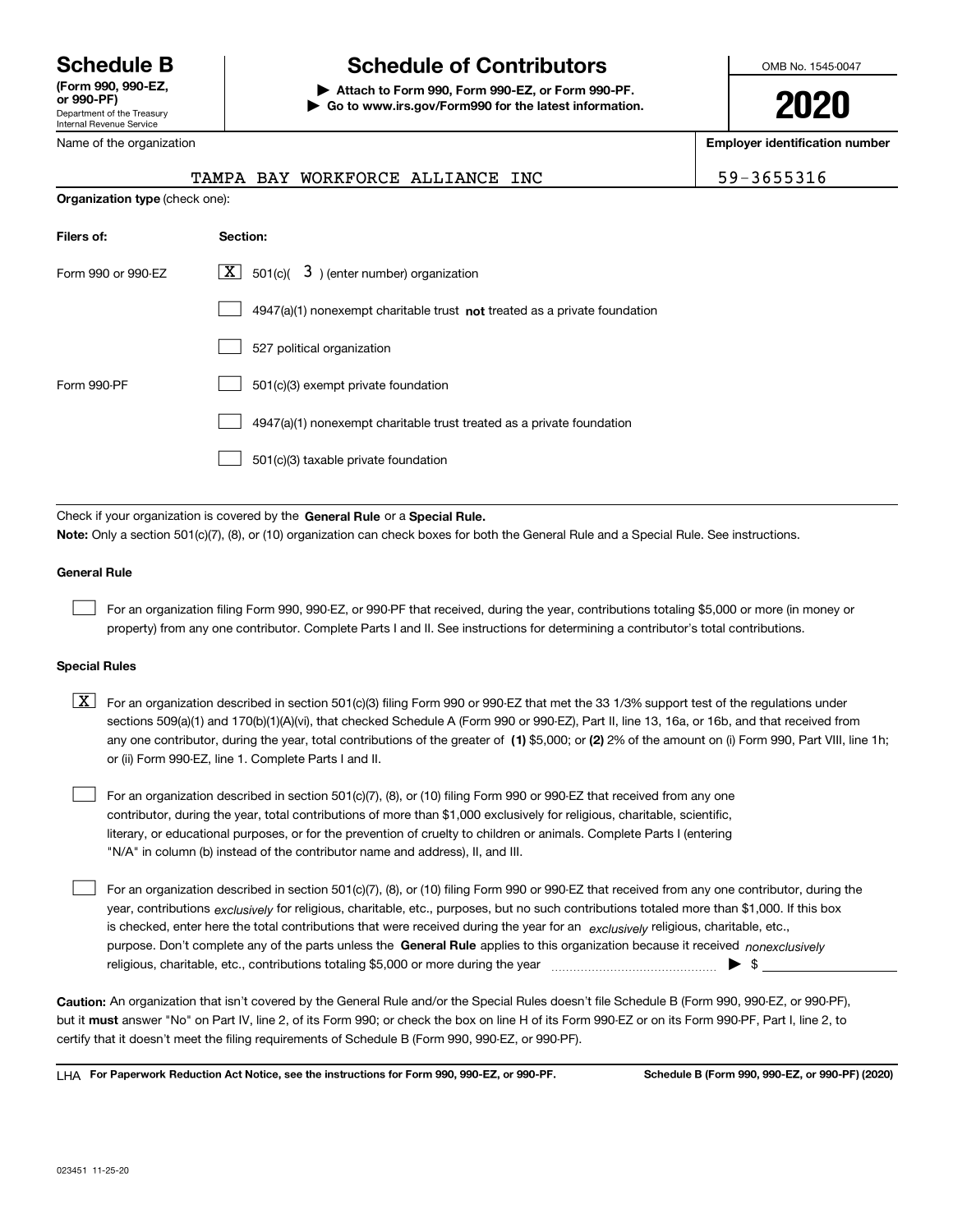| Schedule B (Form 990, 990-EZ, or 990-PF) (2020)<br>$\blacksquare$ | Page |
|-------------------------------------------------------------------|------|
|-------------------------------------------------------------------|------|

Name of organization

**Employer identification number**

### TAMPA BAY WORKFORCE ALLIANCE INC<br>
59-3655316

(schedule B (Form 990, 990-EZ, or 990-PF) (2020)<br>
lame of organization<br> **2PAMPA BAY WORKFORCE ALLIANCE INC**<br> **2Part I Contributors** (see instructions). Use duplicate copies of Part I if additional space is needed.

| (a)<br>No. | (b)<br>Name, address, and ZIP + 4                                                                               | (c)<br><b>Total contributions</b> | (d)<br>Type of contribution                                                                  |
|------------|-----------------------------------------------------------------------------------------------------------------|-----------------------------------|----------------------------------------------------------------------------------------------|
| 1          | U.S. DEPARTMENT OF LABOR<br>200 CONSTITUTION AVENUE, N.W.<br>WASHINGTON, DC 20210                               | 10,816,632.<br>$\mathsf{s}$       | x<br>Person<br>Payroll<br><b>Noncash</b><br>(Complete Part II for<br>noncash contributions.) |
| (a)<br>No. | (b)<br>Name, address, and ZIP + 4                                                                               | (c)<br><b>Total contributions</b> | (d)<br>Type of contribution                                                                  |
| 2          | U.S. DEPARTMENT OF HEALTH AND HUMAN<br><b>SERVICES</b><br>200 INDEPENDENCE AVENUE, S.W.<br>WASHINGTON, DC 20201 | 4,041,469.<br>\$                  | x<br>Person<br>Payroll<br><b>Noncash</b><br>(Complete Part II for<br>noncash contributions.) |
| (a)<br>No. | (b)<br>Name, address, and ZIP + 4                                                                               | (c)<br><b>Total contributions</b> | (d)<br>Type of contribution                                                                  |
| 3          | U.S. DEPARTMENT OF THE TREASURY<br>1500 PENNSYLVANIA AVENUE, N.W.<br>WASHINGTON, DC 20220                       | 14,033,640.<br>$\mathsf{\$}$      | x<br>Person<br>Payroll<br><b>Noncash</b><br>(Complete Part II for<br>noncash contributions.) |
| (a)<br>No. | (b)<br>Name, address, and ZIP + 4                                                                               | (c)<br><b>Total contributions</b> | (d)<br>Type of contribution                                                                  |
|            |                                                                                                                 | \$                                | Person<br>Payroll<br>Noncash<br>(Complete Part II for<br>noncash contributions.)             |
| (a)<br>No. | (b)<br>Name, address, and ZIP + 4                                                                               | (c)<br><b>Total contributions</b> | (d)<br>Type of contribution                                                                  |
|            |                                                                                                                 | \$                                | Person<br>Payroll<br>Noncash<br>(Complete Part II for<br>noncash contributions.)             |
| (a)<br>No. | (b)<br>Name, address, and ZIP + 4                                                                               | (c)<br><b>Total contributions</b> | (d)<br>Type of contribution                                                                  |
|            |                                                                                                                 | \$                                | Person<br>Payroll<br>Noncash<br>(Complete Part II for<br>noncash contributions.)             |

023452 11-25-20 **Schedule B (Form 990, 990-EZ, or 990-PF) (2020)**

11180210 789407 511191.1 2020.05060 TAMPA BAY WORKFORCE ALLIA 511191.1

23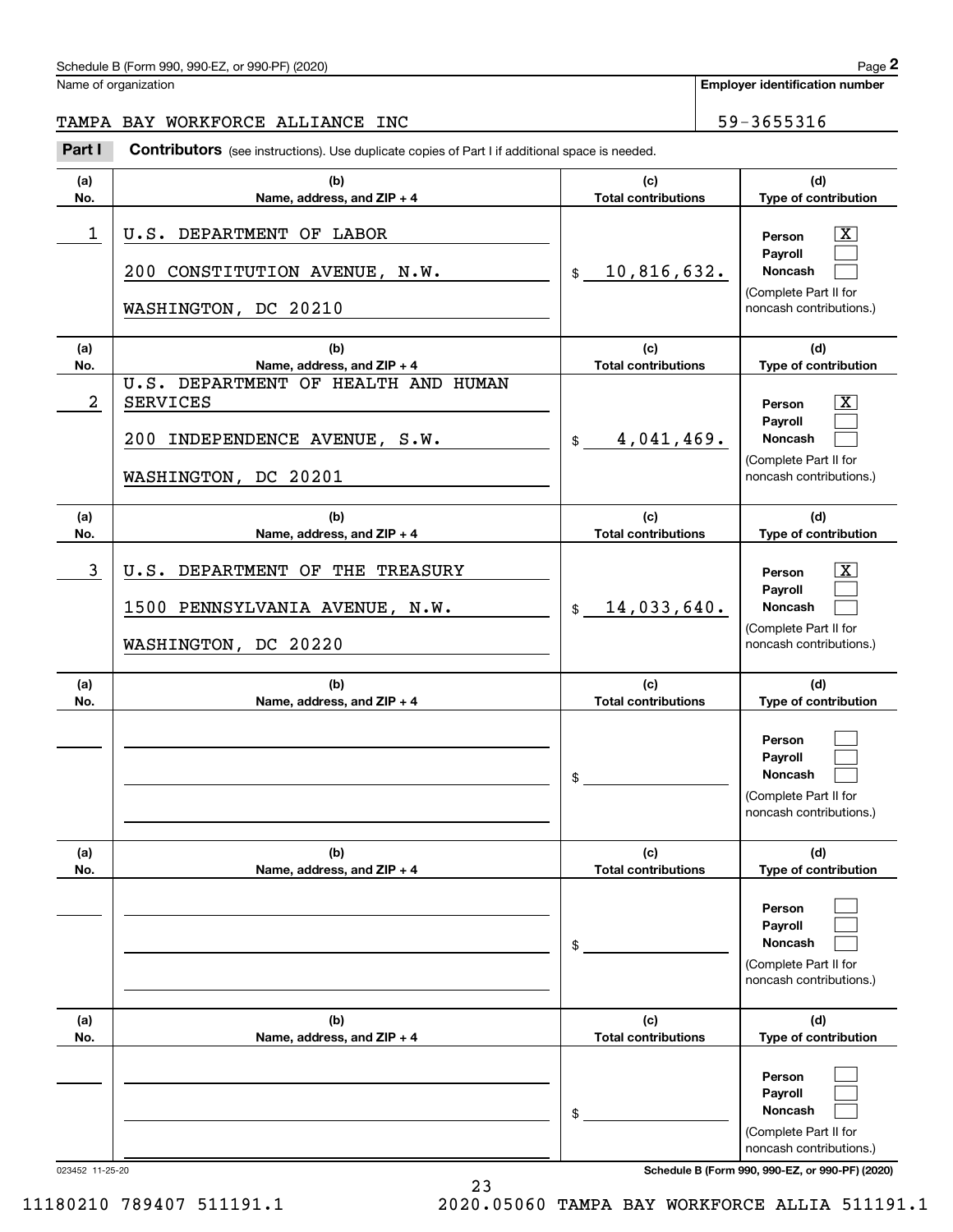Name of organization

**Employer identification number**

TAMPA BAY WORKFORCE ALLIANCE INC<br>
59-3655316

(see instructions). Use duplicate copies of Part II if additional space is needed.<br> **2Part II Noncash Property** (see instructions). Use duplicate copies of Part II if additional space is needed.<br> **3Part II Noncash Prop** 

| (a)<br>No.<br>from<br>Part I | (b)<br>Description of noncash property given | (c)<br>FMV (or estimate)<br>(See instructions.) | (d)<br>Date received |
|------------------------------|----------------------------------------------|-------------------------------------------------|----------------------|
|                              |                                              |                                                 |                      |
|                              |                                              |                                                 |                      |
|                              |                                              | $$\overbrace{\hspace{2.5cm}}$                   |                      |
| (a)<br>No.<br>from<br>Part I | (b)<br>Description of noncash property given | (c)<br>FMV (or estimate)<br>(See instructions.) | (d)<br>Date received |
|                              |                                              |                                                 |                      |
|                              |                                              |                                                 |                      |
|                              |                                              |                                                 |                      |
| (a)<br>No.<br>from<br>Part I | (b)<br>Description of noncash property given | (c)<br>FMV (or estimate)<br>(See instructions.) | (d)<br>Date received |
|                              |                                              |                                                 |                      |
|                              |                                              |                                                 |                      |
|                              |                                              | $\frac{1}{2}$                                   |                      |
| (a)<br>No.<br>from<br>Part I | (b)<br>Description of noncash property given | (c)<br>FMV (or estimate)<br>(See instructions.) | (d)<br>Date received |
|                              |                                              |                                                 |                      |
|                              |                                              |                                                 |                      |
|                              |                                              | $\frac{1}{2}$                                   |                      |
| (a)<br>No.<br>from<br>Part I | (b)<br>Description of noncash property given | (c)<br>FMV (or estimate)<br>(See instructions.) | (d)<br>Date received |
|                              |                                              |                                                 |                      |
|                              |                                              |                                                 |                      |
|                              |                                              | \$                                              |                      |
| (a)<br>No.<br>from<br>Part I | (b)<br>Description of noncash property given | (c)<br>FMV (or estimate)<br>(See instructions.) | (d)<br>Date received |
|                              |                                              |                                                 |                      |
|                              |                                              |                                                 |                      |
|                              |                                              | \$                                              |                      |

24

023453 11-25-20 **Schedule B (Form 990, 990-EZ, or 990-PF) (2020)**

11180210 789407 511191.1 2020.05060 TAMPA BAY WORKFORCE ALLIA 511191.1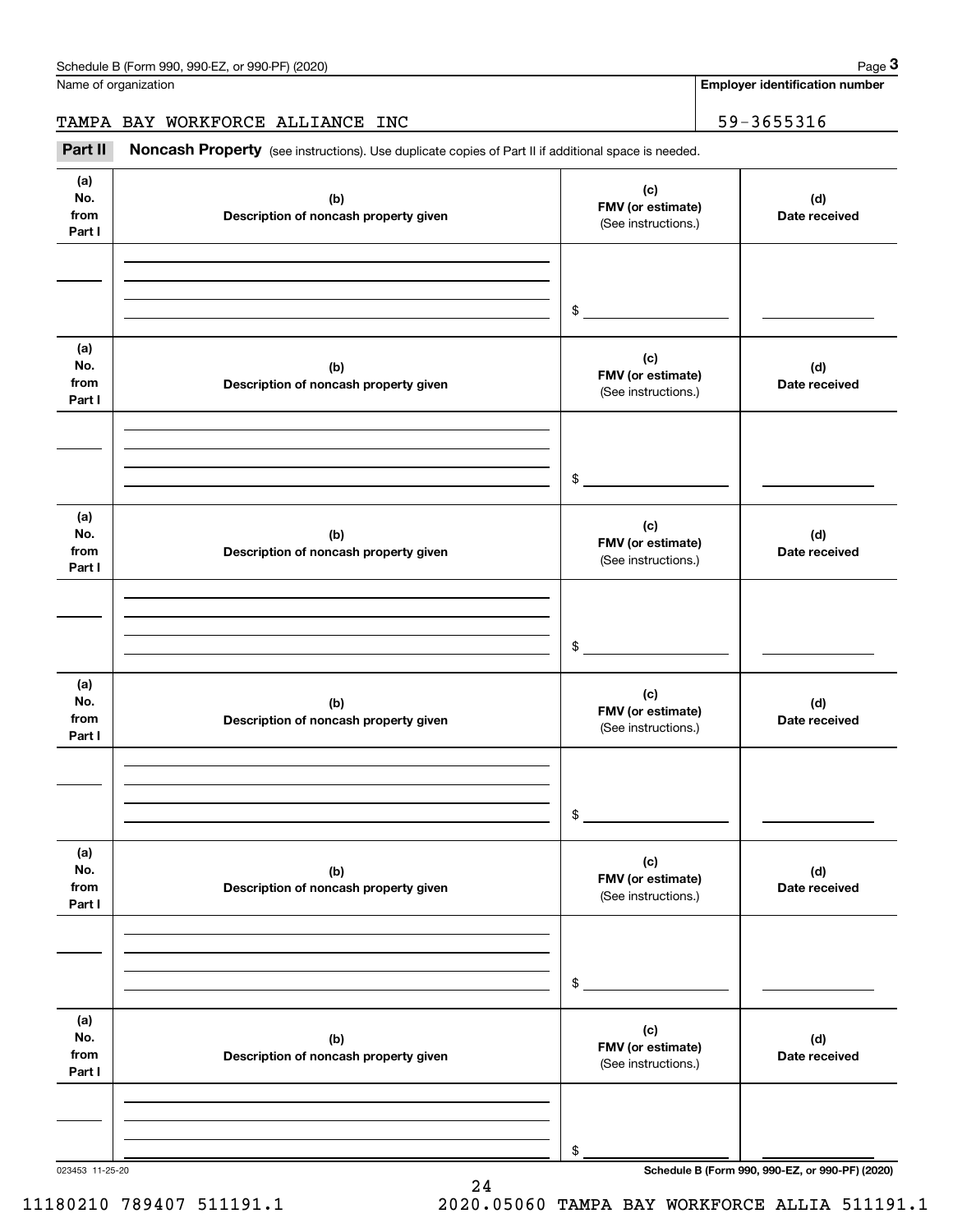|                           | Schedule B (Form 990, 990-EZ, or 990-PF) (2020)                                                                                                                                                                                                                                                                                                                                                                                                                   |                      |                                          |                                     | Page 4                                   |  |  |  |
|---------------------------|-------------------------------------------------------------------------------------------------------------------------------------------------------------------------------------------------------------------------------------------------------------------------------------------------------------------------------------------------------------------------------------------------------------------------------------------------------------------|----------------------|------------------------------------------|-------------------------------------|------------------------------------------|--|--|--|
| Name of organization      |                                                                                                                                                                                                                                                                                                                                                                                                                                                                   |                      |                                          |                                     | <b>Employer identification number</b>    |  |  |  |
|                           | TAMPA BAY WORKFORCE ALLIANCE INC                                                                                                                                                                                                                                                                                                                                                                                                                                  |                      |                                          |                                     | 59-3655316                               |  |  |  |
| Part III                  | Exclusively religious, charitable, etc., contributions to organizations described in section 501(c)(7), (8), or (10) that total more than \$1,000 for the year<br>from any one contributor. Complete columns (a) through (e) and the following line entry. For organizations<br>completing Part III, enter the total of exclusively religious, charitable, etc., contributions of \$1,000 or less for the year. (Enter this info. once.) $\blacktriangleright$ \$ |                      |                                          |                                     |                                          |  |  |  |
|                           | Use duplicate copies of Part III if additional space is needed.                                                                                                                                                                                                                                                                                                                                                                                                   |                      |                                          |                                     |                                          |  |  |  |
| (a) No.<br>from<br>Part I | (b) Purpose of gift                                                                                                                                                                                                                                                                                                                                                                                                                                               | (c) Use of gift      |                                          |                                     | (d) Description of how gift is held      |  |  |  |
|                           |                                                                                                                                                                                                                                                                                                                                                                                                                                                                   |                      |                                          |                                     |                                          |  |  |  |
|                           |                                                                                                                                                                                                                                                                                                                                                                                                                                                                   |                      |                                          |                                     |                                          |  |  |  |
|                           |                                                                                                                                                                                                                                                                                                                                                                                                                                                                   | (e) Transfer of gift |                                          |                                     |                                          |  |  |  |
|                           | Transferee's name, address, and ZIP + 4                                                                                                                                                                                                                                                                                                                                                                                                                           |                      |                                          |                                     | Relationship of transferor to transferee |  |  |  |
|                           |                                                                                                                                                                                                                                                                                                                                                                                                                                                                   |                      |                                          |                                     |                                          |  |  |  |
| (a) No.<br>from<br>Part I | (b) Purpose of gift                                                                                                                                                                                                                                                                                                                                                                                                                                               | (c) Use of gift      |                                          | (d) Description of how gift is held |                                          |  |  |  |
|                           |                                                                                                                                                                                                                                                                                                                                                                                                                                                                   |                      |                                          |                                     |                                          |  |  |  |
|                           |                                                                                                                                                                                                                                                                                                                                                                                                                                                                   |                      |                                          |                                     |                                          |  |  |  |
|                           | (e) Transfer of gift                                                                                                                                                                                                                                                                                                                                                                                                                                              |                      |                                          |                                     |                                          |  |  |  |
|                           | Transferee's name, address, and ZIP + 4                                                                                                                                                                                                                                                                                                                                                                                                                           |                      | Relationship of transferor to transferee |                                     |                                          |  |  |  |
|                           |                                                                                                                                                                                                                                                                                                                                                                                                                                                                   |                      |                                          |                                     |                                          |  |  |  |
|                           |                                                                                                                                                                                                                                                                                                                                                                                                                                                                   |                      |                                          |                                     |                                          |  |  |  |
| (a) No.<br>from<br>Part I | (b) Purpose of gift<br>(c) Use of gift                                                                                                                                                                                                                                                                                                                                                                                                                            |                      |                                          |                                     | (d) Description of how gift is held      |  |  |  |
|                           |                                                                                                                                                                                                                                                                                                                                                                                                                                                                   |                      |                                          |                                     |                                          |  |  |  |
|                           |                                                                                                                                                                                                                                                                                                                                                                                                                                                                   |                      |                                          |                                     |                                          |  |  |  |
|                           |                                                                                                                                                                                                                                                                                                                                                                                                                                                                   | (e) Transfer of gift |                                          |                                     |                                          |  |  |  |
|                           | Transferee's name, address, and ZIP + 4                                                                                                                                                                                                                                                                                                                                                                                                                           |                      |                                          |                                     | Relationship of transferor to transferee |  |  |  |
|                           |                                                                                                                                                                                                                                                                                                                                                                                                                                                                   |                      |                                          |                                     |                                          |  |  |  |
|                           |                                                                                                                                                                                                                                                                                                                                                                                                                                                                   |                      |                                          |                                     |                                          |  |  |  |
| (a) No.<br>from<br>Part I | (b) Purpose of gift                                                                                                                                                                                                                                                                                                                                                                                                                                               | (c) Use of gift      |                                          |                                     | (d) Description of how gift is held      |  |  |  |
|                           |                                                                                                                                                                                                                                                                                                                                                                                                                                                                   |                      |                                          |                                     |                                          |  |  |  |
|                           |                                                                                                                                                                                                                                                                                                                                                                                                                                                                   |                      |                                          |                                     |                                          |  |  |  |
|                           |                                                                                                                                                                                                                                                                                                                                                                                                                                                                   |                      |                                          |                                     |                                          |  |  |  |
|                           | Transferee's name, address, and ZIP + 4                                                                                                                                                                                                                                                                                                                                                                                                                           |                      | Relationship of transferor to transferee |                                     |                                          |  |  |  |
|                           |                                                                                                                                                                                                                                                                                                                                                                                                                                                                   |                      |                                          |                                     |                                          |  |  |  |
|                           |                                                                                                                                                                                                                                                                                                                                                                                                                                                                   |                      |                                          |                                     |                                          |  |  |  |

25

023454 11-25-20

**Schedule B (Form 990, 990-EZ, or 990-PF) (2020)**

11180210 789407 511191.1 2020.05060 TAMPA BAY WORKFORCE ALLIA 511191.1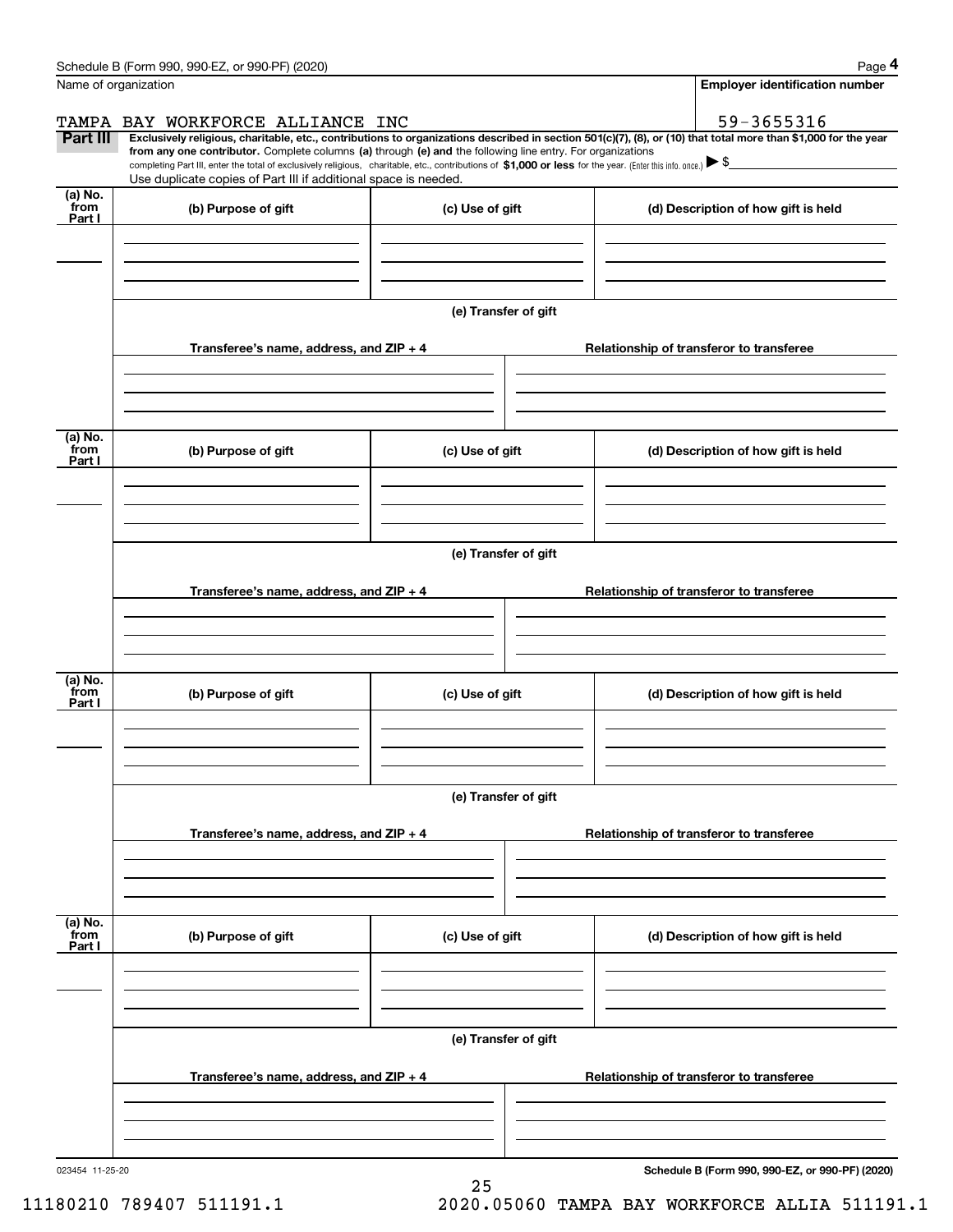| <b>SCHEDULE C</b>                                      |                                                                                                                                                                                                           | <b>Political Campaign and Lobbying Activities</b>                                                                                                                                                                                                                                              |         |                            |                          | OMB No. 1545-0047                                |
|--------------------------------------------------------|-----------------------------------------------------------------------------------------------------------------------------------------------------------------------------------------------------------|------------------------------------------------------------------------------------------------------------------------------------------------------------------------------------------------------------------------------------------------------------------------------------------------|---------|----------------------------|--------------------------|--------------------------------------------------|
| (Form 990 or 990-EZ)                                   | For Organizations Exempt From Income Tax Under section 501(c) and section 527                                                                                                                             |                                                                                                                                                                                                                                                                                                |         |                            |                          |                                                  |
|                                                        |                                                                                                                                                                                                           |                                                                                                                                                                                                                                                                                                |         |                            |                          |                                                  |
| Department of the Treasury<br>Internal Revenue Service | Complete if the organization is described below.<br>> Attach to Form 990 or Form 990-EZ.<br><b>Open to Public</b><br>Inspection<br>Go to www.irs.gov/Form990 for instructions and the latest information. |                                                                                                                                                                                                                                                                                                |         |                            |                          |                                                  |
|                                                        |                                                                                                                                                                                                           | If the organization answered "Yes," on Form 990, Part IV, line 3, or Form 990-EZ, Part V, line 46 (Political Campaign Activities), then                                                                                                                                                        |         |                            |                          |                                                  |
|                                                        |                                                                                                                                                                                                           | • Section 501(c)(3) organizations: Complete Parts I-A and B. Do not complete Part I-C.                                                                                                                                                                                                         |         |                            |                          |                                                  |
|                                                        |                                                                                                                                                                                                           | • Section 501(c) (other than section 501(c)(3)) organizations: Complete Parts I-A and C below. Do not complete Part I-B.                                                                                                                                                                       |         |                            |                          |                                                  |
| • Section 527 organizations: Complete Part I-A only.   |                                                                                                                                                                                                           |                                                                                                                                                                                                                                                                                                |         |                            |                          |                                                  |
|                                                        |                                                                                                                                                                                                           | If the organization answered "Yes," on Form 990, Part IV, line 4, or Form 990-EZ, Part VI, line 47 (Lobbying Activities), then                                                                                                                                                                 |         |                            |                          |                                                  |
|                                                        |                                                                                                                                                                                                           | • Section 501(c)(3) organizations that have filed Form 5768 (election under section 501(h)): Complete Part II-A. Do not complete Part II-B.<br>• Section 501(c)(3) organizations that have NOT filed Form 5768 (election under section 501(h)): Complete Part II-B. Do not complete Part II-A. |         |                            |                          |                                                  |
|                                                        |                                                                                                                                                                                                           | If the organization answered "Yes," on Form 990, Part IV, line 5 (Proxy Tax) (See separate instructions) or Form 990-EZ, Part V, line 35c (Proxy                                                                                                                                               |         |                            |                          |                                                  |
| Tax) (See separate instructions), then                 |                                                                                                                                                                                                           |                                                                                                                                                                                                                                                                                                |         |                            |                          |                                                  |
|                                                        |                                                                                                                                                                                                           | • Section 501(c)(4), (5), or (6) organizations: Complete Part III.                                                                                                                                                                                                                             |         |                            |                          |                                                  |
| Name of organization                                   |                                                                                                                                                                                                           |                                                                                                                                                                                                                                                                                                |         |                            |                          | <b>Employer identification number</b>            |
|                                                        |                                                                                                                                                                                                           | TAMPA BAY WORKFORCE ALLIANCE INC                                                                                                                                                                                                                                                               |         |                            |                          | 59-3655316                                       |
| Part I-A                                               |                                                                                                                                                                                                           | Complete if the organization is exempt under section 501(c) or is a section 527 organization.                                                                                                                                                                                                  |         |                            |                          |                                                  |
|                                                        |                                                                                                                                                                                                           |                                                                                                                                                                                                                                                                                                |         |                            |                          |                                                  |
| 1.                                                     |                                                                                                                                                                                                           | Provide a description of the organization's direct and indirect political campaign activities in Part IV.                                                                                                                                                                                      |         |                            |                          |                                                  |
| Political campaign activity expenditures<br>2          |                                                                                                                                                                                                           |                                                                                                                                                                                                                                                                                                |         |                            | $\blacktriangleright$ \$ |                                                  |
| Volunteer hours for political campaign activities      |                                                                                                                                                                                                           |                                                                                                                                                                                                                                                                                                |         |                            |                          |                                                  |
| Part I-B                                               |                                                                                                                                                                                                           | Complete if the organization is exempt under section 501(c)(3).                                                                                                                                                                                                                                |         |                            |                          |                                                  |
|                                                        |                                                                                                                                                                                                           |                                                                                                                                                                                                                                                                                                |         |                            |                          |                                                  |
|                                                        |                                                                                                                                                                                                           | 1 Enter the amount of any excise tax incurred by the organization under section 4955                                                                                                                                                                                                           |         |                            | $\blacktriangleright$ \$ |                                                  |
| 2                                                      |                                                                                                                                                                                                           | Enter the amount of any excise tax incurred by organization managers under section 4955 [1001] [1001] \$                                                                                                                                                                                       |         |                            |                          | Yes<br>No                                        |
| 4a Was a correction made?                              |                                                                                                                                                                                                           |                                                                                                                                                                                                                                                                                                |         |                            |                          | Yes<br>No                                        |
| <b>b</b> If "Yes," describe in Part IV.                |                                                                                                                                                                                                           |                                                                                                                                                                                                                                                                                                |         |                            |                          |                                                  |
| Part I-C                                               |                                                                                                                                                                                                           | Complete if the organization is exempt under section 501(c), except section 501(c)(3).                                                                                                                                                                                                         |         |                            |                          |                                                  |
|                                                        |                                                                                                                                                                                                           | 1 Enter the amount directly expended by the filing organization for section 527 exempt function activities                                                                                                                                                                                     |         |                            | $\blacktriangleright$ \$ |                                                  |
|                                                        |                                                                                                                                                                                                           | 2 Enter the amount of the filing organization's funds contributed to other organizations for section 527                                                                                                                                                                                       |         |                            |                          |                                                  |
| exempt function activities                             |                                                                                                                                                                                                           |                                                                                                                                                                                                                                                                                                |         |                            | $\blacktriangleright$ \$ |                                                  |
|                                                        |                                                                                                                                                                                                           | 3 Total exempt function expenditures. Add lines 1 and 2. Enter here and on Form 1120-POL,                                                                                                                                                                                                      |         |                            |                          |                                                  |
|                                                        |                                                                                                                                                                                                           |                                                                                                                                                                                                                                                                                                |         |                            | $\triangleright$ \$      |                                                  |
|                                                        |                                                                                                                                                                                                           | Did the filing organization file Form 1120-POL for this year?                                                                                                                                                                                                                                  |         |                            |                          | Yes<br><b>No</b>                                 |
| 5                                                      |                                                                                                                                                                                                           | Enter the names, addresses and employer identification number (EIN) of all section 527 political organizations to which the filing organization                                                                                                                                                |         |                            |                          |                                                  |
|                                                        |                                                                                                                                                                                                           | made payments. For each organization listed, enter the amount paid from the filing organization's funds. Also enter the amount of political<br>contributions received that were promptly and directly delivered to a separate political organization, such as a separate segregated fund or a  |         |                            |                          |                                                  |
|                                                        |                                                                                                                                                                                                           | political action committee (PAC). If additional space is needed, provide information in Part IV.                                                                                                                                                                                               |         |                            |                          |                                                  |
| (a) Name                                               |                                                                                                                                                                                                           | (b) Address                                                                                                                                                                                                                                                                                    | (c) EIN | (d) Amount paid from       |                          | (e) Amount of political                          |
|                                                        |                                                                                                                                                                                                           |                                                                                                                                                                                                                                                                                                |         | filing organization's      |                          | contributions received and                       |
|                                                        |                                                                                                                                                                                                           |                                                                                                                                                                                                                                                                                                |         | funds. If none, enter -0-. |                          | promptly and directly<br>delivered to a separate |
|                                                        |                                                                                                                                                                                                           |                                                                                                                                                                                                                                                                                                |         |                            |                          | political organization.                          |
|                                                        |                                                                                                                                                                                                           |                                                                                                                                                                                                                                                                                                |         |                            |                          | If none, enter -0-.                              |
|                                                        |                                                                                                                                                                                                           |                                                                                                                                                                                                                                                                                                |         |                            |                          |                                                  |
|                                                        |                                                                                                                                                                                                           |                                                                                                                                                                                                                                                                                                |         |                            |                          |                                                  |
|                                                        |                                                                                                                                                                                                           |                                                                                                                                                                                                                                                                                                |         |                            |                          |                                                  |
|                                                        |                                                                                                                                                                                                           |                                                                                                                                                                                                                                                                                                |         |                            |                          |                                                  |
|                                                        |                                                                                                                                                                                                           |                                                                                                                                                                                                                                                                                                |         |                            |                          |                                                  |
|                                                        |                                                                                                                                                                                                           |                                                                                                                                                                                                                                                                                                |         |                            |                          |                                                  |
|                                                        |                                                                                                                                                                                                           |                                                                                                                                                                                                                                                                                                |         |                            |                          |                                                  |
|                                                        |                                                                                                                                                                                                           |                                                                                                                                                                                                                                                                                                |         |                            |                          |                                                  |
|                                                        |                                                                                                                                                                                                           |                                                                                                                                                                                                                                                                                                |         |                            |                          |                                                  |
|                                                        |                                                                                                                                                                                                           |                                                                                                                                                                                                                                                                                                |         |                            |                          |                                                  |
|                                                        |                                                                                                                                                                                                           |                                                                                                                                                                                                                                                                                                |         |                            |                          |                                                  |
|                                                        |                                                                                                                                                                                                           | For Paperwork Reduction Act Notice, see the Instructions for Form 990 or 990-EZ.                                                                                                                                                                                                               |         |                            |                          | Schedule C (Form 990 or 990-EZ) 2020             |

LHA

032041 12-02-20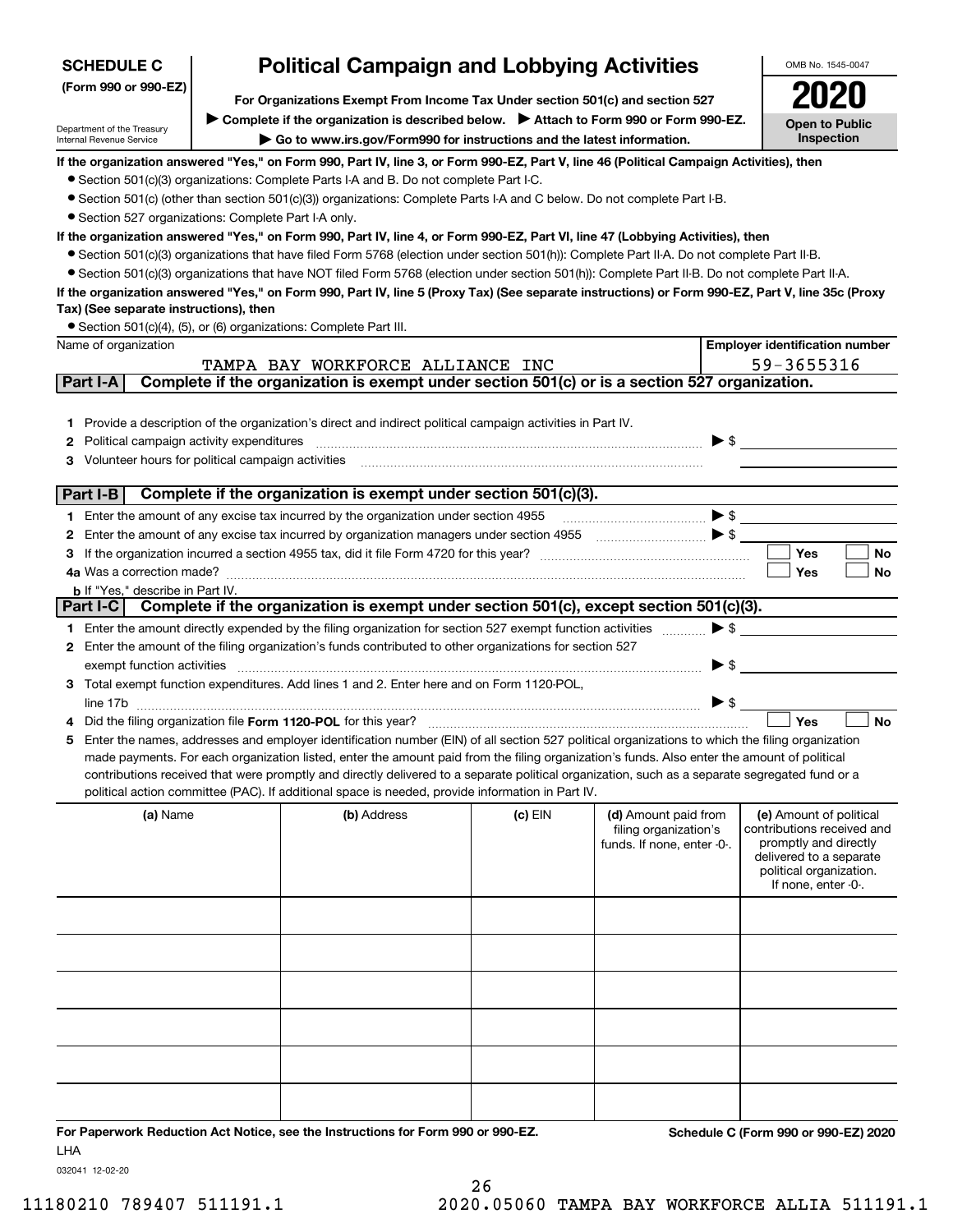| Schedule C (Form 990 or 990-EZ) 2020 TAMPA BAY WORKFORCE ALLIANCE INC<br>Complete if the organization is exempt under section 501(c)(3) and filed Form 5768 (election under<br>Part II-A |                                        |                                                                                                                                   |            |                                        | 59-3655316 Page 2              |
|------------------------------------------------------------------------------------------------------------------------------------------------------------------------------------------|----------------------------------------|-----------------------------------------------------------------------------------------------------------------------------------|------------|----------------------------------------|--------------------------------|
| section 501(h)).                                                                                                                                                                         |                                        |                                                                                                                                   |            |                                        |                                |
| A Check $\blacktriangleright$                                                                                                                                                            |                                        | if the filing organization belongs to an affiliated group (and list in Part IV each affiliated group member's name, address, EIN, |            |                                        |                                |
| expenses, and share of excess lobbying expenditures).                                                                                                                                    |                                        |                                                                                                                                   |            |                                        |                                |
| <b>B</b> Check $\blacktriangleright$                                                                                                                                                     |                                        | if the filing organization checked box A and "limited control" provisions apply.                                                  |            |                                        |                                |
|                                                                                                                                                                                          | <b>Limits on Lobbying Expenditures</b> | (The term "expenditures" means amounts paid or incurred.)                                                                         |            | (a) Filing<br>organization's<br>totals | (b) Affiliated group<br>totals |
| <b>1a</b> Total lobbying expenditures to influence public opinion (grassroots lobbying)                                                                                                  |                                        |                                                                                                                                   |            |                                        |                                |
| <b>b</b> Total lobbying expenditures to influence a legislative body (direct lobbying)                                                                                                   |                                        |                                                                                                                                   |            |                                        |                                |
| с                                                                                                                                                                                        |                                        |                                                                                                                                   |            |                                        |                                |
| Other exempt purpose expenditures<br>d                                                                                                                                                   |                                        |                                                                                                                                   |            |                                        |                                |
|                                                                                                                                                                                          |                                        |                                                                                                                                   |            |                                        |                                |
| f Lobbying nontaxable amount. Enter the amount from the following table in both columns.                                                                                                 |                                        |                                                                                                                                   |            |                                        |                                |
| If the amount on line 1e, column (a) or (b) is:                                                                                                                                          |                                        | The lobbying nontaxable amount is:                                                                                                |            |                                        |                                |
| Not over \$500,000                                                                                                                                                                       |                                        | 20% of the amount on line 1e.                                                                                                     |            |                                        |                                |
| Over \$500,000 but not over \$1,000,000                                                                                                                                                  |                                        | \$100,000 plus 15% of the excess over \$500,000.                                                                                  |            |                                        |                                |
| Over \$1,000,000 but not over \$1,500,000                                                                                                                                                |                                        | \$175,000 plus 10% of the excess over \$1,000,000.                                                                                |            |                                        |                                |
| Over \$1,500,000 but not over \$17,000,000                                                                                                                                               |                                        | \$225,000 plus 5% of the excess over \$1,500,000.                                                                                 |            |                                        |                                |
| Over \$17,000,000                                                                                                                                                                        | \$1.000.000.                           |                                                                                                                                   |            |                                        |                                |
|                                                                                                                                                                                          |                                        |                                                                                                                                   |            |                                        |                                |
| g Grassroots nontaxable amount (enter 25% of line 1f)                                                                                                                                    |                                        |                                                                                                                                   |            |                                        |                                |
| <b>h</b> Subtract line 1g from line 1a. If zero or less, enter 0-                                                                                                                        |                                        |                                                                                                                                   |            |                                        |                                |
| i Subtract line 1f from line 1c. If zero or less, enter -0-                                                                                                                              |                                        |                                                                                                                                   |            |                                        |                                |
| If there is an amount other than zero on either line 1h or line 1i, did the organization file Form 4720                                                                                  |                                        |                                                                                                                                   |            |                                        |                                |
| reporting section 4911 tax for this year?                                                                                                                                                |                                        |                                                                                                                                   |            |                                        | Yes<br>No                      |
|                                                                                                                                                                                          |                                        | 4-Year Averaging Period Under Section 501(h)                                                                                      |            |                                        |                                |
| (Some organizations that made a section 501(h) election do not have to complete all of the five columns below.                                                                           |                                        | See the separate instructions for lines 2a through 2f.)                                                                           |            |                                        |                                |
|                                                                                                                                                                                          |                                        | Lobbying Expenditures During 4-Year Averaging Period                                                                              |            |                                        |                                |
| Calendar year<br>(or fiscal year beginning in)                                                                                                                                           | (a) $2017$                             | (b) 2018                                                                                                                          | $(c)$ 2019 | $(d)$ 2020                             | (e) Total                      |
| 2a Lobbying nontaxable amount                                                                                                                                                            |                                        |                                                                                                                                   |            |                                        |                                |
| <b>b</b> Lobbying ceiling amount<br>(150% of line 2a, column(e))                                                                                                                         |                                        |                                                                                                                                   |            |                                        |                                |
| c Total lobbying expenditures                                                                                                                                                            |                                        |                                                                                                                                   |            |                                        |                                |
| d Grassroots nontaxable amount                                                                                                                                                           |                                        |                                                                                                                                   |            |                                        |                                |
| e Grassroots ceiling amount                                                                                                                                                              |                                        |                                                                                                                                   |            |                                        |                                |
| (150% of line 2d, column (e))                                                                                                                                                            |                                        |                                                                                                                                   |            |                                        |                                |
| f Grassroots lobbying expenditures                                                                                                                                                       |                                        |                                                                                                                                   |            |                                        |                                |

**Schedule C (Form 990 or 990-EZ) 2020**

032042 12-02-20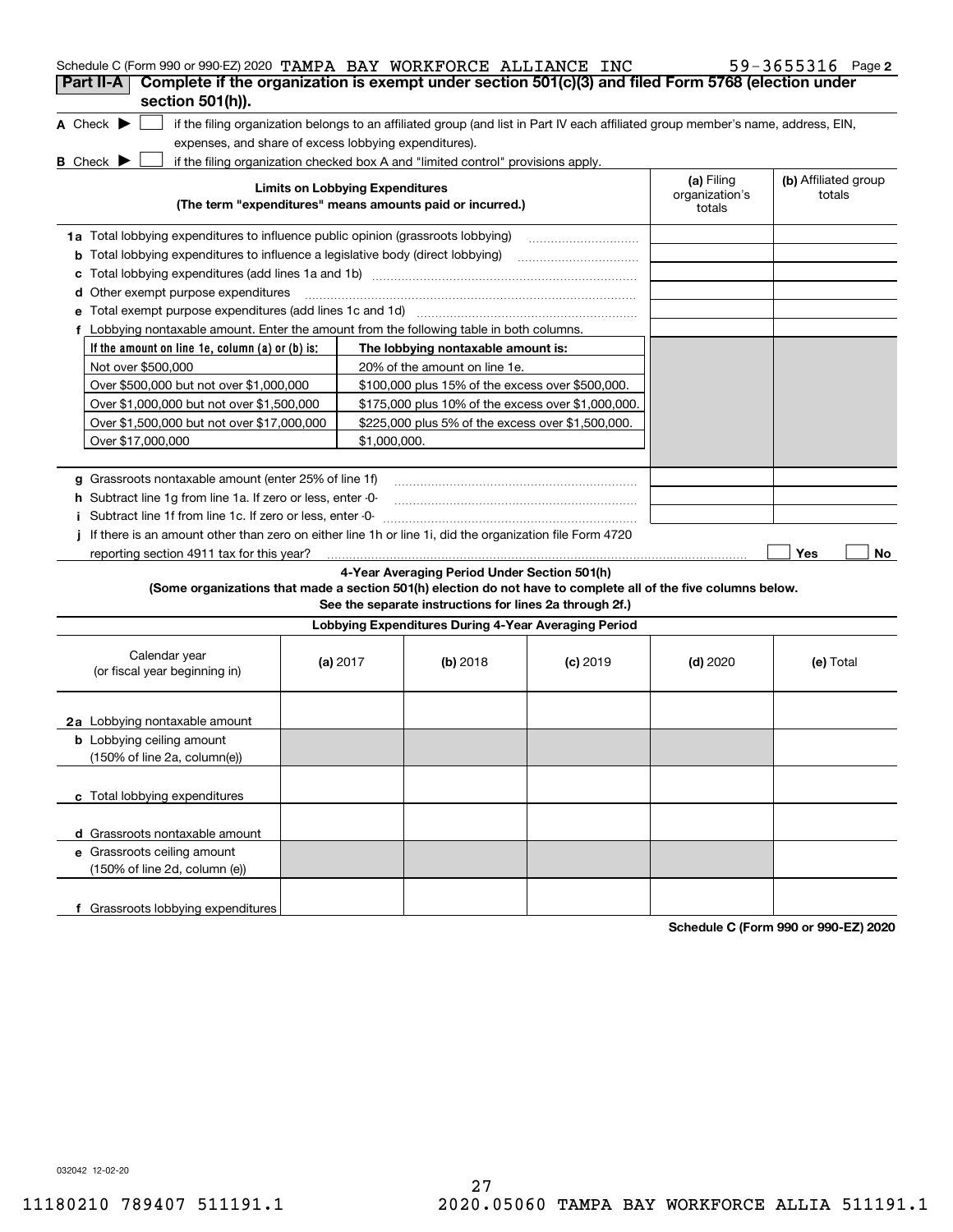#### Schedule C (Form 990 or 990-EZ) 2020 Page TAMPA BAY WORKFORCE ALLIANCE INC 59-3655316

### **Part II-B Complete if the organization is exempt under section 501(c)(3) and has NOT filed Form 5768 (election under section 501(h)).**

|    | For each "Yes" response on lines 1a through 1i below, provide in Part IV a detailed description                                                                                                                                     |     | (a)                                  | (b)    |         |
|----|-------------------------------------------------------------------------------------------------------------------------------------------------------------------------------------------------------------------------------------|-----|--------------------------------------|--------|---------|
|    | of the lobbying activity.                                                                                                                                                                                                           | Yes | No                                   | Amount |         |
| 1. | During the year, did the filing organization attempt to influence foreign, national, state, or                                                                                                                                      |     |                                      |        |         |
|    | local legislation, including any attempt to influence public opinion on a legislative matter                                                                                                                                        |     |                                      |        |         |
|    | or referendum, through the use of:                                                                                                                                                                                                  |     |                                      |        |         |
|    |                                                                                                                                                                                                                                     |     | х                                    |        |         |
|    | <b>b</b> Paid staff or management (include compensation in expenses reported on lines 1c through 1i)?                                                                                                                               |     | X                                    |        |         |
|    |                                                                                                                                                                                                                                     |     | X                                    |        |         |
|    |                                                                                                                                                                                                                                     |     | X                                    |        |         |
|    | e Publications, or published or broadcast statements?                                                                                                                                                                               |     | X                                    |        |         |
|    | f Grants to other organizations for lobbying purposes?                                                                                                                                                                              |     | X                                    |        |         |
|    | g Direct contact with legislators, their staffs, government officials, or a legislative body?                                                                                                                                       | Х   |                                      |        | 24,930. |
|    | h Rallies, demonstrations, seminars, conventions, speeches, lectures, or any similar means?                                                                                                                                         |     | X<br>X                               |        |         |
|    | <i>i</i> Other activities?                                                                                                                                                                                                          |     |                                      |        |         |
|    |                                                                                                                                                                                                                                     |     | X                                    |        | 24,930. |
|    | 2a Did the activities in line 1 cause the organization to be not described in section 501(c)(3)?                                                                                                                                    |     |                                      |        |         |
|    |                                                                                                                                                                                                                                     |     |                                      |        |         |
|    | c If "Yes," enter the amount of any tax incurred by organization managers under section 4912                                                                                                                                        |     |                                      |        |         |
|    | d If the filing organization incurred a section 4912 tax, did it file Form 4720 for this year?<br>Complete if the organization is exempt under section 501(c)(4), section 501(c)(5), or section<br><b>Part III-AI</b>               |     |                                      |        |         |
|    | $501(c)(6)$ .                                                                                                                                                                                                                       |     |                                      |        |         |
|    |                                                                                                                                                                                                                                     |     |                                      | Yes    | No      |
| 1  |                                                                                                                                                                                                                                     |     | 1                                    |        |         |
| 2  |                                                                                                                                                                                                                                     |     | $\mathbf{2}$                         |        |         |
| З  | Did the organization agree to carry over lobbying and political campaign activity expenditures from the prior year?                                                                                                                 |     | 3                                    |        |         |
|    | Complete if the organization is exempt under section 501(c)(4), section 501(c)(5), or section<br><b>Part III-B</b>                                                                                                                  |     |                                      |        |         |
|    | 501(c)(6) and if either (a) BOTH Part III-A, lines 1 and 2, are answered "No" OR (b) Part III-A, line 3, is                                                                                                                         |     |                                      |        |         |
|    | answered "Yes."                                                                                                                                                                                                                     |     |                                      |        |         |
| 1  | Dues, assessments and similar amounts from members [11] matter contracts and similar amounts from members [11] matter and similar amounts from members [11] matter and similar amounts from members [11] matter and similar am      |     | 1.                                   |        |         |
| 2  | Section 162(e) nondeductible lobbying and political expenditures (do not include amounts of political                                                                                                                               |     |                                      |        |         |
|    | expenses for which the section 527(f) tax was paid).                                                                                                                                                                                |     |                                      |        |         |
|    |                                                                                                                                                                                                                                     |     | 2a                                   |        |         |
|    | <b>b</b> Carryover from last year manufactured and content to content the content of the content of the content of the content of the content of the content of the content of the content of the content of the content of the con |     | 2b                                   |        |         |
|    |                                                                                                                                                                                                                                     |     | 2c                                   |        |         |
| з  | Aggregate amount reported in section 6033(e)(1)(A) notices of nondeductible section 162(e) dues                                                                                                                                     |     | 3                                    |        |         |
| 4  | If notices were sent and the amount on line 2c exceeds the amount on line 3, what portion of the excess                                                                                                                             |     |                                      |        |         |
|    | does the organization agree to carryover to the reasonable estimate of nondeductible lobbying and political                                                                                                                         |     |                                      |        |         |
|    | expenditure next year?                                                                                                                                                                                                              |     | 4                                    |        |         |
|    | 5 Taxable amount of lobbying and political expenditures (See instructions)                                                                                                                                                          |     | 5                                    |        |         |
|    | <b>Part IV</b><br><b>Supplemental Information</b>                                                                                                                                                                                   |     |                                      |        |         |
|    | Provide the descriptions required for Part I-A, line 1; Part I-B, line 4; Part I-C, line 5; Part II-A (affiliated group list); Part II-A, lines 1 and 2 (See                                                                        |     |                                      |        |         |
|    | instructions); and Part II-B, line 1. Also, complete this part for any additional information.                                                                                                                                      |     |                                      |        |         |
|    | PART II-B, LINE 1, LOBBYING ACTIVITIES:                                                                                                                                                                                             |     |                                      |        |         |
|    | LOBBYING EXPENSES ARE USED FOR CEO TIME MEETINGS WITH LEGISLATIVE                                                                                                                                                                   |     |                                      |        |         |
|    |                                                                                                                                                                                                                                     |     |                                      |        |         |
|    | REPRESENTATIVES OR TO ATTEND LEGISLATIVE MEETINGS. THESE EXPENSES ARE                                                                                                                                                               |     |                                      |        |         |
|    |                                                                                                                                                                                                                                     |     |                                      |        |         |
|    | ALSO USED TO PAY A FIRM TO REPRESENT THE ORGANIZATION BEFORE THE STATE                                                                                                                                                              |     |                                      |        |         |
|    |                                                                                                                                                                                                                                     |     |                                      |        |         |
|    | OF FLORIDA WITH THE EXECUTIVE AND LEGISLATIVE BRANCHES OF THE                                                                                                                                                                       |     |                                      |        |         |
|    |                                                                                                                                                                                                                                     |     |                                      |        |         |
|    | GOVERNMENT TO ADVOCATE FOR LEGISLATIVE POLICIES AND THE UTILIZATION OF                                                                                                                                                              |     |                                      |        |         |
|    |                                                                                                                                                                                                                                     |     | Schedule C (Form 990 or 990-EZ) 2020 |        |         |
|    | 032043 12-02-20                                                                                                                                                                                                                     |     |                                      |        |         |

28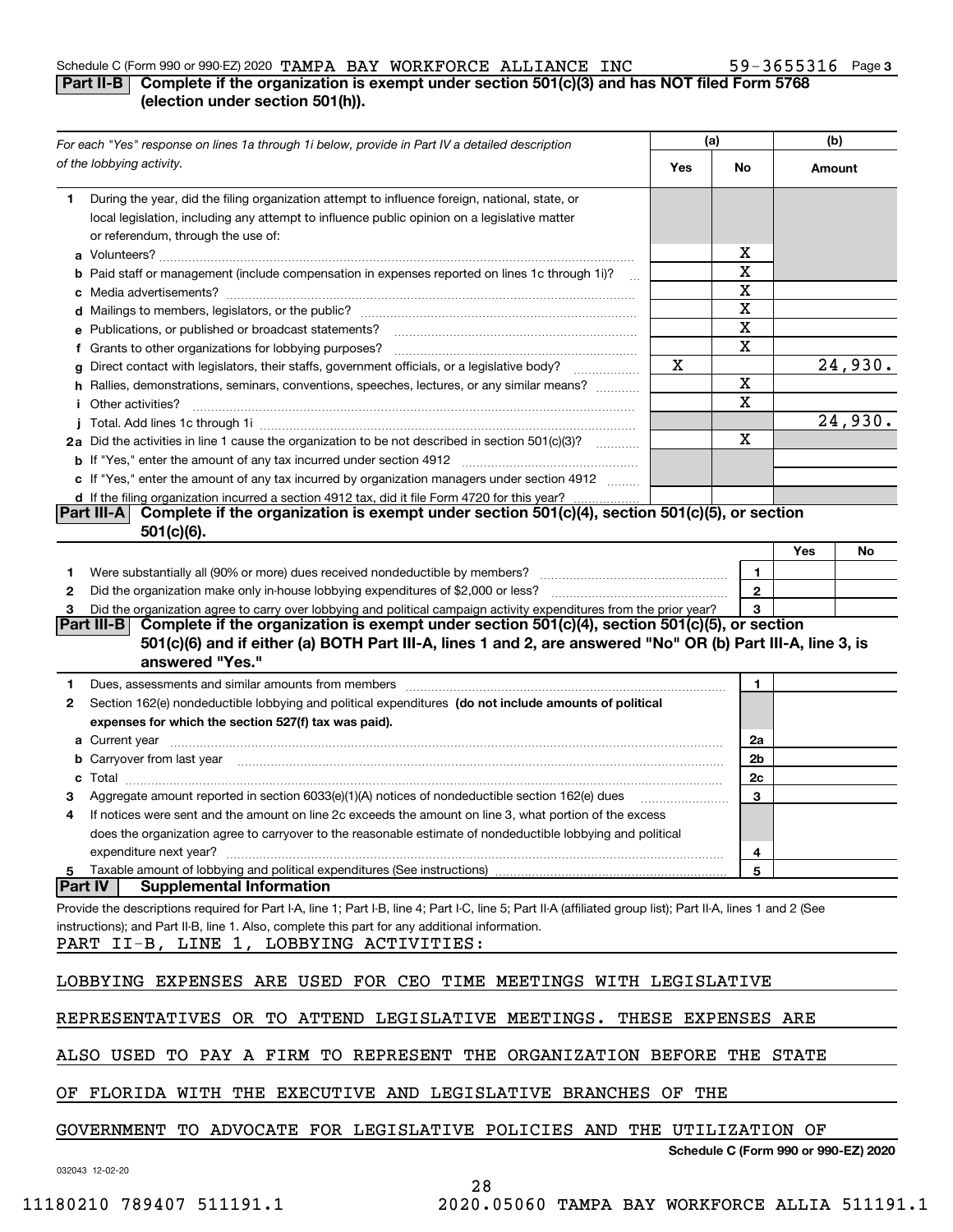|  | Schedule C (Form 990 or 990-EZ) 2020 TAMPA BAY WORKFORCE ALLIANCE INC |  |  | $59 - 3655316$ Page 4 |  |
|--|-----------------------------------------------------------------------|--|--|-----------------------|--|
|  | <b>Part IV</b>   Supplemental Information $_{(continued)}$            |  |  |                       |  |

GOVERNMENT FUNDING FOR THE BENEFIT OF WORKFORCE DEVELOPMENT.

**Schedule C (Form 990 or 990-EZ) 2020**

032044 12-02-20

29 11180210 789407 511191.1 2020.05060 TAMPA BAY WORKFORCE ALLIA 511191.1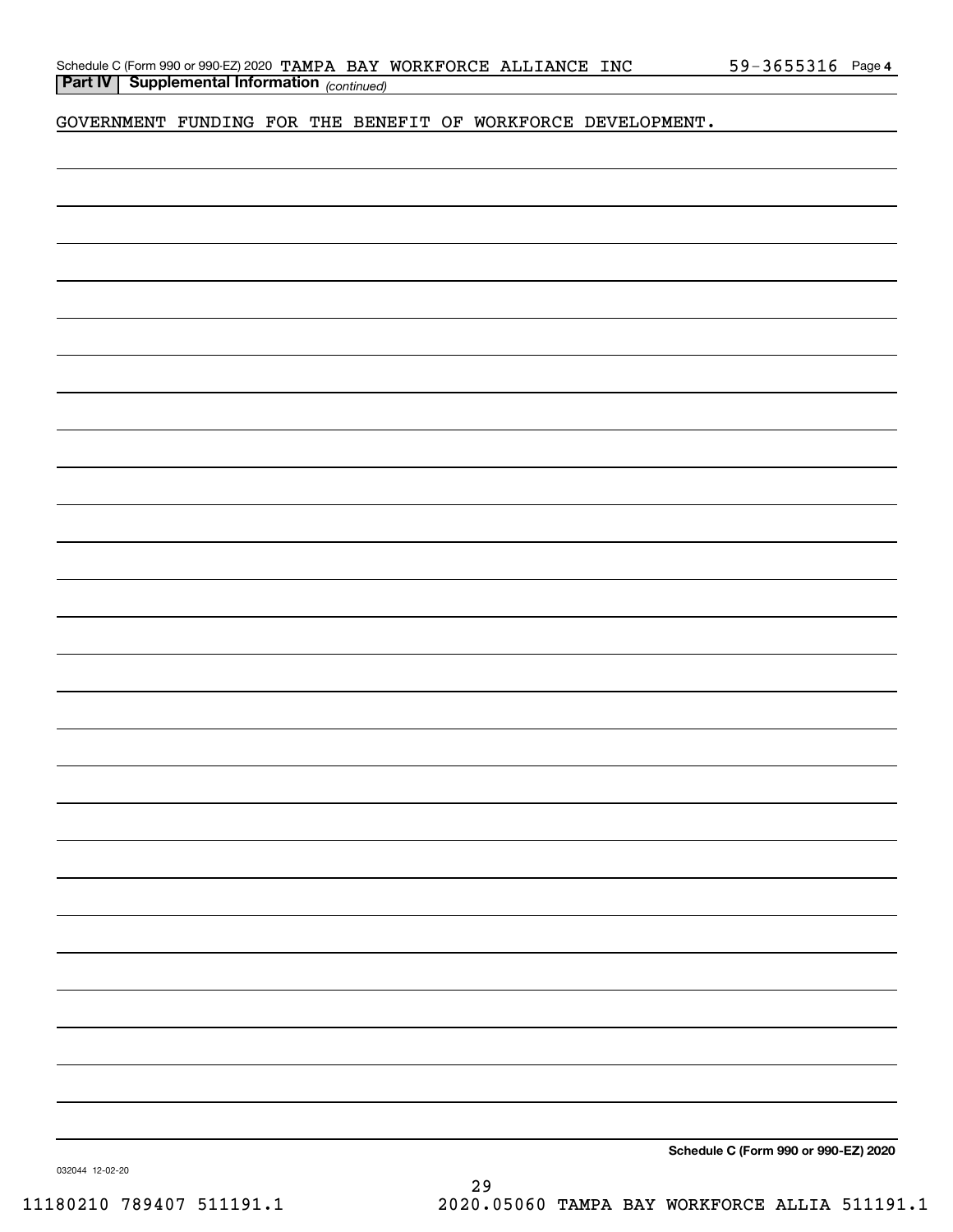| <b>SCHEDULE D</b> |  |
|-------------------|--|
|-------------------|--|

| (Form 990) |  |
|------------|--|
|------------|--|

# **Supplemental Financial Statements**

(Form 990)<br>
Pepartment of the Treasury<br>
Department of the Treasury<br>
Department of the Treasury<br>
Department of the Treasury<br> **Co to www.irs.gov/Form990 for instructions and the latest information.**<br> **Co to www.irs.gov/Form9** 



Department of the Treasury Internal Revenue Service

**Name of the organization Employer identification number**

|          | TAMPA BAY WORKFORCE ALLIANCE INC                                                                                                               |                         |                          | 59-3655316                                         |           |
|----------|------------------------------------------------------------------------------------------------------------------------------------------------|-------------------------|--------------------------|----------------------------------------------------|-----------|
| Part I   | Organizations Maintaining Donor Advised Funds or Other Similar Funds or Accounts. Complete if the                                              |                         |                          |                                                    |           |
|          | organization answered "Yes" on Form 990, Part IV, line 6.                                                                                      |                         |                          |                                                    |           |
|          |                                                                                                                                                | (a) Donor advised funds |                          | (b) Funds and other accounts                       |           |
| 1        |                                                                                                                                                |                         |                          |                                                    |           |
| 2        | Aggregate value of contributions to (during year)                                                                                              |                         |                          |                                                    |           |
| з        | Aggregate value of grants from (during year)                                                                                                   |                         |                          |                                                    |           |
| 4        |                                                                                                                                                |                         |                          |                                                    |           |
| 5        | Did the organization inform all donors and donor advisors in writing that the assets held in donor advised funds                               |                         |                          |                                                    |           |
|          |                                                                                                                                                |                         |                          | Yes                                                | No        |
|          |                                                                                                                                                |                         |                          |                                                    |           |
| 6        | Did the organization inform all grantees, donors, and donor advisors in writing that grant funds can be used only                              |                         |                          |                                                    |           |
|          | for charitable purposes and not for the benefit of the donor or donor advisor, or for any other purpose conferring                             |                         |                          |                                                    |           |
| Part II  | impermissible private benefit?<br>Conservation Easements. Complete if the organization answered "Yes" on Form 990, Part IV, line 7.            |                         |                          | Yes                                                | No        |
|          |                                                                                                                                                |                         |                          |                                                    |           |
| 1        | Purpose(s) of conservation easements held by the organization (check all that apply).                                                          |                         |                          |                                                    |           |
|          | Preservation of land for public use (for example, recreation or education)                                                                     |                         |                          | Preservation of a historically important land area |           |
|          | Protection of natural habitat                                                                                                                  |                         |                          | Preservation of a certified historic structure     |           |
|          | Preservation of open space                                                                                                                     |                         |                          |                                                    |           |
| 2        | Complete lines 2a through 2d if the organization held a qualified conservation contribution in the form of a conservation easement on the last |                         |                          |                                                    |           |
|          | day of the tax year.                                                                                                                           |                         |                          | Held at the End of the Tax Year                    |           |
|          |                                                                                                                                                |                         | 2a                       |                                                    |           |
|          | <b>b</b> Total acreage restricted by conservation easements                                                                                    |                         | 2b                       |                                                    |           |
|          |                                                                                                                                                |                         | 2c                       |                                                    |           |
|          | d Number of conservation easements included in (c) acquired after 7/25/06, and not on a historic structure                                     |                         |                          |                                                    |           |
|          |                                                                                                                                                |                         | 2d                       |                                                    |           |
| 3        | Number of conservation easements modified, transferred, released, extinguished, or terminated by the organization during the tax               |                         |                          |                                                    |           |
|          | $year \blacktriangleright$                                                                                                                     |                         |                          |                                                    |           |
| 4        | Number of states where property subject to conservation easement is located >                                                                  |                         |                          |                                                    |           |
| 5        | Does the organization have a written policy regarding the periodic monitoring, inspection, handling of                                         |                         |                          |                                                    |           |
|          | violations, and enforcement of the conservation easements it holds?                                                                            |                         |                          | Yes                                                | <b>No</b> |
| 6        | Staff and volunteer hours devoted to monitoring, inspecting, handling of violations, and enforcing conservation easements during the year      |                         |                          |                                                    |           |
|          |                                                                                                                                                |                         |                          |                                                    |           |
| 7        | Amount of expenses incurred in monitoring, inspecting, handling of violations, and enforcing conservation easements during the year            |                         |                          |                                                    |           |
|          | ▶ \$                                                                                                                                           |                         |                          |                                                    |           |
| 8        | Does each conservation easement reported on line 2(d) above satisfy the requirements of section 170(h)(4)(B)(i)                                |                         |                          |                                                    |           |
|          |                                                                                                                                                |                         |                          | Yes                                                | No        |
| 9        | In Part XIII, describe how the organization reports conservation easements in its revenue and expense statement and                            |                         |                          |                                                    |           |
|          | balance sheet, and include, if applicable, the text of the footnote to the organization's financial statements that describes the              |                         |                          |                                                    |           |
|          | organization's accounting for conservation easements.                                                                                          |                         |                          |                                                    |           |
| Part III | Organizations Maintaining Collections of Art, Historical Treasures, or Other Similar Assets.                                                   |                         |                          |                                                    |           |
|          | Complete if the organization answered "Yes" on Form 990, Part IV, line 8.                                                                      |                         |                          |                                                    |           |
|          | 1a If the organization elected, as permitted under FASB ASC 958, not to report in its revenue statement and balance sheet works                |                         |                          |                                                    |           |
|          | of art, historical treasures, or other similar assets held for public exhibition, education, or research in furtherance of public              |                         |                          |                                                    |           |
|          | service, provide in Part XIII the text of the footnote to its financial statements that describes these items.                                 |                         |                          |                                                    |           |
|          | b If the organization elected, as permitted under FASB ASC 958, to report in its revenue statement and balance sheet works of                  |                         |                          |                                                    |           |
|          | art, historical treasures, or other similar assets held for public exhibition, education, or research in furtherance of public service,        |                         |                          |                                                    |           |
|          |                                                                                                                                                |                         |                          |                                                    |           |
|          | provide the following amounts relating to these items:                                                                                         |                         |                          |                                                    |           |
|          |                                                                                                                                                |                         |                          | $\frac{1}{2}$                                      |           |
|          | (ii) Assets included in Form 990, Part X                                                                                                       |                         |                          | $\triangleright$ \$                                |           |
| 2        | If the organization received or held works of art, historical treasures, or other similar assets for financial gain, provide                   |                         |                          |                                                    |           |
|          | the following amounts required to be reported under FASB ASC 958 relating to these items:                                                      |                         |                          |                                                    |           |
| а        |                                                                                                                                                |                         |                          | $\blacktriangleright$ \$                           |           |
|          |                                                                                                                                                |                         | $\blacktriangleright$ \$ |                                                    |           |

| LHA For Paperwork Reduction Act Notice, see the Instructions for Form 990. |
|----------------------------------------------------------------------------|
| 032051 12-01-20                                                            |

30

11180210 789407 511191.1 2020.05060 TAMPA BAY WORKFORCE ALLIA 511191.1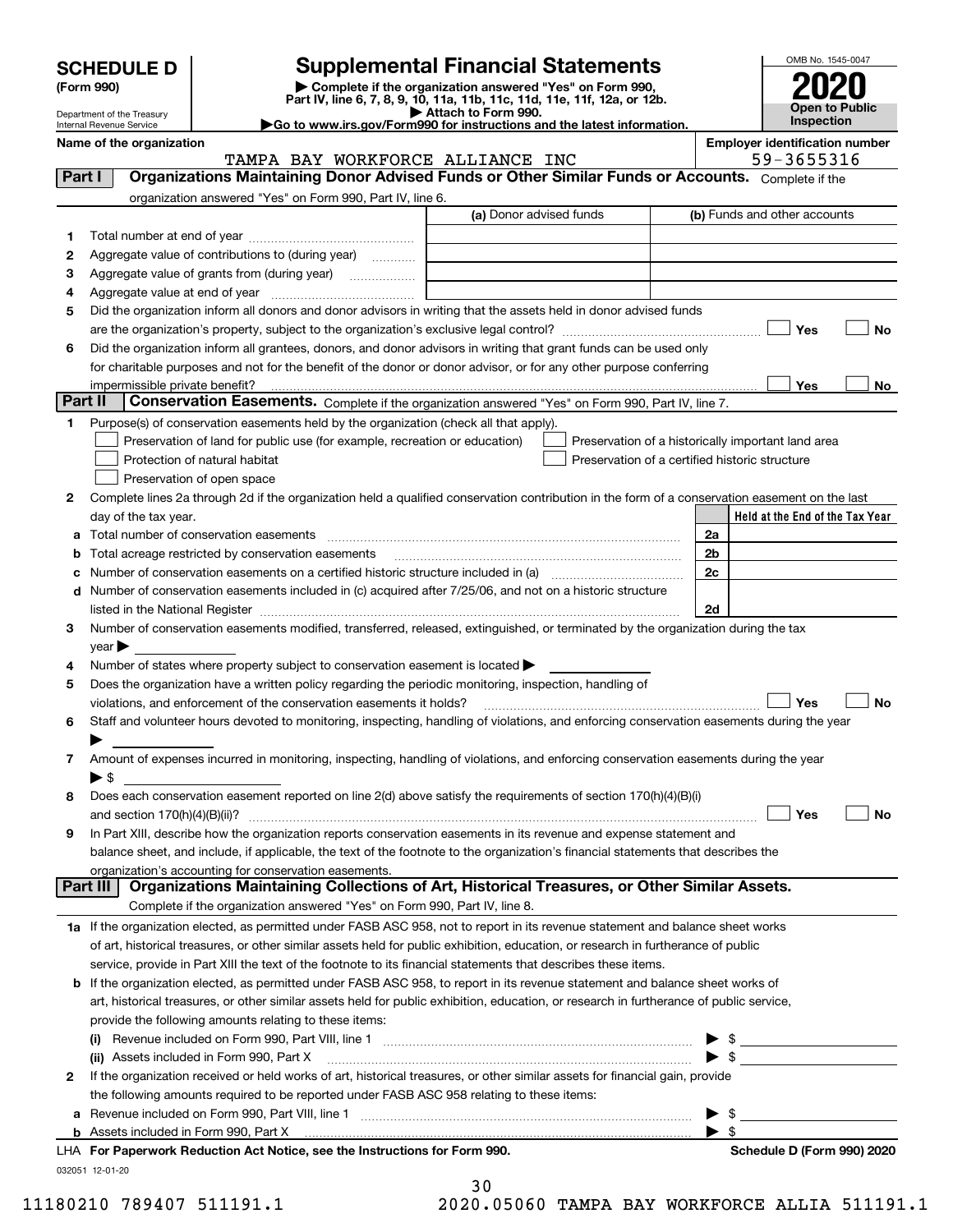|        | Schedule D (Form 990) 2020                                                                                                                                                                                                     | TAMPA BAY WORKFORCE ALLIANCE INC |   |                |                                                                                                                                                                                                                               |                 | 59-3655316 Page 2    |                     |           |     |
|--------|--------------------------------------------------------------------------------------------------------------------------------------------------------------------------------------------------------------------------------|----------------------------------|---|----------------|-------------------------------------------------------------------------------------------------------------------------------------------------------------------------------------------------------------------------------|-----------------|----------------------|---------------------|-----------|-----|
|        | Part III<br>Organizations Maintaining Collections of Art, Historical Treasures, or Other Similar Assets (continued)                                                                                                            |                                  |   |                |                                                                                                                                                                                                                               |                 |                      |                     |           |     |
| 3      | Using the organization's acquisition, accession, and other records, check any of the following that make significant use of its                                                                                                |                                  |   |                |                                                                                                                                                                                                                               |                 |                      |                     |           |     |
|        | collection items (check all that apply):                                                                                                                                                                                       |                                  |   |                |                                                                                                                                                                                                                               |                 |                      |                     |           |     |
| a      | Public exhibition                                                                                                                                                                                                              |                                  |   |                | Loan or exchange program                                                                                                                                                                                                      |                 |                      |                     |           |     |
| b      | Scholarly research                                                                                                                                                                                                             |                                  | е |                | Other and the contract of the contract of the contract of the contract of the contract of the contract of the contract of the contract of the contract of the contract of the contract of the contract of the contract of the |                 |                      |                     |           |     |
| с      | Preservation for future generations                                                                                                                                                                                            |                                  |   |                |                                                                                                                                                                                                                               |                 |                      |                     |           |     |
| 4      | Provide a description of the organization's collections and explain how they further the organization's exempt purpose in Part XIII.                                                                                           |                                  |   |                |                                                                                                                                                                                                                               |                 |                      |                     |           |     |
| 5      | During the year, did the organization solicit or receive donations of art, historical treasures, or other similar assets                                                                                                       |                                  |   |                |                                                                                                                                                                                                                               |                 |                      |                     |           |     |
|        | to be sold to raise funds rather than to be maintained as part of the organization's collection?                                                                                                                               |                                  |   |                |                                                                                                                                                                                                                               |                 |                      | Yes                 |           | No  |
|        | <b>Part IV</b><br>Escrow and Custodial Arrangements. Complete if the organization answered "Yes" on Form 990, Part IV, line 9, or                                                                                              |                                  |   |                |                                                                                                                                                                                                                               |                 |                      |                     |           |     |
|        | reported an amount on Form 990, Part X, line 21.                                                                                                                                                                               |                                  |   |                |                                                                                                                                                                                                                               |                 |                      |                     |           |     |
|        | 1a Is the organization an agent, trustee, custodian or other intermediary for contributions or other assets not included                                                                                                       |                                  |   |                |                                                                                                                                                                                                                               |                 |                      |                     |           |     |
|        | on Form 990, Part X? [11] matter contracts and contracts and contracts are contracted as a form 990, Part X?                                                                                                                   |                                  |   |                |                                                                                                                                                                                                                               |                 |                      | Yes                 |           | No  |
|        | b If "Yes," explain the arrangement in Part XIII and complete the following table:                                                                                                                                             |                                  |   |                |                                                                                                                                                                                                                               |                 |                      |                     |           |     |
|        |                                                                                                                                                                                                                                |                                  |   |                |                                                                                                                                                                                                                               |                 |                      | Amount              |           |     |
| c      | Beginning balance measurements and contain a series of the series of the series of the series of the series of                                                                                                                 |                                  |   |                |                                                                                                                                                                                                                               | 1c              |                      |                     |           |     |
|        | Additions during the year manufactured and an annual contract of the year manufactured and all the year manufactured and all the year manufactured and all the year manufactured and all the year manufactured and all the yea |                                  |   |                |                                                                                                                                                                                                                               | 1d              |                      |                     |           |     |
|        | Distributions during the year manufactured and an account of the state of the state of the state of the state o                                                                                                                |                                  |   |                |                                                                                                                                                                                                                               | 1e              |                      |                     |           |     |
| Ť.,    |                                                                                                                                                                                                                                |                                  |   |                |                                                                                                                                                                                                                               | 1f              |                      |                     |           |     |
|        | 2a Did the organization include an amount on Form 990, Part X, line 21, for escrow or custodial account liability?                                                                                                             |                                  |   |                |                                                                                                                                                                                                                               |                 | .                    | Yes                 |           | No  |
| Part V | <b>b</b> If "Yes," explain the arrangement in Part XIII. Check here if the explanation has been provided on Part XIII                                                                                                          |                                  |   |                |                                                                                                                                                                                                                               |                 |                      |                     |           |     |
|        | Endowment Funds. Complete if the organization answered "Yes" on Form 990, Part IV, line 10.                                                                                                                                    |                                  |   |                |                                                                                                                                                                                                                               |                 |                      |                     |           |     |
|        |                                                                                                                                                                                                                                | (a) Current year                 |   | (b) Prior year | (c) Two years back                                                                                                                                                                                                            |                 | (d) Three years back | (e) Four years back |           |     |
| 1a     | Beginning of year balance                                                                                                                                                                                                      |                                  |   |                |                                                                                                                                                                                                                               |                 |                      |                     |           |     |
|        |                                                                                                                                                                                                                                |                                  |   |                |                                                                                                                                                                                                                               |                 |                      |                     |           |     |
|        | Net investment earnings, gains, and losses                                                                                                                                                                                     |                                  |   |                |                                                                                                                                                                                                                               |                 |                      |                     |           |     |
| d      |                                                                                                                                                                                                                                |                                  |   |                |                                                                                                                                                                                                                               |                 |                      |                     |           |     |
|        | e Other expenditures for facilities                                                                                                                                                                                            |                                  |   |                |                                                                                                                                                                                                                               |                 |                      |                     |           |     |
|        | and programs                                                                                                                                                                                                                   |                                  |   |                |                                                                                                                                                                                                                               |                 |                      |                     |           |     |
|        |                                                                                                                                                                                                                                |                                  |   |                |                                                                                                                                                                                                                               |                 |                      |                     |           |     |
| g      | End of year balance                                                                                                                                                                                                            |                                  |   |                |                                                                                                                                                                                                                               |                 |                      |                     |           |     |
| 2      | Provide the estimated percentage of the current year end balance (line 1g, column (a)) held as:                                                                                                                                |                                  |   |                |                                                                                                                                                                                                                               |                 |                      |                     |           |     |
| а      | Board designated or quasi-endowment<br>Permanent endowment > <u>example</u>                                                                                                                                                    | %                                | ℅ |                |                                                                                                                                                                                                                               |                 |                      |                     |           |     |
|        | Term endowment $\blacktriangleright$                                                                                                                                                                                           | %                                |   |                |                                                                                                                                                                                                                               |                 |                      |                     |           |     |
|        | The percentages on lines 2a, 2b, and 2c should equal 100%.                                                                                                                                                                     |                                  |   |                |                                                                                                                                                                                                                               |                 |                      |                     |           |     |
|        | 3a Are there endowment funds not in the possession of the organization that are held and administered for the organization                                                                                                     |                                  |   |                |                                                                                                                                                                                                                               |                 |                      |                     |           |     |
|        |                                                                                                                                                                                                                                |                                  |   |                |                                                                                                                                                                                                                               |                 |                      |                     | Yes       | No. |
|        | by:<br>(i)                                                                                                                                                                                                                     |                                  |   |                |                                                                                                                                                                                                                               |                 |                      | 3a(i)               |           |     |
|        |                                                                                                                                                                                                                                |                                  |   |                |                                                                                                                                                                                                                               |                 |                      | 3a(ii)              |           |     |
|        |                                                                                                                                                                                                                                |                                  |   |                |                                                                                                                                                                                                                               |                 |                      | 3b                  |           |     |
|        | Describe in Part XIII the intended uses of the organization's endowment funds.                                                                                                                                                 |                                  |   |                |                                                                                                                                                                                                                               |                 |                      |                     |           |     |
|        | Land, Buildings, and Equipment.<br>Part VI                                                                                                                                                                                     |                                  |   |                |                                                                                                                                                                                                                               |                 |                      |                     |           |     |
|        | Complete if the organization answered "Yes" on Form 990, Part IV, line 11a. See Form 990, Part X, line 10.                                                                                                                     |                                  |   |                |                                                                                                                                                                                                                               |                 |                      |                     |           |     |
|        | Description of property                                                                                                                                                                                                        | (a) Cost or other                |   |                | (b) Cost or other                                                                                                                                                                                                             | (c) Accumulated |                      | (d) Book value      |           |     |
|        |                                                                                                                                                                                                                                | basis (investment)               |   |                | basis (other)                                                                                                                                                                                                                 | depreciation    |                      |                     |           |     |
|        |                                                                                                                                                                                                                                |                                  |   |                |                                                                                                                                                                                                                               |                 |                      |                     |           |     |
| b      |                                                                                                                                                                                                                                |                                  |   |                |                                                                                                                                                                                                                               |                 |                      |                     |           |     |
|        |                                                                                                                                                                                                                                |                                  |   |                | $2,250,002$ .                                                                                                                                                                                                                 | 1,850,713.      |                      |                     | 399, 289. |     |
|        |                                                                                                                                                                                                                                |                                  |   |                | 824, 260.                                                                                                                                                                                                                     | 718,978.        |                      |                     | 105,282.  |     |
|        |                                                                                                                                                                                                                                |                                  |   |                | 27,672.                                                                                                                                                                                                                       | 27,672.         |                      |                     |           | 0.  |
|        |                                                                                                                                                                                                                                |                                  |   |                |                                                                                                                                                                                                                               |                 |                      |                     | 504, 571. |     |

**Schedule D (Form 990) 2020**

032052 12-01-20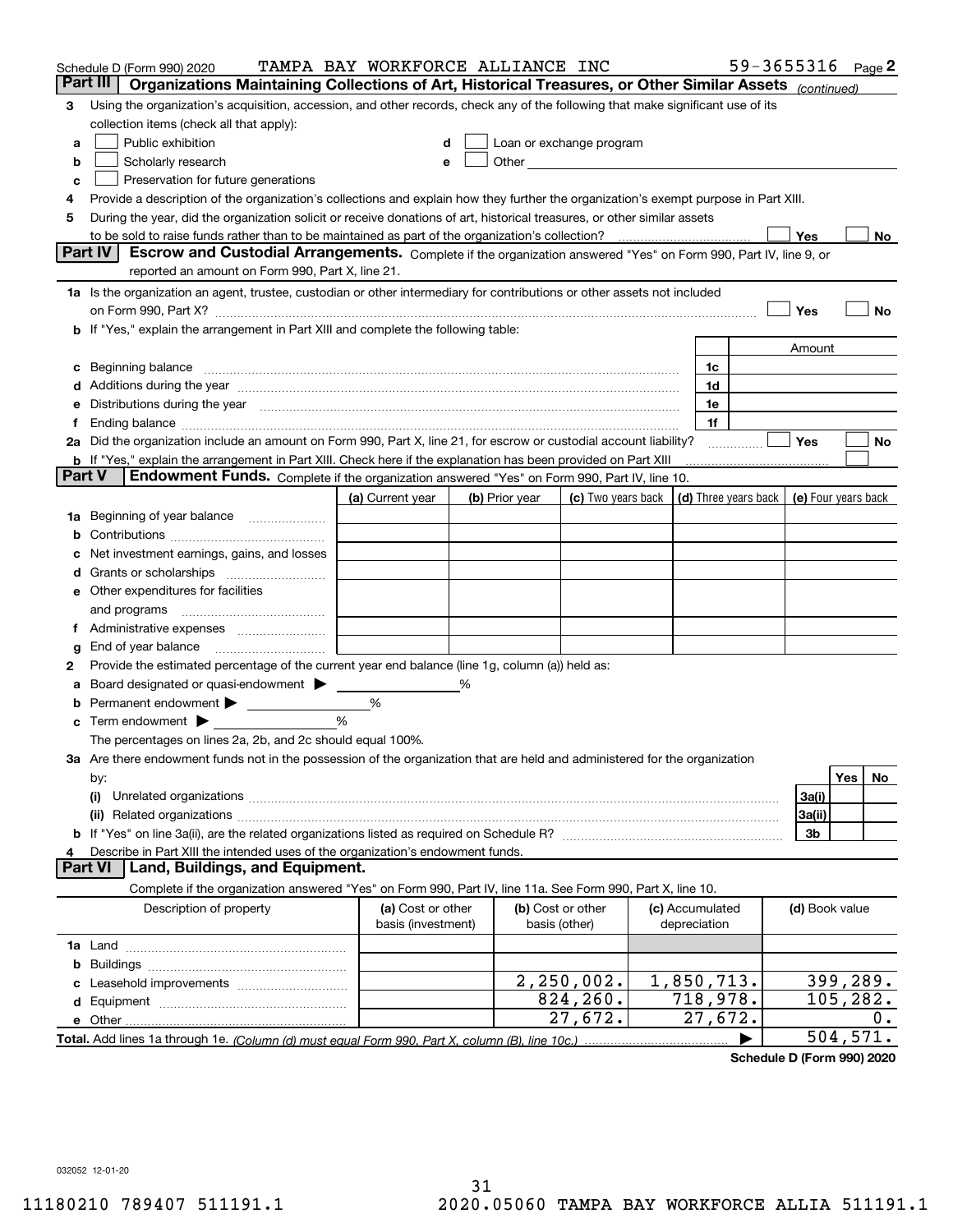| (a) Description of security or category (including name of security)                                                                                                                                                                                      | (b) Book value  | (c) Method of valuation: Cost or end-of-year market value |                |
|-----------------------------------------------------------------------------------------------------------------------------------------------------------------------------------------------------------------------------------------------------------|-----------------|-----------------------------------------------------------|----------------|
| (1) Financial derivatives                                                                                                                                                                                                                                 |                 |                                                           |                |
| (2) Closely held equity interests [11] [12] Closely held equity interests                                                                                                                                                                                 |                 |                                                           |                |
| (3) Other                                                                                                                                                                                                                                                 |                 |                                                           |                |
| (A)                                                                                                                                                                                                                                                       |                 |                                                           |                |
| (B)                                                                                                                                                                                                                                                       |                 |                                                           |                |
| (C)                                                                                                                                                                                                                                                       |                 |                                                           |                |
| (D)                                                                                                                                                                                                                                                       |                 |                                                           |                |
| (E)                                                                                                                                                                                                                                                       |                 |                                                           |                |
| (F)                                                                                                                                                                                                                                                       |                 |                                                           |                |
| (G)                                                                                                                                                                                                                                                       |                 |                                                           |                |
| (H)                                                                                                                                                                                                                                                       |                 |                                                           |                |
| Total. (Col. (b) must equal Form 990, Part X, col. (B) line 12.)                                                                                                                                                                                          |                 |                                                           |                |
| Part VIII Investments - Program Related.                                                                                                                                                                                                                  |                 |                                                           |                |
| Complete if the organization answered "Yes" on Form 990, Part IV, line 11c. See Form 990, Part X, line 13.                                                                                                                                                |                 |                                                           |                |
| (a) Description of investment                                                                                                                                                                                                                             | (b) Book value  | (c) Method of valuation: Cost or end-of-year market value |                |
| (1)                                                                                                                                                                                                                                                       |                 |                                                           |                |
| (2)                                                                                                                                                                                                                                                       |                 |                                                           |                |
| (3)                                                                                                                                                                                                                                                       |                 |                                                           |                |
| (4)                                                                                                                                                                                                                                                       |                 |                                                           |                |
| (5)                                                                                                                                                                                                                                                       |                 |                                                           |                |
| (6)                                                                                                                                                                                                                                                       |                 |                                                           |                |
|                                                                                                                                                                                                                                                           |                 |                                                           |                |
| (7)<br>(8)                                                                                                                                                                                                                                                |                 |                                                           |                |
| (9)                                                                                                                                                                                                                                                       |                 |                                                           |                |
| Total. (Col. (b) must equal Form 990, Part X, col. (B) line 13.)                                                                                                                                                                                          |                 |                                                           |                |
| <b>Other Assets.</b><br>Part IX<br>Complete if the organization answered "Yes" on Form 990, Part IV, line 11d. See Form 990, Part X, line 15.                                                                                                             |                 |                                                           |                |
|                                                                                                                                                                                                                                                           | (a) Description |                                                           | (b) Book value |
| (1)                                                                                                                                                                                                                                                       |                 |                                                           |                |
| (2)                                                                                                                                                                                                                                                       |                 |                                                           |                |
| (3)                                                                                                                                                                                                                                                       |                 |                                                           |                |
| (4)                                                                                                                                                                                                                                                       |                 |                                                           |                |
| (5)                                                                                                                                                                                                                                                       |                 |                                                           |                |
| (6)                                                                                                                                                                                                                                                       |                 |                                                           |                |
| (7)                                                                                                                                                                                                                                                       |                 |                                                           |                |
| (8)                                                                                                                                                                                                                                                       |                 |                                                           |                |
| (9)                                                                                                                                                                                                                                                       |                 |                                                           |                |
| <b>Total.</b> (Column (b) must equal Form 990. Part X, col. (B) line 15.) …………………………………………………<br>Part X<br><b>Other Liabilities.</b><br>Complete if the organization answered "Yes" on Form 990, Part IV, line 11e or 11f. See Form 990, Part X, line 25. |                 |                                                           |                |
| (a) Description of liability<br>1.                                                                                                                                                                                                                        |                 |                                                           | (b) Book value |
| (1)<br>Federal income taxes                                                                                                                                                                                                                               |                 |                                                           |                |
| REFUNDABLE ADVANCES<br>(2)                                                                                                                                                                                                                                |                 |                                                           | 541,790.       |
|                                                                                                                                                                                                                                                           |                 |                                                           |                |
|                                                                                                                                                                                                                                                           |                 |                                                           |                |
| (3)                                                                                                                                                                                                                                                       |                 |                                                           |                |
| (4)                                                                                                                                                                                                                                                       |                 |                                                           |                |
| (5)                                                                                                                                                                                                                                                       |                 |                                                           |                |
| (6)                                                                                                                                                                                                                                                       |                 |                                                           |                |
| (7)                                                                                                                                                                                                                                                       |                 |                                                           |                |
| (8)                                                                                                                                                                                                                                                       |                 |                                                           |                |
| (9)                                                                                                                                                                                                                                                       |                 |                                                           | 541,790.       |

Complete if the organization answered "Yes" on Form 990, Part IV, line 11b. See Form 990, Part X, line 12.

Schedule D (Form 990) 2020 TAMPA BAY WORKFORCE ALLIANCE INC 59-3655316 <sub>Page</sub> 3<br>| **Part VII** | Investments - Other Securities. 59-3655316 Page 3

**Schedule D (Form 990) 2020**

032053 12-01-20

## 32 11180210 789407 511191.1 2020.05060 TAMPA BAY WORKFORCE ALLIA 511191.1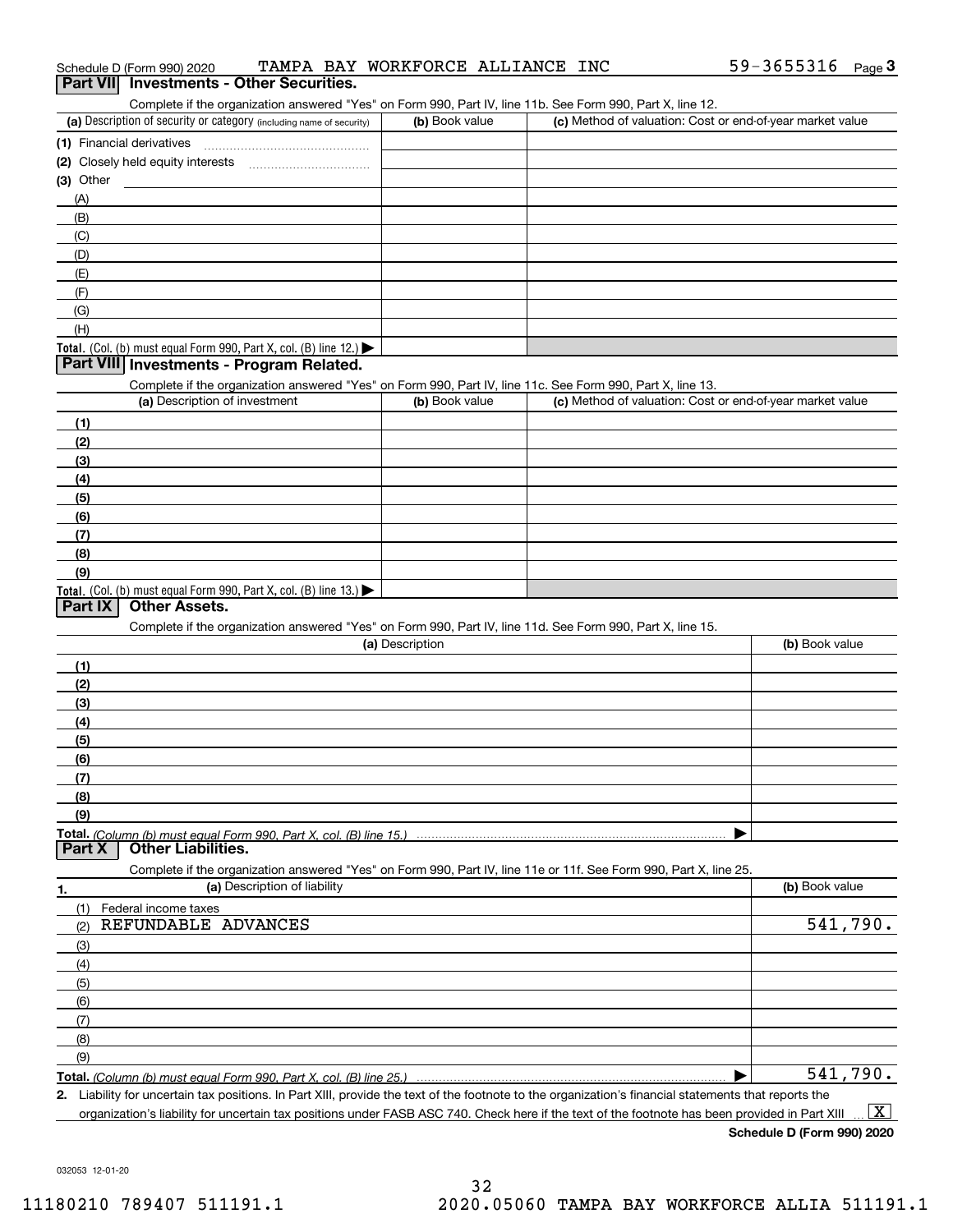|    | TAMPA BAY WORKFORCE ALLIANCE INC<br>Schedule D (Form 990) 2020                                                                                                                                                                      |                |            |                | 59-3655316<br>Page 4     |
|----|-------------------------------------------------------------------------------------------------------------------------------------------------------------------------------------------------------------------------------------|----------------|------------|----------------|--------------------------|
|    | Reconciliation of Revenue per Audited Financial Statements With Revenue per Return.<br>Part XI                                                                                                                                      |                |            |                |                          |
|    | Complete if the organization answered "Yes" on Form 990, Part IV, line 12a.                                                                                                                                                         |                |            |                |                          |
| 1  | Total revenue, gains, and other support per audited financial statements                                                                                                                                                            |                |            | $\blacksquare$ | 29,682,223.              |
| 2  | Amounts included on line 1 but not on Form 990, Part VIII, line 12:                                                                                                                                                                 |                |            |                |                          |
| a  | Net unrealized gains (losses) on investments [11] matter contracts and the unrealized gains (losses) on investments                                                                                                                 | 2a             |            |                |                          |
| b  |                                                                                                                                                                                                                                     | 2 <sub>b</sub> | 4,060.     |                |                          |
|    |                                                                                                                                                                                                                                     | 2c             |            |                |                          |
| d  |                                                                                                                                                                                                                                     | 2d             |            |                |                          |
| е  | Add lines 2a through 2d                                                                                                                                                                                                             |                |            | <b>2e</b>      | 4,060.                   |
| 3  |                                                                                                                                                                                                                                     |                |            | 3              | $\overline{29,678,163.}$ |
| 4  | Amounts included on Form 990, Part VIII, line 12, but not on line 1:                                                                                                                                                                |                |            |                |                          |
| a  |                                                                                                                                                                                                                                     | 4a             |            |                |                          |
|    |                                                                                                                                                                                                                                     | 4 <sub>b</sub> | $-65,470.$ |                |                          |
|    | c Add lines 4a and 4b                                                                                                                                                                                                               |                |            | 4с             | $-65, 470.$              |
|    |                                                                                                                                                                                                                                     |                |            | 5              | $\overline{29,612,693.}$ |
|    |                                                                                                                                                                                                                                     |                |            |                |                          |
|    | Part XII   Reconciliation of Expenses per Audited Financial Statements With Expenses per Return.                                                                                                                                    |                |            |                |                          |
|    | Complete if the organization answered "Yes" on Form 990, Part IV, line 12a.                                                                                                                                                         |                |            |                |                          |
| 1  |                                                                                                                                                                                                                                     |                |            | $\blacksquare$ | 29,842,844.              |
| 2  | Amounts included on line 1 but not on Form 990, Part IX, line 25:                                                                                                                                                                   |                |            |                |                          |
| a  |                                                                                                                                                                                                                                     | 2a             | 4,060.     |                |                          |
| b  |                                                                                                                                                                                                                                     | 2 <sub>b</sub> |            |                |                          |
|    |                                                                                                                                                                                                                                     | 2c             |            |                |                          |
| d  |                                                                                                                                                                                                                                     | 2d             | 65,470.    |                |                          |
| е  | Add lines 2a through 2d <b>contained a contained a contained a contained a</b> contained a contained a contained a contained a contained a contained a contained a contained a contained a contained a contained a contained a cont |                |            | 2e             | 69,530.                  |
| 3  | Subtract line 2e from line 1 <b>manufacture in the contract of the 2e</b> from line 1                                                                                                                                               |                |            | $\mathbf{3}$   | 29,773,314.              |
| 4  | Amounts included on Form 990, Part IX, line 25, but not on line 1:                                                                                                                                                                  |                |            |                |                          |
| a  |                                                                                                                                                                                                                                     | 4a             |            |                |                          |
|    | Other (Describe in Part XIII.)                                                                                                                                                                                                      | 4b             |            |                |                          |
| c. | Add lines 4a and 4b                                                                                                                                                                                                                 |                |            | 4с             |                          |
|    | Part XIII Supplemental Information.                                                                                                                                                                                                 |                |            | 5              | 29, 773, 314.            |

Provide the descriptions required for Part II, lines 3, 5, and 9; Part III, lines 1a and 4; Part IV, lines 1b and 2b; Part V, line 4; Part X, line 2; Part XI, lines 2d and 4b; and Part XII, lines 2d and 4b. Also complete this part to provide any additional information.

#### PART X, LINE 2:

| TBWA FOLLOWS ACCOUNTING STANDARDS CODIFICATION TOPIC 740, INCOME TAXES  |
|-------------------------------------------------------------------------|
| ("ASC 740"). A COMPONENT OF THIS STANDARD PRESCRIBES A RECOGNITION AND  |
| MEASUREMENT OF TAX POSITIONS TAKEN OR EXPECTED TO BE TAKEN IN A TAX     |
| RETURN. FOR THOSE BENEFITS TO BE RECOGNIZED, A TAX POSITION MUST BE     |
| MORE-LIKELY-THAN-NOT TO BE SUSTAINED UPON EXAMINATION BY TAXING         |
| AUTHORITIES. TBWA'S POLICY IS TO RECOGNIZE INTEREST AND PENALTIES       |
| ASSOCIATED WITH TAX POSITIONS UNDER THIS STANDARD AS A COMPONENT OF TAX |
| EXPENSE, AND NONE WERE RECOGNIZED SINCE THERE WAS NO MATERIAL IMPACT OF |
| THE APPLICATION OF THIS STANDARD FOR THE YEARS ENDED JUNE 30, 2021 AND  |
| 2020.                                                                   |
|                                                                         |

33

032054 12-01-20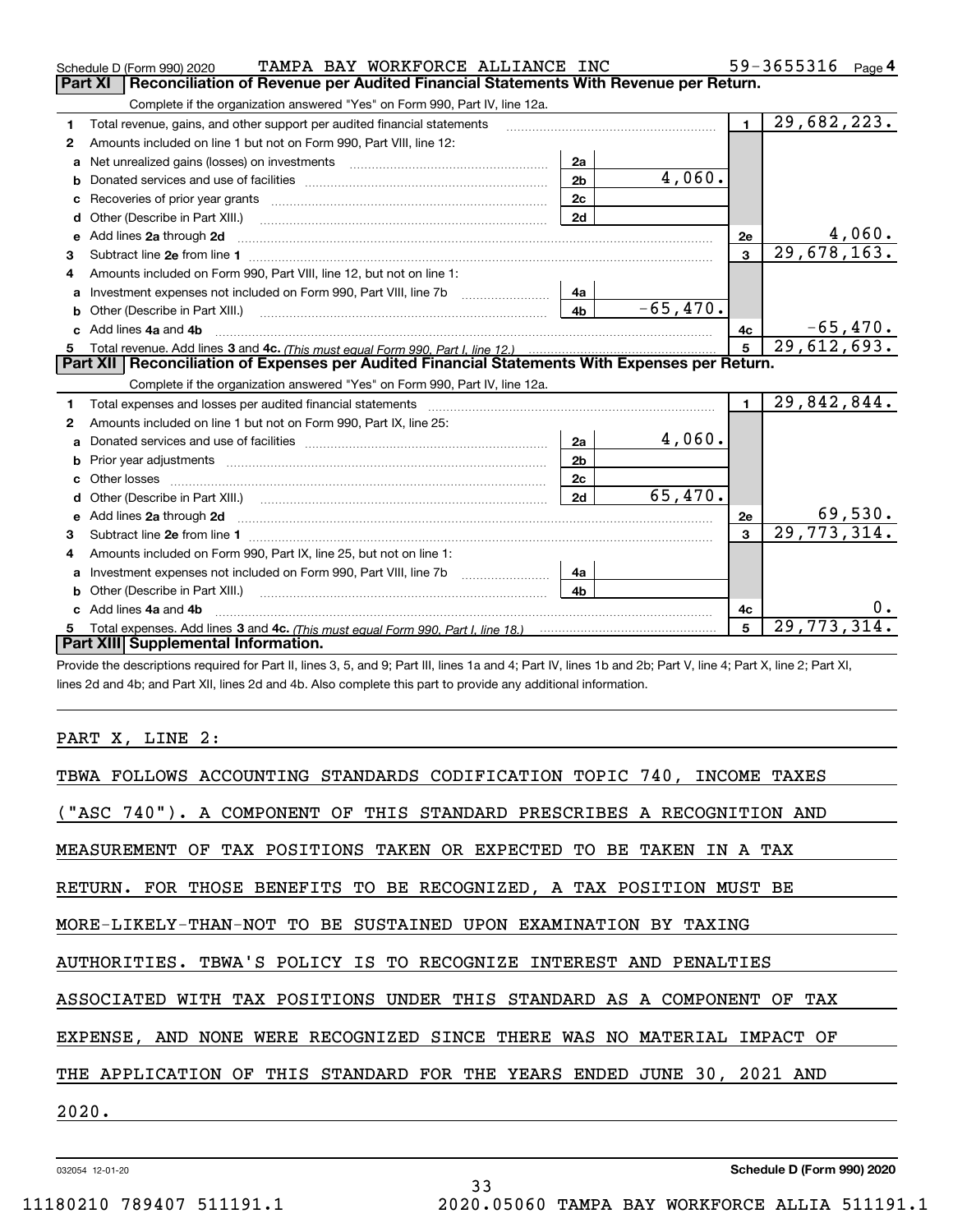| Schedule D (Form 990) 2020 TAMPA BAY V<br>Part XIII Supplemental Information (continued) | TAMPA BAY WORKFORCE ALLIANCE INC       | 59-3655316 Page 5          |
|------------------------------------------------------------------------------------------|----------------------------------------|----------------------------|
|                                                                                          |                                        |                            |
| PART XI, LINE 4B - OTHER ADJUSTMENTS:                                                    |                                        |                            |
| LOSS ON DISPOSAL OF FIXED ASSETS                                                         |                                        | $-65,470.$                 |
|                                                                                          |                                        |                            |
|                                                                                          |                                        |                            |
|                                                                                          | PART XII, LINE 2D - OTHER ADJUSTMENTS: |                            |
| LOSS ON DISPOSAL OF FIXED ASSETS                                                         |                                        | 65,470.                    |
|                                                                                          |                                        |                            |
|                                                                                          |                                        |                            |
|                                                                                          |                                        |                            |
|                                                                                          |                                        |                            |
|                                                                                          |                                        |                            |
|                                                                                          |                                        |                            |
|                                                                                          |                                        |                            |
|                                                                                          |                                        |                            |
|                                                                                          |                                        |                            |
|                                                                                          |                                        |                            |
|                                                                                          |                                        |                            |
|                                                                                          |                                        |                            |
|                                                                                          |                                        |                            |
|                                                                                          |                                        |                            |
|                                                                                          |                                        |                            |
|                                                                                          |                                        |                            |
|                                                                                          |                                        |                            |
|                                                                                          |                                        |                            |
|                                                                                          |                                        |                            |
|                                                                                          |                                        |                            |
|                                                                                          |                                        |                            |
|                                                                                          |                                        |                            |
|                                                                                          |                                        |                            |
|                                                                                          |                                        |                            |
|                                                                                          |                                        |                            |
|                                                                                          |                                        |                            |
|                                                                                          |                                        |                            |
|                                                                                          |                                        |                            |
|                                                                                          |                                        |                            |
|                                                                                          |                                        | Schedule D (Form 990) 2020 |
| 032055 12-01-20                                                                          |                                        |                            |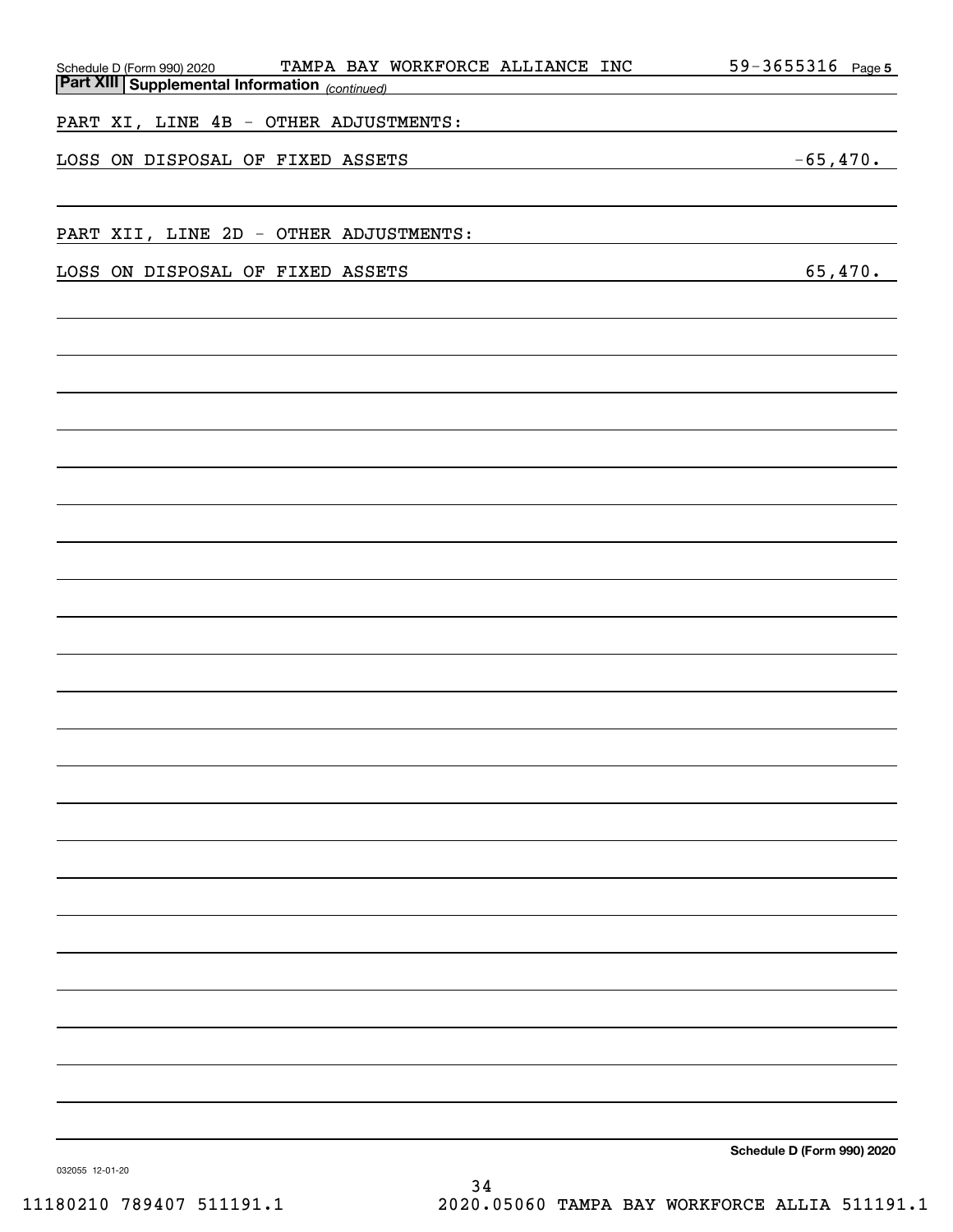|        | <b>Compensation Information</b><br><b>SCHEDULE J</b>                                                                                                                  | OMB No. 1545-0047     |            |                              |  |  |  |  |  |
|--------|-----------------------------------------------------------------------------------------------------------------------------------------------------------------------|-----------------------|------------|------------------------------|--|--|--|--|--|
|        | (Form 990)<br>For certain Officers, Directors, Trustees, Key Employees, and Highest                                                                                   |                       |            |                              |  |  |  |  |  |
|        | 2020<br><b>Compensated Employees</b>                                                                                                                                  |                       |            |                              |  |  |  |  |  |
|        | Complete if the organization answered "Yes" on Form 990, Part IV, line 23.                                                                                            | <b>Open to Public</b> |            |                              |  |  |  |  |  |
|        | Attach to Form 990.<br>Department of the Treasury<br>Inspection<br>Go to www.irs.gov/Form990 for instructions and the latest information.<br>Internal Revenue Service |                       |            |                              |  |  |  |  |  |
|        | <b>Employer identification number</b><br>Name of the organization                                                                                                     |                       |            |                              |  |  |  |  |  |
|        | TAMPA BAY WORKFORCE ALLIANCE INC                                                                                                                                      | 59-3655316            |            |                              |  |  |  |  |  |
| Part I | <b>Questions Regarding Compensation</b>                                                                                                                               |                       |            |                              |  |  |  |  |  |
|        |                                                                                                                                                                       |                       | <b>Yes</b> | No                           |  |  |  |  |  |
|        | <b>1a</b> Check the appropriate box(es) if the organization provided any of the following to or for a person listed on Form 990,                                      |                       |            |                              |  |  |  |  |  |
|        | Part VII, Section A, line 1a. Complete Part III to provide any relevant information regarding these items.                                                            |                       |            |                              |  |  |  |  |  |
|        | First-class or charter travel<br>Housing allowance or residence for personal use                                                                                      |                       |            |                              |  |  |  |  |  |
|        | Travel for companions<br>Payments for business use of personal residence                                                                                              |                       |            |                              |  |  |  |  |  |
|        | Tax indemnification and gross-up payments<br>Health or social club dues or initiation fees                                                                            |                       |            |                              |  |  |  |  |  |
|        | Discretionary spending account<br>Personal services (such as maid, chauffeur, chef)                                                                                   |                       |            |                              |  |  |  |  |  |
|        |                                                                                                                                                                       |                       |            |                              |  |  |  |  |  |
|        | <b>b</b> If any of the boxes on line 1a are checked, did the organization follow a written policy regarding payment or                                                |                       |            |                              |  |  |  |  |  |
|        | reimbursement or provision of all of the expenses described above? If "No," complete Part III to explain                                                              | 1b                    |            |                              |  |  |  |  |  |
| 2      | Did the organization require substantiation prior to reimbursing or allowing expenses incurred by all directors,                                                      |                       |            |                              |  |  |  |  |  |
|        |                                                                                                                                                                       | $\mathbf{2}$          |            |                              |  |  |  |  |  |
|        |                                                                                                                                                                       |                       |            |                              |  |  |  |  |  |
| з      | Indicate which, if any, of the following the organization used to establish the compensation of the organization's                                                    |                       |            |                              |  |  |  |  |  |
|        | CEO/Executive Director. Check all that apply. Do not check any boxes for methods used by a related organization to                                                    |                       |            |                              |  |  |  |  |  |
|        | establish compensation of the CEO/Executive Director, but explain in Part III.                                                                                        |                       |            |                              |  |  |  |  |  |
|        | Compensation committee<br>Written employment contract                                                                                                                 |                       |            |                              |  |  |  |  |  |
|        | Compensation survey or study<br>Independent compensation consultant                                                                                                   |                       |            |                              |  |  |  |  |  |
|        | $\boxed{\textbf{X}}$ Approval by the board or compensation committee<br>Form 990 of other organizations                                                               |                       |            |                              |  |  |  |  |  |
|        |                                                                                                                                                                       |                       |            |                              |  |  |  |  |  |
|        | During the year, did any person listed on Form 990, Part VII, Section A, line 1a, with respect to the filing                                                          |                       |            |                              |  |  |  |  |  |
|        | organization or a related organization:                                                                                                                               |                       |            |                              |  |  |  |  |  |
| а      | Receive a severance payment or change-of-control payment?                                                                                                             | 4a                    |            | х                            |  |  |  |  |  |
| b      | Participate in or receive payment from a supplemental nonqualified retirement plan?                                                                                   | 4b                    |            | $\overline{\mathbf{x}}$      |  |  |  |  |  |
| c      | Participate in or receive payment from an equity-based compensation arrangement?                                                                                      | 4c                    |            | $\overline{\mathbf{x}}$      |  |  |  |  |  |
|        | If "Yes" to any of lines 4a-c, list the persons and provide the applicable amounts for each item in Part III.                                                         |                       |            |                              |  |  |  |  |  |
|        |                                                                                                                                                                       |                       |            |                              |  |  |  |  |  |
|        | Only section 501(c)(3), 501(c)(4), and 501(c)(29) organizations must complete lines 5-9.                                                                              |                       |            |                              |  |  |  |  |  |
|        | For persons listed on Form 990, Part VII, Section A, line 1a, did the organization pay or accrue any compensation                                                     |                       |            |                              |  |  |  |  |  |
|        | contingent on the revenues of:                                                                                                                                        |                       |            |                              |  |  |  |  |  |
| a      |                                                                                                                                                                       | 5a                    |            | х<br>$\overline{\mathbf{x}}$ |  |  |  |  |  |
|        |                                                                                                                                                                       | 5b                    |            |                              |  |  |  |  |  |
|        | If "Yes" on line 5a or 5b, describe in Part III.                                                                                                                      |                       |            |                              |  |  |  |  |  |
| 6.     | For persons listed on Form 990, Part VII, Section A, line 1a, did the organization pay or accrue any compensation                                                     |                       |            |                              |  |  |  |  |  |
|        | contingent on the net earnings of:                                                                                                                                    | 6a                    |            | х                            |  |  |  |  |  |
|        | a                                                                                                                                                                     |                       |            |                              |  |  |  |  |  |
|        |                                                                                                                                                                       | 6b                    |            | $\overline{\mathbf{x}}$      |  |  |  |  |  |
|        | If "Yes" on line 6a or 6b, describe in Part III.                                                                                                                      |                       |            |                              |  |  |  |  |  |
|        | 7 For persons listed on Form 990, Part VII, Section A, line 1a, did the organization provide any nonfixed payments                                                    |                       |            | х                            |  |  |  |  |  |
|        |                                                                                                                                                                       | 7                     |            |                              |  |  |  |  |  |
| 8      | Were any amounts reported on Form 990, Part VII, paid or accrued pursuant to a contract that was subject to the                                                       |                       |            | х                            |  |  |  |  |  |
|        | initial contract exception described in Regulations section 53.4958-4(a)(3)? If "Yes," describe in Part III                                                           | 8                     |            |                              |  |  |  |  |  |
| 9      | If "Yes" on line 8, did the organization also follow the rebuttable presumption procedure described in                                                                |                       |            |                              |  |  |  |  |  |
|        | successive Deptation of the Netting and the Instructions for Form 000.                                                                                                | 9<br>Calcadola 1/Ca   |            |                              |  |  |  |  |  |

LHA For Paperwork Reduction Act Notice, see the Instructions for Form 990. Schedule J (Form 990) 2020

032111 12-07-20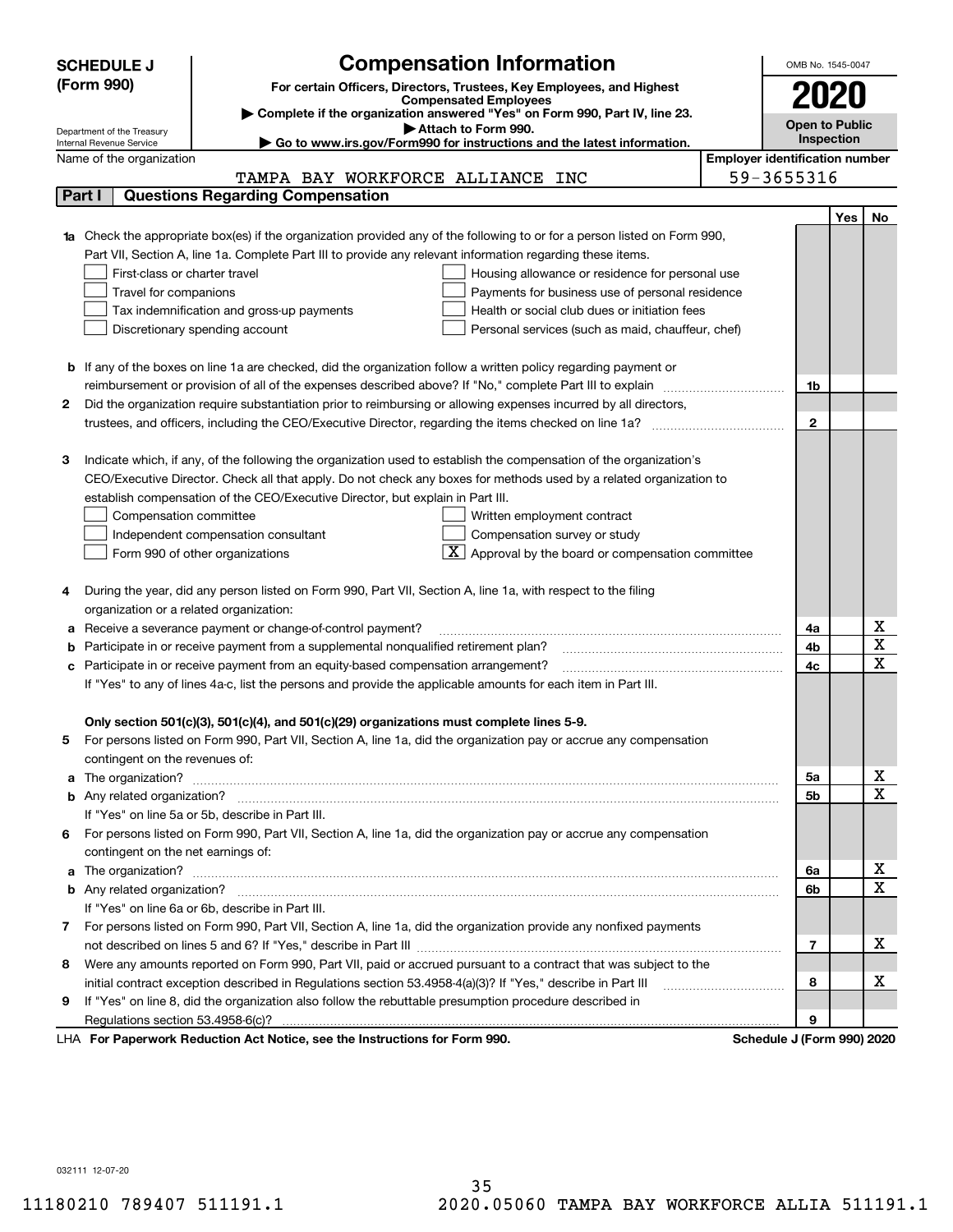032112 12-07-20

**Note:**  The sum of columns (B)(i)-(iii) for each listed individual must equal the total amount of Form 990, Part VII, Section A, line 1a, applicable column (D) and (E) amounts for that individual. **(B)** Breakdown of W-2 and/or 1099-MISC compensation | **(C)** Retirement and | **(D)** Nontaxable |**(E)** Total of columns | **(F) (i)** Base **| (ii)** Bonus & **| (iii) (A)**  Name and Title **(i) (ii) (i) (ii)(i)(ii)(i)(ii)(i)(ii)(i)(ii)(i)(ii)(i)(ii)(i)(ii)(i)(ii)(i)(ii)(i)**other deferred compensation(D) Nontaxable benefits(E) Total of columns (B)(i)-(D)(i) Base compensationincentive compensation(iii) Other reportable compensation $209,051.$  0. 0. 0. 0. 0. 209,051. 0. CEO 0. 0. 0. 0. 0. 0. 0.  $164,875.$  0. 0. 0. 0. 0. 164,875. 0. CFO(1) JOHN FLANAGAN (2) SHEILA DOYLE

#### TAMPA BAY WORKFORCE ALLIANCE INC

# **Part II Officers, Directors, Trustees, Key Employees, and Highest Compensated Employees.**  Schedule J (Form 990) 2020 Page Use duplicate copies if additional space is needed.

For each individual whose compensation must be reported on Schedule J, report compensation from the organization on row (i) and from related organizations, described in the instructions, on row (ii). Do not list any individuals that aren't listed on Form 990, Part VII.

| FO | $\overline{\textbf{(ii)}}$ | $0$ . | $0$ . | 0. | 0. | $0 \cdot$ | $0$ . | 0.                         |
|----|----------------------------|-------|-------|----|----|-----------|-------|----------------------------|
|    | (i)                        |       |       |    |    |           |       |                            |
|    | (ii)                       |       |       |    |    |           |       |                            |
|    | (i)                        |       |       |    |    |           |       |                            |
|    | (ii)                       |       |       |    |    |           |       |                            |
|    | (i)                        |       |       |    |    |           |       |                            |
|    | (ii)                       |       |       |    |    |           |       |                            |
|    | (i)                        |       |       |    |    |           |       |                            |
|    | (ii)                       |       |       |    |    |           |       |                            |
|    | (i)                        |       |       |    |    |           |       |                            |
|    | (ii)                       |       |       |    |    |           |       |                            |
|    | (i)                        |       |       |    |    |           |       |                            |
|    | (ii)                       |       |       |    |    |           |       |                            |
|    | (i)                        |       |       |    |    |           |       |                            |
|    | (ii)                       |       |       |    |    |           |       |                            |
|    | (i)                        |       |       |    |    |           |       |                            |
|    | (ii)                       |       |       |    |    |           |       |                            |
|    | (i)                        |       |       |    |    |           |       |                            |
|    | (ii)                       |       |       |    |    |           |       |                            |
|    | (i)                        |       |       |    |    |           |       |                            |
|    | $\vert$ (ii)               |       |       |    |    |           |       |                            |
|    | (i)                        |       |       |    |    |           |       |                            |
|    | (ii)                       |       |       |    |    |           |       |                            |
|    | (i)                        |       |       |    |    |           |       |                            |
|    | $\vert$ (ii)               |       |       |    |    |           |       |                            |
|    | (i)                        |       |       |    |    |           |       |                            |
|    | <u>(ii)</u>                |       |       |    |    |           |       |                            |
|    | (i)                        |       |       |    |    |           |       |                            |
|    | (ii)                       |       |       |    |    |           |       |                            |
|    |                            |       |       |    |    |           |       | Schedule J (Form 990) 2020 |

36

(F) Compensation in column (B) reported as deferred on prior Form 990

59-3655316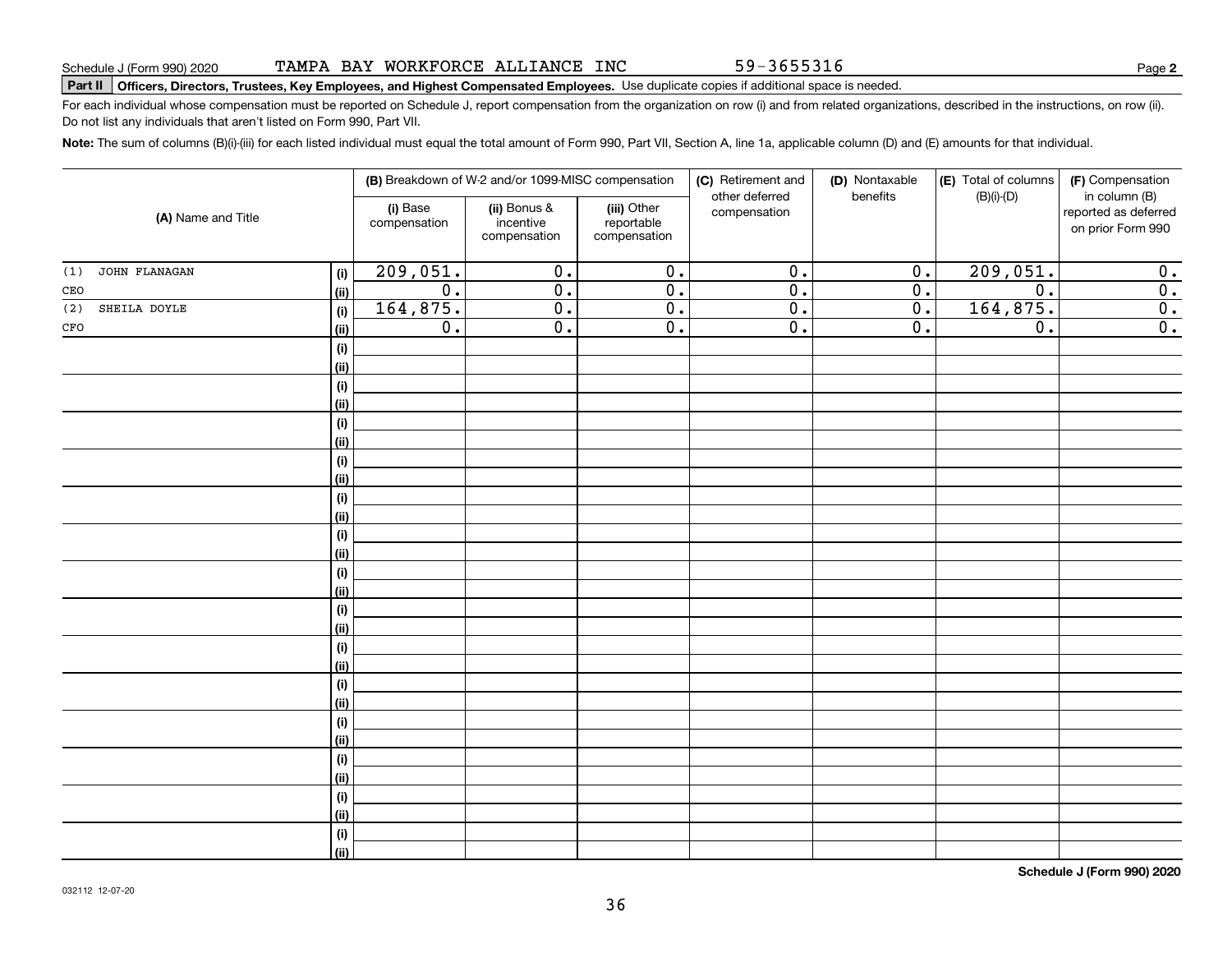#### **Part III Supplemental Information**

Schedule J (Form 990) 2020 TAMPA BAY WORKFORCE ALLIANCE INC<br>Part III Supplemental Information<br>Provide the information, explanation, or descriptions required for Part I, lines 1a, 1b, 3, 4a, 4b, 4c, 5a, 5b, 6a, 6b, 7, and 8

SCHEDULE J, PART II

FOR THE FISCAL YEAR ENDING JUNE 30, 2021, TAMPA BAY WORKFORCE ALLIANCE,

INC. PROVIDED (1) A PERSONAL TIME OFF (PTO) PAYOUT OF A PORTION OF

UNUSED PTO HOURS FOR THOSE EMPLOYEES WHO ELECTED, SUBJECT TO CERTAIN

LIMITATIONS, AND WITH CEO AUTHORIZATION (2) COST OF LIVING ADJUSTMENT

FOR ELIGIBLE EMPLOYEES AND (3) A CAFETERIA CONTRIBUTON EQUAL TO 28% OF

AN ELIGIBLE EMPLOYEES EARNINGS TO BE USED FOR HEALTH AND WELFARE

BENFITS. THEREFORE, IN ADDITION TO AN EMPLOYEE'S BASE COMPENSATION,

PART VII(D) REPORTABLE COMPENSATION FROM THE ORGANIZATION AND SCHEDULE

J, PART II(B)(I) BASE COMPENSATION MAY ALSO INCLUDE PTO PAY OUT, COST

OF LIVING ADJUSTMENT AND THE EXCESS OF THE CAFETERIA CONTRIBUTION NOT

USED FOR EMPLOYEE BENEFITS.

**Schedule J (Form 990) 2020**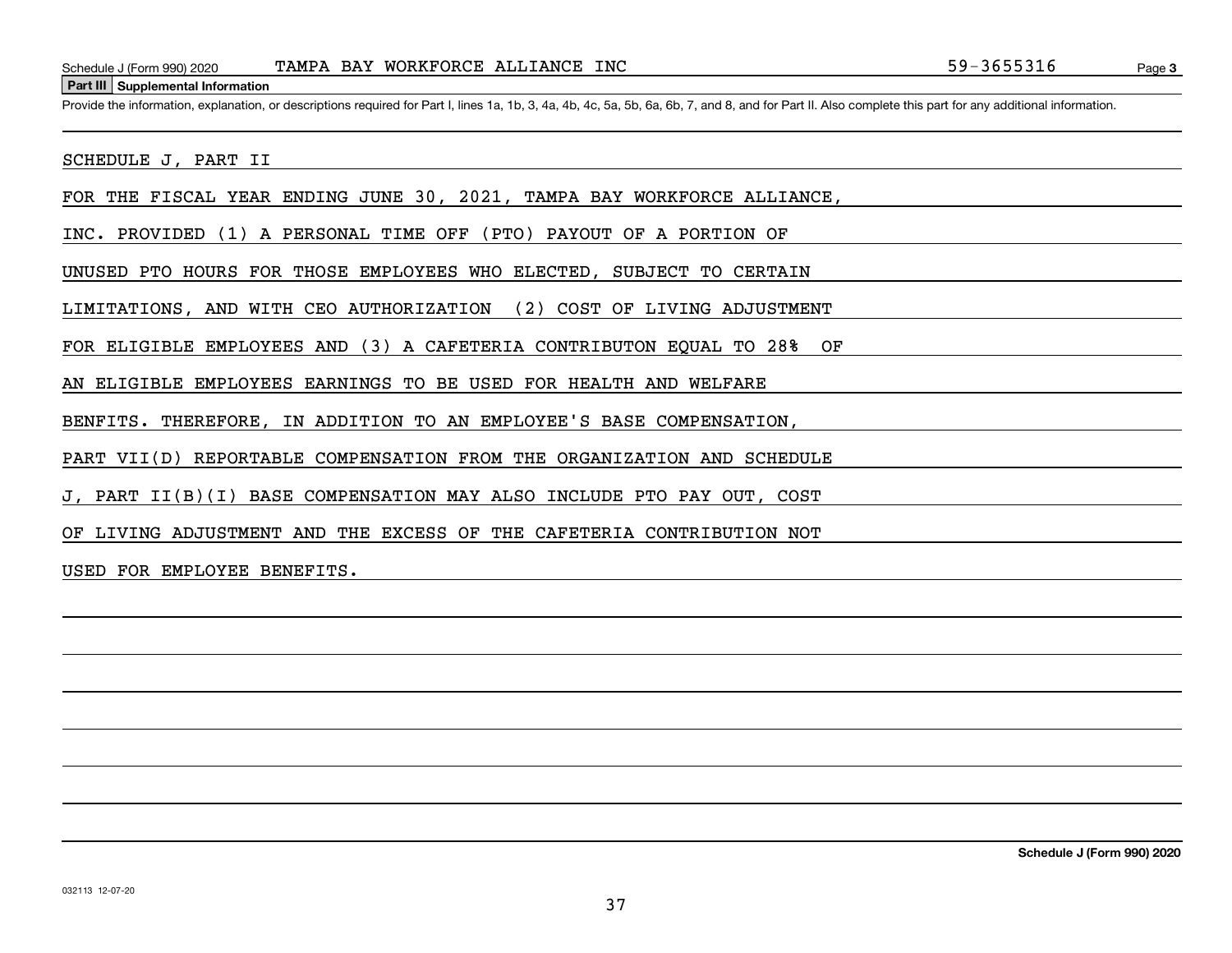Department of the Treasury **(Form 990 or 990-EZ)**

Name of the organization

Internal Revenue Service

### **SCHEDULE O Supplemental Information to Form 990 or 990-EZ**

**Complete to provide information for responses to specific questions on Form 990 or 990-EZ or to provide any additional information. | Attach to Form 990 or 990-EZ. | Go to www.irs.gov/Form990 for the latest information.**



TAMPA BAY WORKFORCE ALLIANCE INC | 59-3655316

**Employer identification number**

FORM 990, PART I, LINE 1, DESCRIPTION OF ORGANIZATION MISSION:

TAMPA BAY WORKFORCE ALLIANCE INC., PROVIDES JOB TRAINING AND EMPLOYMENT

COUNSELING FOR THOSE INDIVIDUALS WHO NEED EMPLOYMENT, PROMOTES

EMPLOYMENT FOR LOW-INCOME AND UNDEREMPLOYED INDIVIDUALS, AND ASSISTS

WELFARE RECIPIENTS, DISABLED WORKERS, PERSONS AFFECTED BY LAYOFFS, AND

OTHER HARD-TO-PLACE WORKERS IN FINDING MEANINGFUL EMPLOYMENT. THE

ORGANIZATION ALSO PROVIDES BUSINESS CLIENT SERVICES TO INCLUDE EMPLOYEE

MATCHING ON THE JOB TRAINING, AND INCUMBENT WORKER TRAINING.

FORM 990, PART III, LINE 1, DESCRIPTION OF ORGANIZATION MISSION:

LAYOFFS, AND OTHER HARD-TO-PLACE WORKERS IN FINDING MEANINGFUL

EMPLOYMENT. THE ORGANIZATION ALSO PROVIDES BUSINESS CLIENT SERVICES TO

INCLUDE EMPLOYEE MATCHING ON THE JOB TRAINING, AND INCUMBENT WORKER

TRAINING.

FORM 990, PART III, LINE 4D, OTHER PROGRAM SERVICES:

WAGNER-PEYSER ACT FUNDED WORKFORCE PREPARATION SERVICES - GENERAL

WAGNER-PEYSER ACT FUNDED WORKFORCE PREPARATION SERVICES ARE AN

INTEGRATED COMPONENT OF THE NATION'S ONE-STOP CAREER CENTER SYSTEM.

THEY ARE COORDINATED WITH OTHER ADULT PROGRAMS UNDER THE WORKFORCE

INVESTMENT ACT TO ENSURE THAT JOB SEEKERS, WORKERS, AND EMPLOYERS HAVE

CONVENIENT AND COMPREHENSIVE ACCESS TO A FULL CONTINUUM OF

WORKFORCE-RELATED SERVICES. THE MOST DISTINGUISHING FEATURE OF THE

WAGNER-PEYSER EMPLOYMENT SERVICE IS THAT IT IS THE ONLY "UNIVERSALLY

ACCESSIBLE" PUBLIC WORKFORCE PROGRAM.

032211 11-20-20 LHA For Paperwork Reduction Act Notice, see the Instructions for Form 990 or 990-EZ. Schedule O (Form 990 or 990-EZ) 2020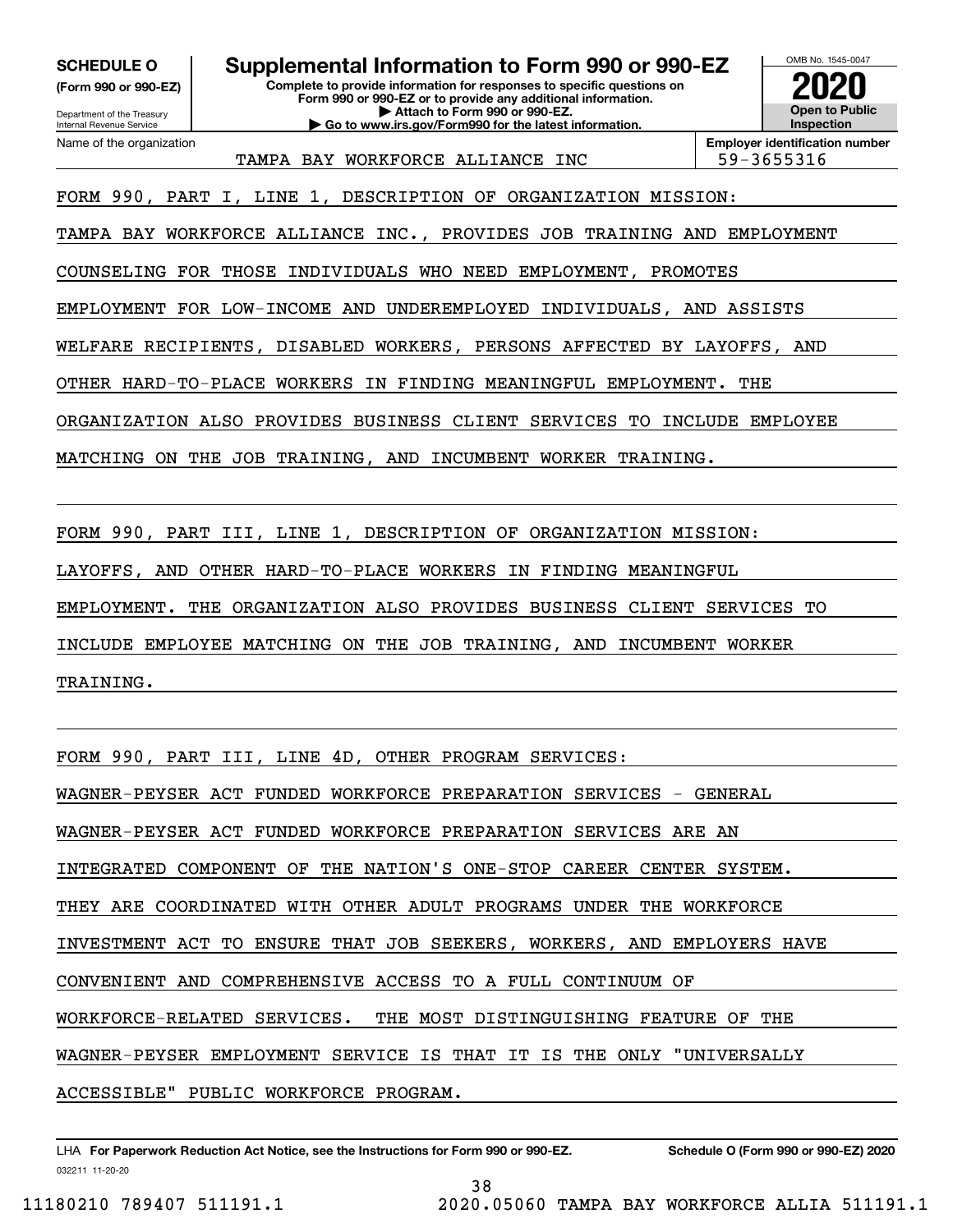| Schedule O (Form 990 or 990-EZ) 2020<br>Name of the organization                                     | Page 2<br><b>Employer identification number</b> |
|------------------------------------------------------------------------------------------------------|-------------------------------------------------|
| TAMPA BAY WORKFORCE ALLIANCE INC                                                                     | 59-3655316                                      |
| OTHER PROGRAM SERVICES INCLUDE: THE SUPPLEMENTAL NUTRITION ASSISTANCE                                |                                                 |
| PROGRAM, UNEMPLOYMENT AND REEMPLOYMENT PROGRAMS, TRADE ADJUSTMENT                                    |                                                 |
| ASSISTANCE, NATIONAL EMERGENCY GRANT PROGRAMS, ADULT EDUCATION AND H1B                               |                                                 |
| SKILLS TRAINING GRANT PROGRAMS. ALL OF THESE PROGRAMS WERE IMPLEMENTED                               |                                                 |
| TO ENHANCE THE EMPLOYMENT SKILLS AND THE EMPLOYABILITY OF THE                                        |                                                 |
| PARTICIPANTS.                                                                                        |                                                 |
| EXPENSES $\frac{1}{5}$ 3,535,709. INCLUDING GRANTS OF $\frac{1}{5}$ 0. REVENUE $\frac{1}{5}$ 98,748. |                                                 |
|                                                                                                      |                                                 |
| FORM 990, PART VI, SECTION B, LINE 11B:                                                              |                                                 |
| A FINAL COPY OF FORM 990 WILL BE PROVIDED TO EACH VOTING MEMBER OF THE                               |                                                 |
| BOARD OF DIRECTORS BEFORE BEING FILED WITH THE INTERNAL REVENUE SERVICE.                             |                                                 |
|                                                                                                      |                                                 |
| FORM 990, PART VI, SECTION B, LINE 12C:                                                              |                                                 |
| AT THE BEGINNING OF A BOARD MEETING WHEREBY CONFLICT OF INTEREST IS                                  |                                                 |
| APPLICABLE, THE CONFLICT OF INTEREST POLICY IS REVIEWED AND RELATED PARTY                            |                                                 |
| PROCEDURES ARE FOLLOWED.                                                                             |                                                 |
|                                                                                                      |                                                 |
| FORM 990, PART VI, SECTION B, LINE 15:                                                               |                                                 |
| COMPENSATION IS DETERMINED INDEPENDENTLY BY A REVIEW AND AN APPROVAL                                 |                                                 |
| PROCESS. THIS IS APPROVED BY AN EXECUTIVE COMMITTEE OF THE BOARD OF                                  |                                                 |
| DIRECTORS.                                                                                           |                                                 |

FORM 990, PART VI, SECTION C, LINE 19:

THEY ARE PROVIDED UPON REQUEST VIA THE COMMUNICATIONS DEPARTMENT.

FORM 990, PART XII, LINE 2C

THE ORGANIZATION'S PROCESS FOR THE SELECTION AND SUPERVISION OF THEIR

39

INDEPENDENT AUDITOR HAS REMAINED CONSISTENT WITH THE PREVIOUS YEAR.

032212 11-20-20

**Schedule O (Form 990 or 990-EZ) 2020**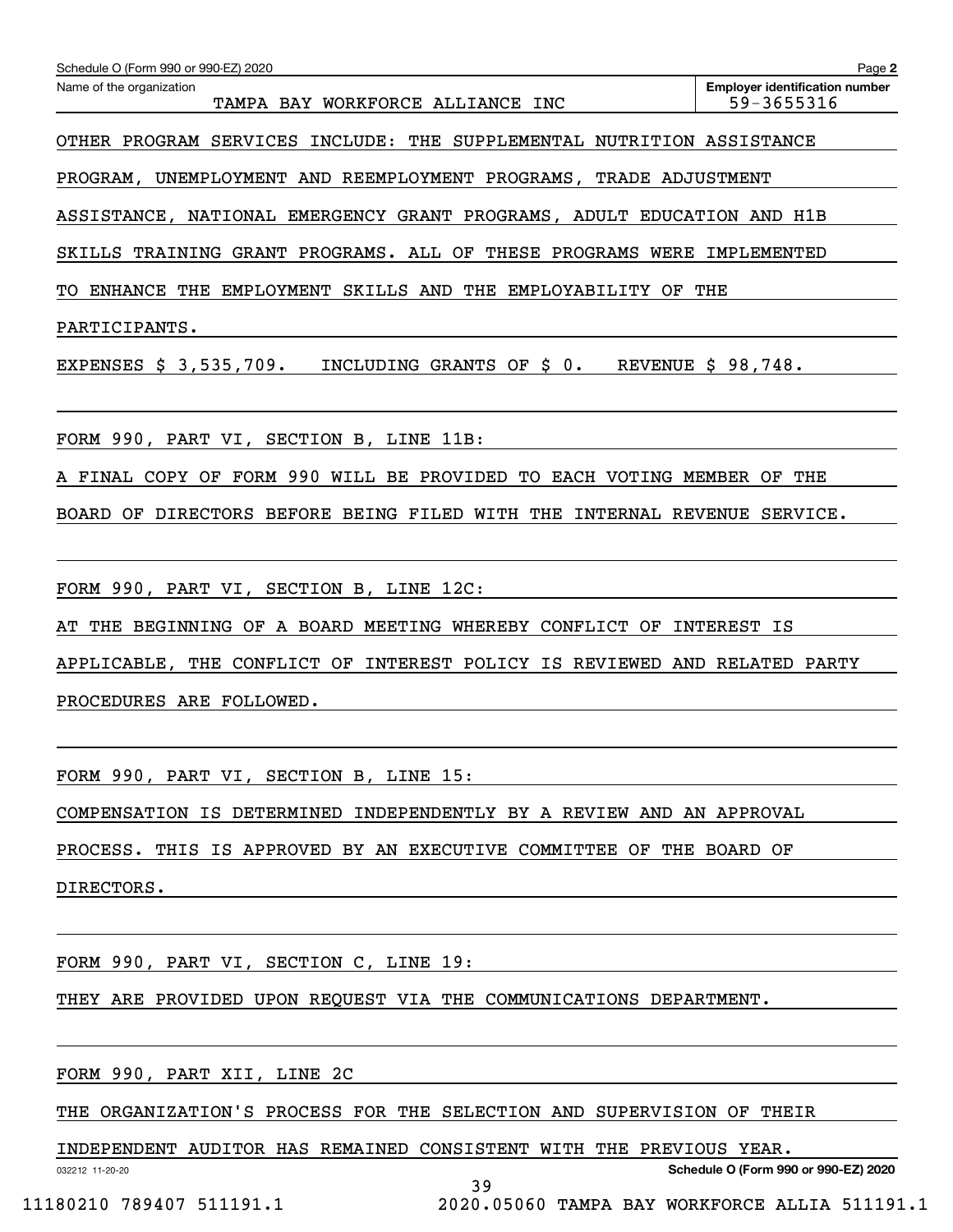| Name of the organization |                                  |      | <b>Employer identification number</b> |
|--------------------------|----------------------------------|------|---------------------------------------|
|                          | TAMPA BAY WORKFORCE ALLIANCE INC |      | $59 - 3655316$                        |
|                          |                                  |      |                                       |
|                          |                                  |      |                                       |
|                          |                                  |      |                                       |
|                          |                                  |      |                                       |
|                          |                                  |      |                                       |
|                          |                                  |      |                                       |
|                          |                                  |      |                                       |
|                          |                                  |      |                                       |
|                          |                                  |      |                                       |
|                          |                                  |      |                                       |
|                          |                                  |      |                                       |
|                          |                                  |      |                                       |
|                          |                                  |      |                                       |
|                          |                                  |      |                                       |
|                          |                                  |      |                                       |
|                          |                                  |      |                                       |
|                          |                                  |      |                                       |
|                          |                                  |      |                                       |
|                          |                                  |      |                                       |
|                          |                                  |      |                                       |
|                          |                                  |      |                                       |
|                          |                                  |      |                                       |
|                          |                                  |      |                                       |
|                          |                                  |      |                                       |
|                          |                                  |      |                                       |
|                          |                                  |      |                                       |
|                          |                                  |      |                                       |
|                          |                                  |      |                                       |
|                          |                                  |      |                                       |
|                          |                                  |      |                                       |
|                          |                                  |      |                                       |
|                          |                                  |      |                                       |
|                          |                                  |      |                                       |
|                          |                                  |      |                                       |
|                          |                                  |      |                                       |
|                          |                                  |      |                                       |
|                          |                                  |      |                                       |
|                          |                                  |      |                                       |
|                          |                                  |      |                                       |
|                          |                                  |      |                                       |
|                          |                                  |      |                                       |
|                          |                                  |      |                                       |
|                          |                                  |      |                                       |
|                          |                                  |      |                                       |
|                          |                                  |      |                                       |
|                          |                                  |      |                                       |
|                          |                                  |      |                                       |
|                          |                                  |      |                                       |
|                          |                                  |      |                                       |
|                          |                                  |      |                                       |
|                          |                                  |      |                                       |
|                          |                                  |      |                                       |
|                          |                                  |      |                                       |
| 032212 11-20-20          |                                  | $40$ | Schedule O (Form 990 or 990-EZ) 2020  |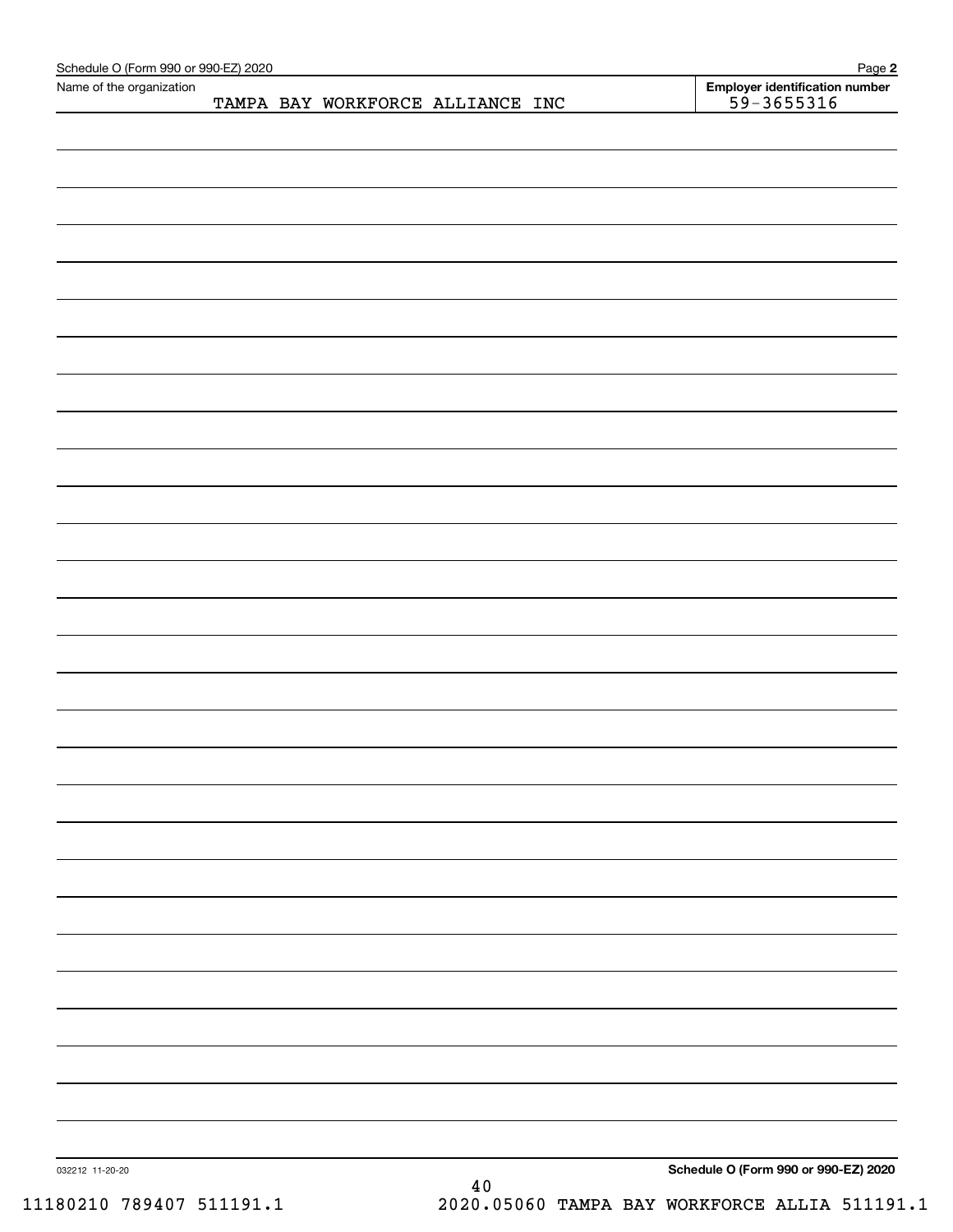Form **2848** (Rev. January 2021) Department of the Treasury

# **Power of Attorney**

OMB No. 1545-0150

|  | For IRS Use Or |  |
|--|----------------|--|
|  |                |  |

| (Rev. January 2021)                                    | and Declaration of Representative                                                                                                                                                                                                                                                                                                                                                   | For IRS Use Only        |                                        |                                         |  |  |  |  |
|--------------------------------------------------------|-------------------------------------------------------------------------------------------------------------------------------------------------------------------------------------------------------------------------------------------------------------------------------------------------------------------------------------------------------------------------------------|-------------------------|----------------------------------------|-----------------------------------------|--|--|--|--|
| Department of the Treasury<br>Internal Revenue Service | ► Go to www.irs.gov/Form2848 for instructions and the latest information.                                                                                                                                                                                                                                                                                                           | Received by:<br>Name    |                                        |                                         |  |  |  |  |
| <b>Power of Attorney</b><br>Part I                     |                                                                                                                                                                                                                                                                                                                                                                                     |                         |                                        | Telephone                               |  |  |  |  |
|                                                        | Caution: A separate Form 2848 must be completed for each taxpayer. Form 2848 will not be honored for any                                                                                                                                                                                                                                                                            |                         |                                        |                                         |  |  |  |  |
| purpose other than representation before the IRS.      | Date                                                                                                                                                                                                                                                                                                                                                                                |                         |                                        |                                         |  |  |  |  |
|                                                        | 1 Taxpayer information. Taxpayer must sign and date this form on page 2, line 7.                                                                                                                                                                                                                                                                                                    |                         |                                        |                                         |  |  |  |  |
| Taxpayer name and address                              | Taxpayer identification number(s)                                                                                                                                                                                                                                                                                                                                                   |                         |                                        |                                         |  |  |  |  |
|                                                        |                                                                                                                                                                                                                                                                                                                                                                                     |                         |                                        |                                         |  |  |  |  |
| TAMPA BAY WORKFORCE ALLIANCE INC                       |                                                                                                                                                                                                                                                                                                                                                                                     |                         |                                        |                                         |  |  |  |  |
| 4902 EISENHOWER BLVD, NO. 250                          |                                                                                                                                                                                                                                                                                                                                                                                     |                         |                                        |                                         |  |  |  |  |
| TAMPA, FL                                              | 33634-6392                                                                                                                                                                                                                                                                                                                                                                          |                         | Daytime telephone number               | Plan number (if applicable)             |  |  |  |  |
|                                                        |                                                                                                                                                                                                                                                                                                                                                                                     |                         | $813 - 297 - 2064$                     |                                         |  |  |  |  |
|                                                        | hereby appoints the following representative(s) as attorney(s)-in-fact:                                                                                                                                                                                                                                                                                                             |                         |                                        |                                         |  |  |  |  |
|                                                        | 2 Representative(s) must sign and date this form on page 2, Part II.                                                                                                                                                                                                                                                                                                                |                         |                                        |                                         |  |  |  |  |
| Name and address                                       |                                                                                                                                                                                                                                                                                                                                                                                     |                         | CAF No.                                | 0312-03960R                             |  |  |  |  |
| CORINNE TURCOTTE                                       |                                                                                                                                                                                                                                                                                                                                                                                     |                         | PTIN                                   | P01500189                               |  |  |  |  |
| 5931 NW 1ST PL                                         |                                                                                                                                                                                                                                                                                                                                                                                     |                         | Telephone No.                          | 352-378-1331                            |  |  |  |  |
|                                                        | GAINESVILLE, FL 32607-2063                                                                                                                                                                                                                                                                                                                                                          | $\overline{\mathbf{x}}$ | Fax No.                                | $(352)372 - 3741$                       |  |  |  |  |
|                                                        | Check if to be sent copies of notices and communications                                                                                                                                                                                                                                                                                                                            |                         | Check if new: Address                  | Telephone No.<br>Fax No.<br>0312-13529R |  |  |  |  |
| Name and address<br>DANIEL ROCCANTI                    |                                                                                                                                                                                                                                                                                                                                                                                     |                         | CAF No.<br>PTIN                        | P01787074                               |  |  |  |  |
|                                                        | 2477 TIM GAMBLE PLACE, SUITE 200                                                                                                                                                                                                                                                                                                                                                    |                         |                                        | $850 - 386 - 6184$                      |  |  |  |  |
|                                                        | TALLAHASSEE, FL 32308-4386                                                                                                                                                                                                                                                                                                                                                          |                         | Telephone No.<br>Fax No.               | $850 - 422 - 2074$                      |  |  |  |  |
|                                                        | Check if to be sent copies of notices and communications                                                                                                                                                                                                                                                                                                                            | $\overline{\mathbf{x}}$ | Check if new: Address                  | Telephone No.<br>Fax No.                |  |  |  |  |
| Name and address                                       |                                                                                                                                                                                                                                                                                                                                                                                     |                         | CAF No.                                | 0313-26673R                             |  |  |  |  |
| CHERI SWAN                                             |                                                                                                                                                                                                                                                                                                                                                                                     |                         | PTIN                                   | P02047185                               |  |  |  |  |
|                                                        | 2477 TIM GAMBLE PLACE, SUITE 200                                                                                                                                                                                                                                                                                                                                                    |                         | Telephone No.                          | $850 - 386 - 6184$                      |  |  |  |  |
| <b>TALLAHASSEE, FL 32308-4386</b>                      | $850 - 422 - 2074$                                                                                                                                                                                                                                                                                                                                                                  |                         |                                        |                                         |  |  |  |  |
|                                                        | (Note: IRS sends notices and communications to only two representatives.)                                                                                                                                                                                                                                                                                                           |                         | Fax No.<br>Check if new: Address       | Fax No.<br>Telephone No.                |  |  |  |  |
| Name and address                                       |                                                                                                                                                                                                                                                                                                                                                                                     |                         | CAF No.                                |                                         |  |  |  |  |
|                                                        |                                                                                                                                                                                                                                                                                                                                                                                     |                         | PTIN                                   |                                         |  |  |  |  |
|                                                        |                                                                                                                                                                                                                                                                                                                                                                                     |                         | Telephone No.                          |                                         |  |  |  |  |
|                                                        |                                                                                                                                                                                                                                                                                                                                                                                     |                         | Fax No.                                |                                         |  |  |  |  |
|                                                        | (Note: IRS sends notices and communications to only two representatives.)                                                                                                                                                                                                                                                                                                           |                         | Check if new: Address                  | Fax No.<br>Telephone No.                |  |  |  |  |
|                                                        | to represent the taxpayer before the Internal Revenue Service and perform the following acts:                                                                                                                                                                                                                                                                                       |                         |                                        |                                         |  |  |  |  |
| representative to sign a return).                      | 3 Acts authorized (you are required to complete line 3). Except for the acts described in line 5b, I authorize my representative(s) to receive and inspect my confidential tax information and to perform acts I can perform w<br>representative(s) shall have the authority to sign any agreements, consents, or similar documents (see instructions for line 5a for authorizing a |                         |                                        |                                         |  |  |  |  |
|                                                        | Description of Matter (Income, Employment, Payroll, Excise, Estate, Gift,                                                                                                                                                                                                                                                                                                           |                         | <b>Tax Form Number</b>                 | Year(s) or Period(s) (if applicable)    |  |  |  |  |
|                                                        | Whistleblower, Practitioner Discipline, PLR, FOIA, Civil Penalty, Sec.                                                                                                                                                                                                                                                                                                              |                         | (1040, 941, 720, etc.) (if applicable) | (see instructions)                      |  |  |  |  |
|                                                        | 4980H Shared Responsibility Payment, etc.) (see instructions)                                                                                                                                                                                                                                                                                                                       |                         |                                        |                                         |  |  |  |  |
|                                                        |                                                                                                                                                                                                                                                                                                                                                                                     |                         |                                        |                                         |  |  |  |  |
| <b>EXEMPT</b><br><b>STATUS</b>                         |                                                                                                                                                                                                                                                                                                                                                                                     | 990                     |                                        | 201906                                  |  |  |  |  |
| <b>STATUS</b><br>EXEMPT                                |                                                                                                                                                                                                                                                                                                                                                                                     | 990                     |                                        | 202006                                  |  |  |  |  |
| EXEMPT STATUS                                          |                                                                                                                                                                                                                                                                                                                                                                                     | 990                     |                                        | 202106                                  |  |  |  |  |
|                                                        |                                                                                                                                                                                                                                                                                                                                                                                     |                         |                                        |                                         |  |  |  |  |
|                                                        | 4 Specific use not recorded on the Centralized Authorization File (CAF). If the power of attorney is for a specific use not recorded on CAF, check                                                                                                                                                                                                                                  |                         |                                        |                                         |  |  |  |  |
|                                                        | this box. See Line 4. Specific Use Not Recorded on CAF in the instructions<br>5a Additional acts authorized. In addition to the acts listed on line 3 above, I authorize my representative(s) to perform the following acts (see instructions for line 5a                                                                                                                           |                         |                                        |                                         |  |  |  |  |
| for more information):                                 | Access my IRS records via an Intermediate Service Provider;                                                                                                                                                                                                                                                                                                                         |                         |                                        |                                         |  |  |  |  |
|                                                        | Authorize disclosure to third parties;<br>Substitute or add representative(s);                                                                                                                                                                                                                                                                                                      |                         | Sign a return;                         |                                         |  |  |  |  |
|                                                        |                                                                                                                                                                                                                                                                                                                                                                                     |                         |                                        |                                         |  |  |  |  |
|                                                        |                                                                                                                                                                                                                                                                                                                                                                                     |                         |                                        |                                         |  |  |  |  |